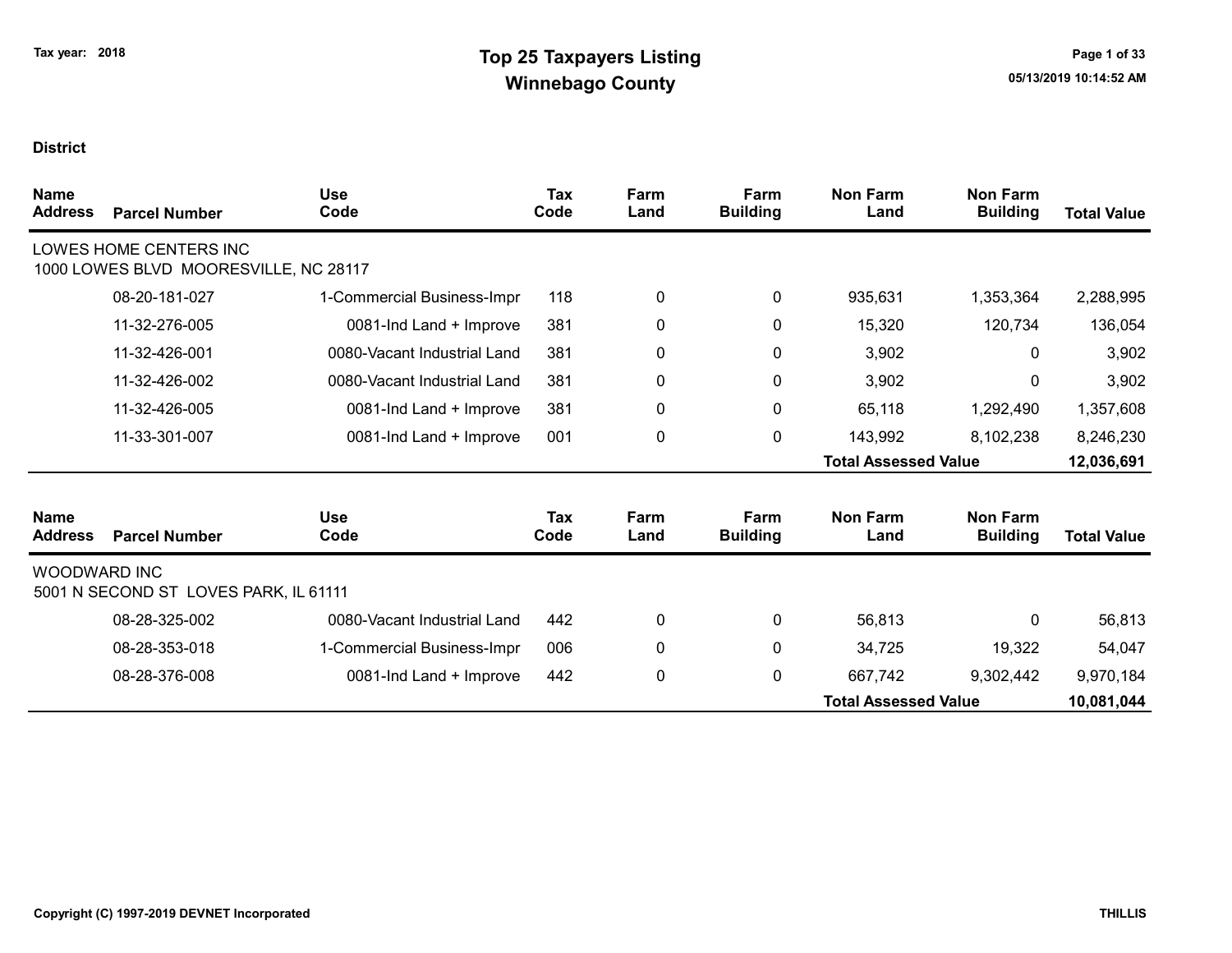| <b>Name</b><br><b>Address</b> | <b>Parcel Number</b>                                         | <b>Use</b><br>Code                                    | <b>Tax</b><br>Code | Farm<br>Land | Farm<br><b>Building</b> | <b>Non Farm</b><br>Land     | <b>Non Farm</b><br><b>Building</b> | <b>Total Value</b> |
|-------------------------------|--------------------------------------------------------------|-------------------------------------------------------|--------------------|--------------|-------------------------|-----------------------------|------------------------------------|--------------------|
| <b>CBL CHERRYVALE</b>         | 2030 HAMILTON PL BLVD CHATTANOOGA, TN 37421                  |                                                       |                    |              |                         |                             |                                    |                    |
|                               | 12-35-301-004                                                | 1-Commercial Business-Impr                            | 378                | 0            | $\mathbf{0}$            | 1,190,053                   | 7,620,136                          | 8,810,189          |
|                               |                                                              |                                                       |                    |              |                         | <b>Total Assessed Value</b> |                                    | 8,810,189          |
| <b>Name</b><br><b>Address</b> | <b>Parcel Number</b>                                         | <b>Use</b><br>Code                                    | <b>Tax</b><br>Code | Farm<br>Land | Farm<br><b>Building</b> | <b>Non Farm</b><br>Land     | <b>Non Farm</b><br><b>Building</b> | <b>Total Value</b> |
|                               | MEIJER STORES LIMITED PARTNERSHIP                            | ATTN PROPERTY TAX MANAGER 2929 WALKER AVE N WGRAND RA |                    |              |                         |                             |                                    |                    |
|                               | 08-21-126-015                                                | 1-Commercial Business-Impr                            | 133                | 0            | $\mathbf{0}$            | 90,987                      | 148,440                            | 239,427            |
|                               | 08-21-126-016                                                | 1-Commercial Business-Impr                            | 133                | 0            | 0                       | 1,218,718                   | 3,474,303                          | 4,693,021          |
|                               | 08-21-126-018                                                | 0050-Vac Commercial Land                              | 133                | 0            | 0                       | 110,905                     | 0                                  | 110,905            |
|                               | 12-14-151-005                                                | 1-Commercial Business-Impr                            | 001                | 0            | $\mathbf{0}$            | 546,549                     | 2,719,207                          | 3,265,756          |
|                               | 12-14-152-009                                                | 1-Commercial Business-Impr                            | 001                | 0            | $\mathbf{0}$            | 112,036                     | 102,370                            | 214,406            |
|                               |                                                              |                                                       |                    |              |                         | <b>Total Assessed Value</b> |                                    | 8,523,515          |
| <b>Name</b><br><b>Address</b> | <b>Parcel Number</b>                                         | <b>Use</b><br>Code                                    | Tax<br>Code        | Farm<br>Land | Farm<br><b>Building</b> | <b>Non Farm</b><br>Land     | <b>Non Farm</b><br><b>Building</b> | <b>Total Value</b> |
|                               | BELOIT MEMORIAL HOSPITAL INC<br>1969 W HART BELOIT, WI 53511 |                                                       |                    |              |                         |                             |                                    |                    |
|                               | 04-21-200-005                                                | 0071-Commercial Office-Impr                           | 189                | 0            | $\mathbf{0}$            | 1,058,729                   | 6,273,871                          | 7,332,600          |
|                               |                                                              |                                                       |                    |              |                         | <b>Total Assessed Value</b> |                                    | 7,332,600          |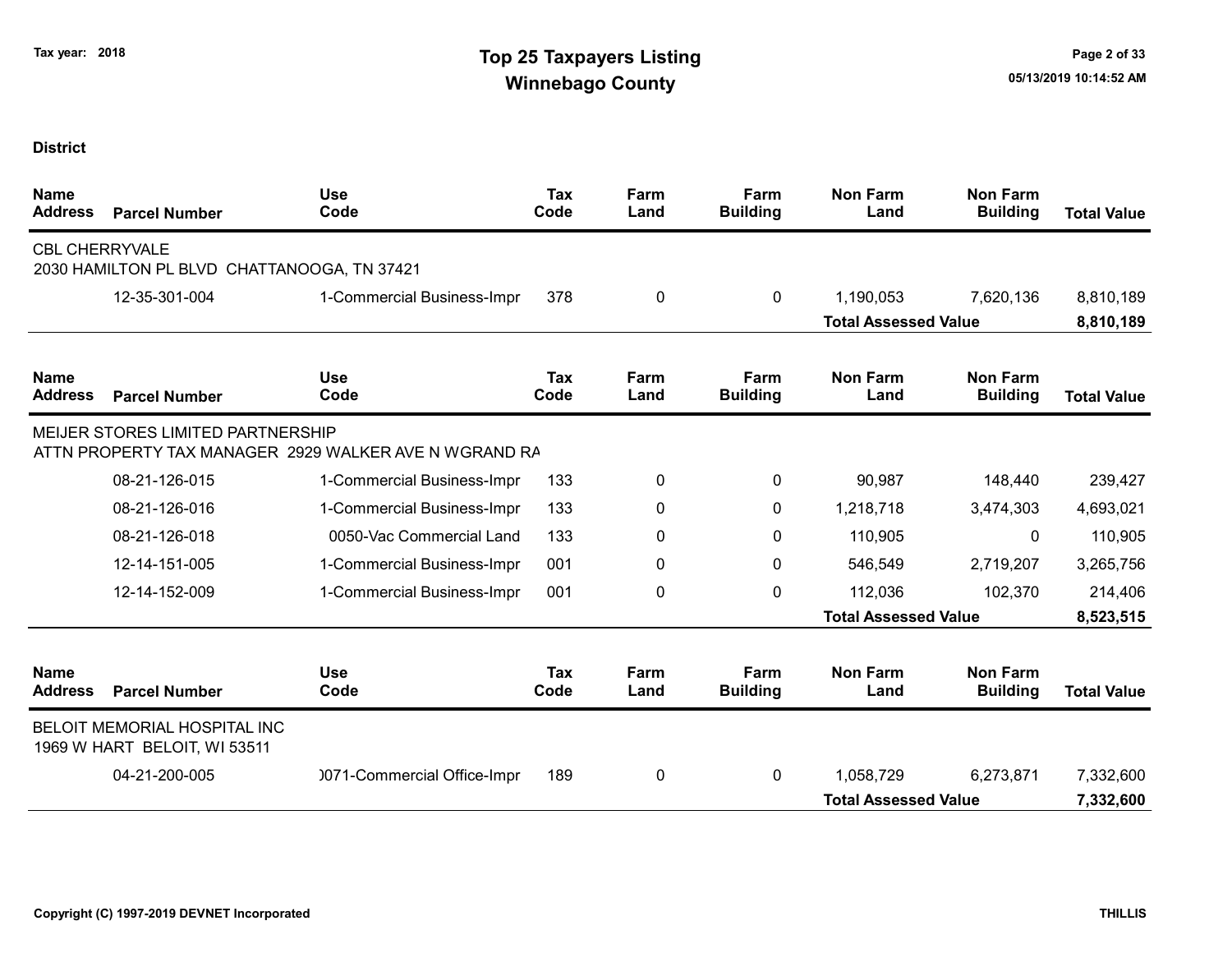| <b>Name</b><br><b>Address</b> | <b>Parcel Number</b>                                                                      | <b>Use</b><br>Code                                        | Tax<br>Code | Farm<br>Land | Farm<br><b>Building</b> | <b>Non Farm</b><br>Land     | <b>Non Farm</b><br><b>Building</b> | <b>Total Value</b> |
|-------------------------------|-------------------------------------------------------------------------------------------|-----------------------------------------------------------|-------------|--------------|-------------------------|-----------------------------|------------------------------------|--------------------|
|                               | <b>FOREST PLAZA LLC</b>                                                                   | C/O SIMON PROPERTY GROUP PO BOX 7019INDIANAPOLIS, IN 4620 |             |              |                         |                             |                                    |                    |
|                               | 12-27-103-007                                                                             | 1-Commercial Business-Impr                                | 001         | $\pmb{0}$    | 0                       | 124,309                     | 75,886                             | 200,195            |
|                               | 12-27-103-010                                                                             | 1-Commercial Business-Impr                                | 001         | $\pmb{0}$    | 0                       | 486,382                     | 1,710,678                          | 2,197,060          |
|                               | 12-27-103-018                                                                             | 1-Commercial Business-Impr                                | 001         | $\pmb{0}$    | 0                       | 687,319                     | 3,608,811                          | 4,296,130          |
|                               | 12-27-106-001                                                                             | 1-Commercial Business-Impr                                | 001         | $\pmb{0}$    | 0                       | 6,887                       | 42,212                             | 49,099             |
|                               | 12-27-127-003                                                                             | 1-Commercial Business-Impr                                | 001         | $\pmb{0}$    | 0                       | 117,709                     | 205,795                            | 323,504            |
|                               | 12-27-176-002                                                                             | 0050-Vac Commercial Land                                  | 001         | 0            | $\mathbf 0$             | 6,865                       | 0                                  | 6,865              |
|                               | 12-27-176-004                                                                             | 0050-Vac Commercial Land                                  | 001         | $\pmb{0}$    | 0                       | 4,164                       | 0                                  | 4,164              |
|                               |                                                                                           |                                                           |             |              |                         | <b>Total Assessed Value</b> |                                    | 7,077,017          |
| <b>Name</b><br><b>Address</b> | <b>Parcel Number</b>                                                                      | <b>Use</b><br>Code                                        | Tax<br>Code | Farm<br>Land | Farm<br><b>Building</b> | <b>Non Farm</b><br>Land     | <b>Non Farm</b><br><b>Building</b> | <b>Total Value</b> |
|                               | <b>GREATER ROCKFORD AIRPORT AUTHORITY</b><br>ATTN FINANCE 60 AIRPORT DRROCKFORD, IL 61109 |                                                           |             |              |                         |                             |                                    |                    |
|                               | 15-11-301-003                                                                             | 0081-Ind Land + Improve                                   | 421         | $\pmb{0}$    | $\mathbf 0$             | 23,931                      | 41,964                             | 65,895             |
|                               | 15-11-301-004                                                                             | 0081-Ind Land + Improve                                   | 421         | 0            | 0                       | 23,931                      | 246,927                            | 270,858            |
|                               | 15-11-301-005                                                                             | 0081-Ind Land + Improve                                   | 421         | 0            | $\mathbf 0$             | 23,504                      | 219,970                            | 243,474            |
|                               | 15-11-326-007                                                                             | 0081-Ind Land + Improve                                   | 421         | 0            | $\mathbf 0$             | 34,762                      | 139,497                            | 174,259            |
|                               | 15-11-326-011                                                                             | 0081-Ind Land + Improve                                   | 421         | 0            | $\mathbf 0$             | 57,997                      | 549,431                            | 607,428            |
|                               | 15-11-376-001                                                                             | 0071-Commercial Office-Impr                               | 392         | $\pmb{0}$    | 0                       | 7,905                       | 45,333                             | 53,238             |
|                               | 15-11-376-002                                                                             | 0081-Ind Land + Improve                                   | 392         | $\pmb{0}$    | $\mathbf 0$             | 31,102                      | 275,719                            | 306,821            |
|                               | 15-11-376-003                                                                             | 0081-Ind Land + Improve                                   | 392         | $\mathbf 0$  | 0                       | 12,611                      | 44,091                             | 56,702             |
|                               | 15-11-376-004                                                                             | 0081-Ind Land + Improve                                   | 392         | $\mathbf 0$  | $\Omega$                | 6,518                       | 37,437                             | 43,955             |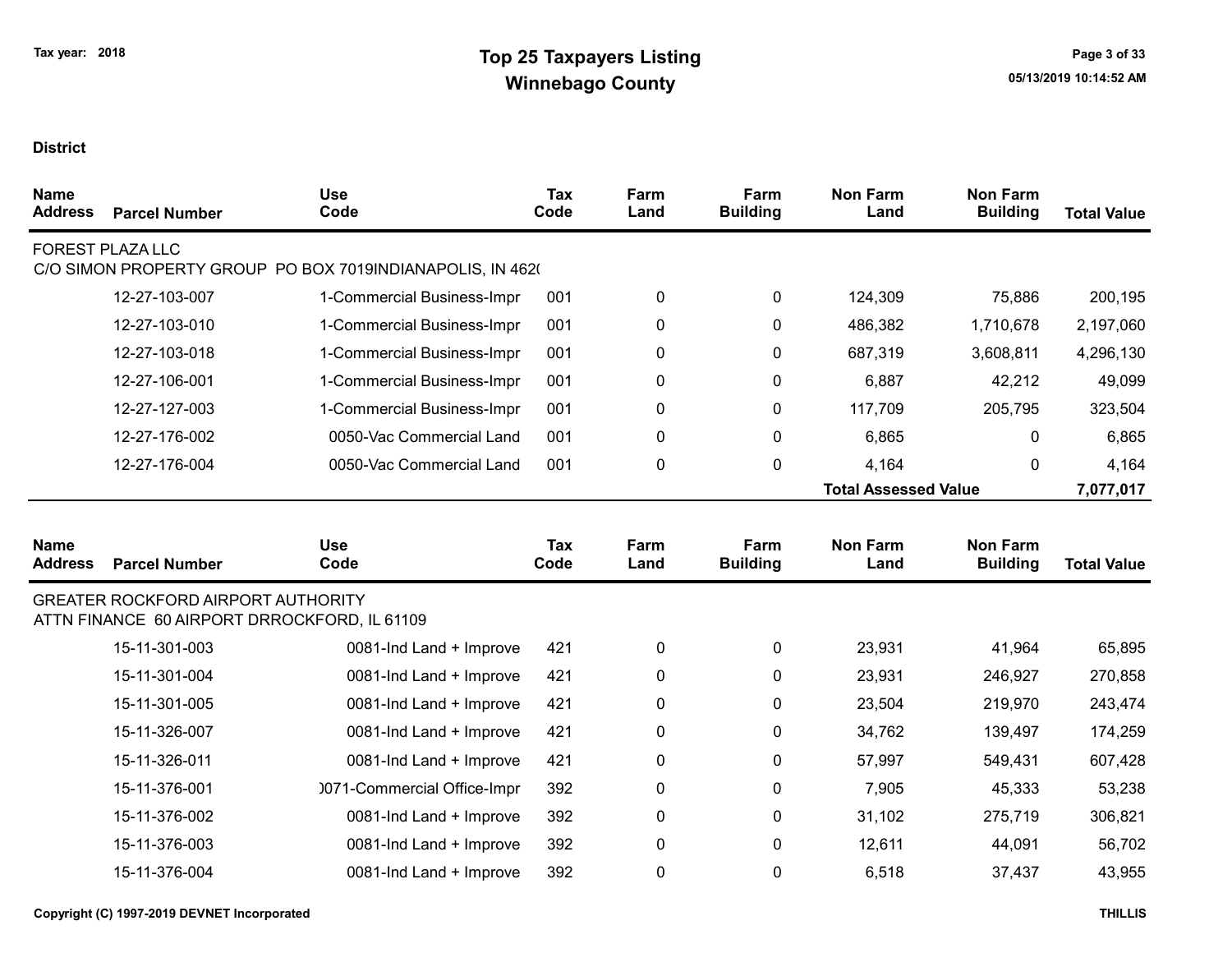$\blacksquare$ 

| <b>Name</b><br><b>Address</b> | <b>Parcel Number</b>                      | <b>Use</b><br>Code                           | <b>Tax</b><br>Code | Farm<br>Land | Farm<br><b>Building</b> | <b>Non Farm</b><br>Land | <b>Non Farm</b><br><b>Building</b> | <b>Total Value</b> |
|-------------------------------|-------------------------------------------|----------------------------------------------|--------------------|--------------|-------------------------|-------------------------|------------------------------------|--------------------|
|                               | <b>GREATER ROCKFORD AIRPORT AUTHORITY</b> | ATTN FINANCE 60 AIRPORT DRROCKFORD, IL 61109 |                    |              |                         |                         |                                    |                    |
|                               | 15-11-451-005                             | 0081-Ind Land + Improve                      | 392                | 0            | $\pmb{0}$               | 0                       | 139,224                            | 139,224            |
|                               | 15-14-151-002                             | 0071-Commercial Office-Impr                  | 392                | 0            | $\pmb{0}$               | 7,905                   | 57,752                             | 65,657             |
|                               | 15-14-151-004                             | 1-Commercial Business-Impr                   | 392                | 0            | 0                       | 7,905                   | 66,635                             | 74,540             |
|                               | 15-14-151-005                             | 0071-Commercial Office-Impr                  | 392                | 0            | 0                       | 4,059                   | 35,083                             | 39,142             |
|                               | 15-14-152-001                             | 0081-Ind Land + Improve                      | 392                | 0            | 0                       | 0                       | 142                                | 142                |
|                               | 15-14-152-002                             | 0081-Ind Land + Improve                      | 392                | 0            | 0                       | 0                       | 39,109                             | 39,109             |
|                               | 15-14-152-003                             | 0081-Ind Land + Improve                      | 392                | 0            | 0                       | 0                       | 33,120                             | 33,120             |
|                               | 15-14-152-004                             | 0081-Ind Land + Improve                      | 392                | 0            | $\pmb{0}$               | 0                       | 290,731                            | 290,731            |
|                               | 15-14-152-006                             | 0081-Ind Land + Improve                      | 392                | 0            | 0                       | 0                       | 241,359                            | 241,359            |
|                               | 15-14-152-008                             | 1-Commercial Business-Impr                   | 392                | 0            | $\pmb{0}$               | 0                       | 1,151                              | 1,151              |
|                               | 15-14-152-009                             | 1-Commercial Business-Impr                   | 392                | 0            | $\pmb{0}$               | 0                       | 106                                | 106                |
|                               | 15-14-152-010                             | 1-Commercial Business-Impr                   | 392                | 0            | 0                       | 0                       | 1,151                              | 1,151              |
|                               | 15-14-201-002                             | 0081-Ind Land + Improve                      | 392                | 0            | $\pmb{0}$               | 0                       | 93,577                             | 93,577             |
|                               | 15-14-201-003                             | 0081-Ind Land + Improve                      | 392                | 0            | $\mathbf 0$             | 0                       | 69,333                             | 69,333             |
|                               | 15-14-201-007                             | 0081-Ind Land + Improve                      | 392                | 0            | $\mathbf 0$             | 0                       | 21,345                             | 21,345             |
|                               | 15-14-201-008                             | 0081-Ind Land + Improve                      | 392                | 0            | 0                       | 0                       | 50,962                             | 50,962             |
|                               | 15-14-201-009                             | 0081-Ind Land + Improve                      | 392                | 0            | 0                       | 0                       | 36,801                             | 36,801             |
|                               | 15-14-201-010                             | 0081-Ind Land + Improve                      | 392                | 0            | 0                       | 0                       | 32,237                             | 32,237             |
|                               | 15-14-201-012                             | 0081-Ind Land + Improve                      | 392                | 0            | $\mathbf 0$             | 0                       | 30,897                             | 30,897             |
|                               | 15-14-202-004                             | 0081-Ind Land + Improve                      | 392                | 0            | 0                       | 27,809                  | 236,506                            | 264,315            |
|                               | 15-14-202-005                             | 0081-Ind Land + Improve                      | 392                | 0            | $\pmb{0}$               | 13,650                  | 31,757                             | 45,407             |
|                               | 15-14-402-002                             | 0081-Ind Land + Improve                      | 392                | 0            | $\pmb{0}$               | 17,630                  | 23,368                             | 40,998             |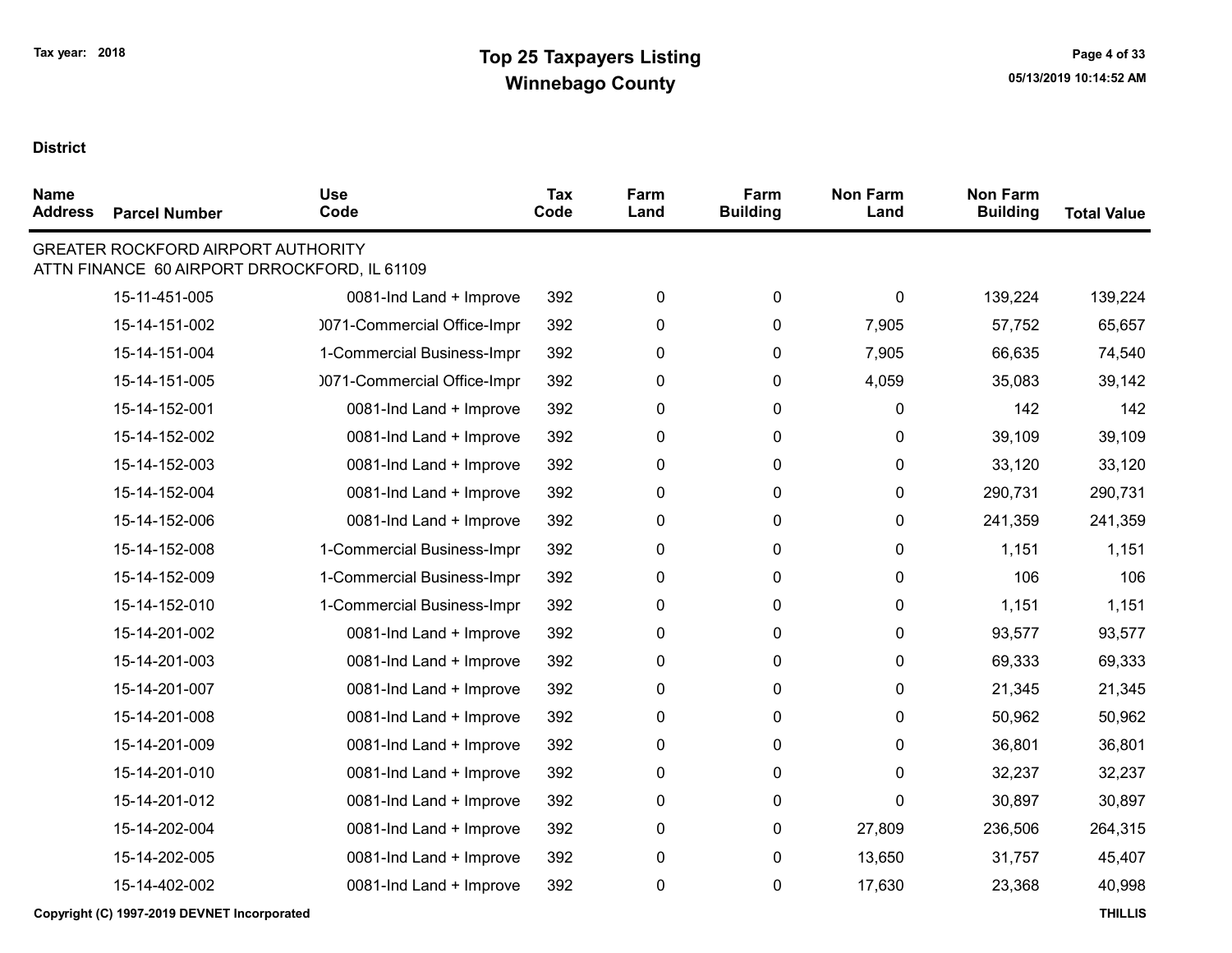| <b>Name</b><br><b>Address</b> | <b>Parcel Number</b>                      | <b>Use</b><br>Code                           | Tax<br>Code | Farm<br>Land | Farm<br><b>Building</b> | <b>Non Farm</b><br>Land | <b>Non Farm</b><br><b>Building</b> | <b>Total Value</b> |
|-------------------------------|-------------------------------------------|----------------------------------------------|-------------|--------------|-------------------------|-------------------------|------------------------------------|--------------------|
|                               | <b>GREATER ROCKFORD AIRPORT AUTHORITY</b> | ATTN FINANCE 60 AIRPORT DRROCKFORD, IL 61109 |             |              |                         |                         |                                    |                    |
|                               | 15-14-402-004                             | 0081-Ind Land + Improve                      | 392         | $\pmb{0}$    | 0                       | 36,875                  | 235,883                            | 272,758            |
|                               | 15-14-402-006                             | 0081-Ind Land + Improve                      | 392         | $\mathbf 0$  | 0                       | 36,975                  | 603,287                            | 640,262            |
|                               | 15-14-402-007                             | 0081-Ind Land + Improve                      | 392         | $\mathbf{0}$ | 0                       | 57,487                  | 858,984                            | 916,471            |
|                               | 15-15-176-007                             | Farm+Improve+Non Farm AV                     | 392         | 1,421        | 0                       | 1                       | 0                                  | 1,422              |
|                               | 15-15-301-003                             | 0020-Vacant Farmland - assd                  | 392         | 510          | 0                       | 0                       | $\Omega$                           | 510                |
|                               | 15-15-351-003                             | 0081-Ind Land + Improve                      | 392         | 0            | 0                       | 0                       | 106                                | 106                |
|                               | 15-16-400-006                             | Farm+Improve+Non Farm AV                     | 392         | 1,985        | 0                       | 1                       | 0                                  | 1,986              |
|                               | 15-21-100-004                             | Farm+Improve+Non Farm AV                     | 392         | 1,370        | 0                       | 0                       | 1                                  | 1,371              |
|                               | 15-21-400-004                             | 0081-Ind Land + Improve                      | 392         | $\mathbf{0}$ | 0                       | 0                       | 176,115                            | 176,115            |
|                               | 15-22-100-020                             | Farm+Improve+Non Farm AV                     | 392         | 636          | 0                       | 0                       | 1                                  | 637                |
|                               | 15-22-100-025                             | 0020-Vacant Farmland - assd                  | 392         | 2,126        | 0                       | 0                       | 0                                  | 2,126              |
|                               | 15-22-203-001                             | 0020-Vacant Farmland - assd                  | 392         | 10,259       | 0                       | 0                       | 0                                  | 10,259             |
|                               | 15-22-226-004                             | 0081-Ind Land + Improve                      | 392         | $\mathbf 0$  | 0                       | 0                       | 33,298                             | 33,298             |
|                               | 15-22-300-005                             | Farm+Improve+Non Farm AV                     | 392         | 6,442        | 0                       | 0                       | 1                                  | 6,443              |
|                               | 15-22-300-006                             | Farm+Improve+Non Farm AV                     | 392         | 11,276       | $\mathbf{0}$            | 0                       | 1                                  | 11,277             |
|                               | 15-22-401-003                             | -Farm+Improve-assd/w/ H&S                    | 392         | 14,443       | 7,342                   | 0                       | 0                                  | 21,785             |
|                               | 15-22-426-003                             | 0020-Vacant Farmland - assd                  | 392         | 2,772        | 0                       | 0                       | $\Omega$                           | 2,772              |
|                               | 15-23-201-002                             | 1-Commercial Business-Impr                   | 400         | 0            | 0                       | 14,039                  | 27,220                             | 41,259             |
|                               | 15-23-326-001                             | 0081-Ind Land + Improve                      | 392         | $\mathbf 0$  | 0                       | 50,258                  | 21,171                             | 71,429             |
|                               | 15-23-351-001                             | 0020-Vacant Farmland - assd                  | 392         | 1,075        | 0                       | 0                       | 0                                  | 1,075              |
|                               | 15-23-351-002                             | 0020-Vacant Farmland - assd                  | 392         | 215          | 0                       | 0                       | 0                                  | 215                |
|                               | 15-23-376-002                             | 0081-Ind Land + Improve                      | 392         | $\pmb{0}$    | 0                       | 13,650                  | 25,273                             | 38,923             |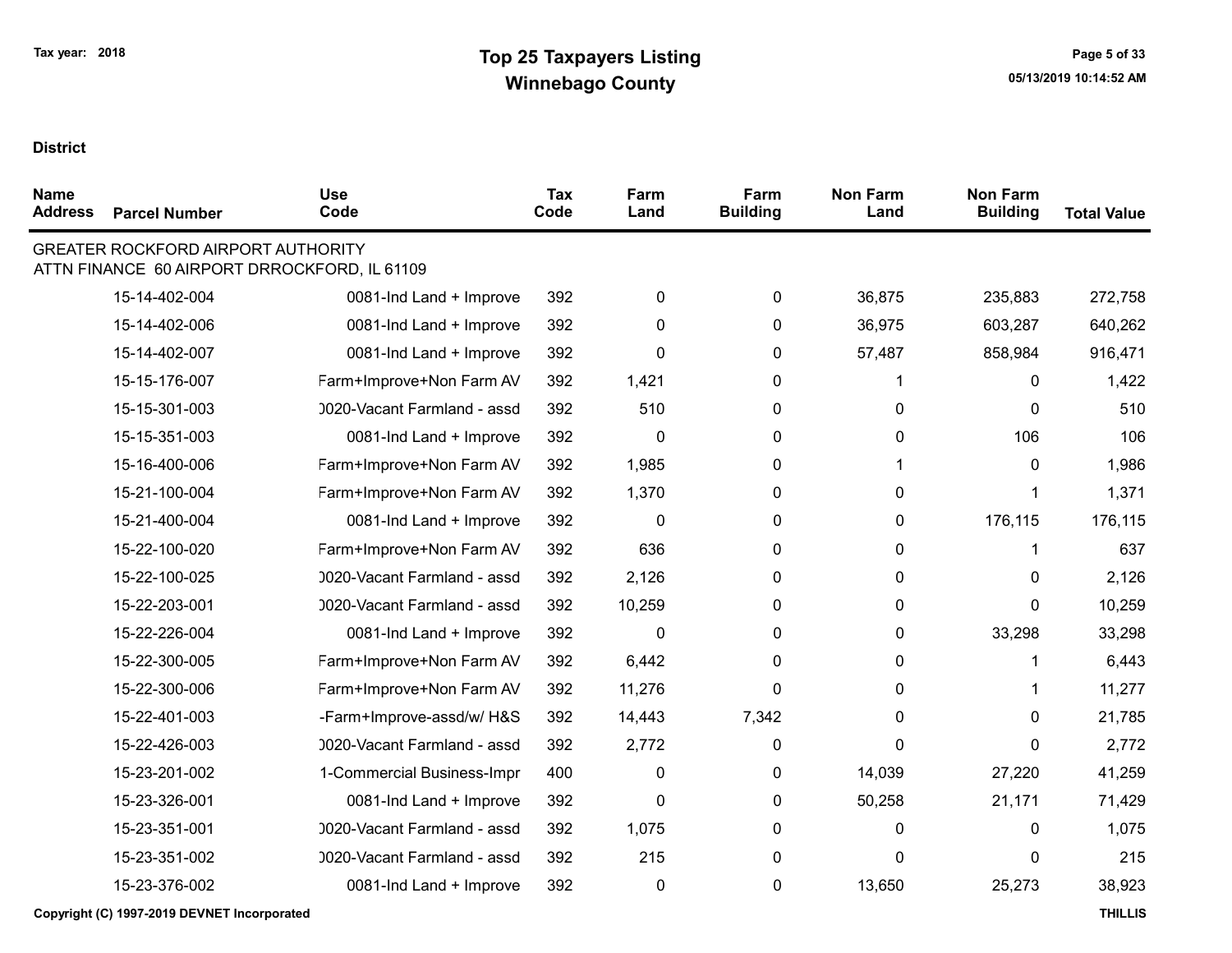| <b>Name</b><br><b>Address</b> | <b>Parcel Number</b>                                                                      | <b>Use</b><br>Code          | Tax<br>Code | Farm<br>Land | Farm<br><b>Building</b> | <b>Non Farm</b><br>Land     | <b>Non Farm</b><br><b>Building</b> | <b>Total Value</b> |
|-------------------------------|-------------------------------------------------------------------------------------------|-----------------------------|-------------|--------------|-------------------------|-----------------------------|------------------------------------|--------------------|
|                               | <b>GREATER ROCKFORD AIRPORT AUTHORITY</b><br>ATTN FINANCE 60 AIRPORT DRROCKFORD, IL 61109 |                             |             |              |                         |                             |                                    |                    |
|                               | 15-26-101-001                                                                             | 0020-Vacant Farmland - assd | 392         | 348          | 0                       | 0                           | 0                                  | 348                |
|                               | 15-26-101-002                                                                             | 0020-Vacant Farmland - assd | 392         | 51           | 0                       | 0                           | $\Omega$                           | 51                 |
|                               | 15-26-151-005                                                                             | Farm+Improve+Non Farm AV    | 001         | 7,761        | 0                       | 611                         | 177,289                            | 185,661            |
|                               | 15-26-176-003                                                                             | 0020-Vacant Farmland - assd | 036         | 2,783        | $\mathbf{0}$            | 0                           | 0                                  | 2,783              |
|                               | 15-26-300-009                                                                             | Farm+Improve+Non Farm AV    | 001         | 978          | $\mathbf{0}$            | 1                           | 0                                  | 979                |
|                               | 15-27-100-004                                                                             | 0020-Vacant Farmland - assd | 392         | 5,357        | 0                       | 0                           | $\Omega$                           | 5,357              |
|                               | 15-27-201-002                                                                             | 0020-Vacant Farmland - assd | 392         | 4,499        | $\mathbf{0}$            | 0                           | 0                                  | 4,499              |
|                               | 15-27-226-001                                                                             | 0020-Vacant Farmland - assd | 392         | 1,928        | 0                       | 0                           | $\Omega$                           | 1,928              |
|                               | 15-27-251-002                                                                             | 0020-Vacant Farmland - assd | 036         | 209          | 0                       | 0                           | $\Omega$                           | 209                |
|                               | 15-27-277-002                                                                             | Farm+Improve+Non Farm AV    | 001         | 1,299        | 0                       |                             | 0                                  | 1,300              |
|                               |                                                                                           |                             |             |              |                         | <b>Total Assessed Value</b> |                                    | 5,889,548          |
| <b>Name</b><br><b>Address</b> | <b>Parcel Number</b>                                                                      | <b>Use</b><br>Code          | Tax<br>Code | Farm<br>Land | Farm<br><b>Building</b> | <b>Non Farm</b><br>Land     | <b>Non Farm</b><br><b>Building</b> | <b>Total Value</b> |
|                               | NATIONAL RETAIL PROPERTIES LP<br>450 S ORANGE AVE SUITE 900 ORLANDO, FL 32801             |                             |             |              |                         |                             |                                    |                    |
|                               | 04-03-300-015                                                                             | 1-Commercial Business-Impr  | 175         | 0            | 0                       | 228,587                     | 587,789                            | 816,376            |
|                               | 04-03-300-022                                                                             | 1-Commercial Business-Impr  | 175         | 0            | 0                       | 74,988                      | 37,836                             | 112,824            |
|                               | 04-06-254-026                                                                             | 1-Commercial Business-Impr  | 190         | 0            | 0                       | 38,188                      | 202,844                            | 241,032            |
|                               | 04-17-400-038                                                                             | 1-Commercial Business-Impr  | 199         | 0            | 0                       | 98,159                      | 124,283                            | 222,442            |
|                               | 08-16-451-002                                                                             | 1-Commercial Business-Impr  | 133         | 0            | 0                       | 472,875                     | 1,137,125                          | 1,610,000          |
|                               | 08-32-177-001                                                                             | 1-Commercial Business-Impr  | 006         | 0            | 0                       | 48,055                      | 163,603                            | 211,658            |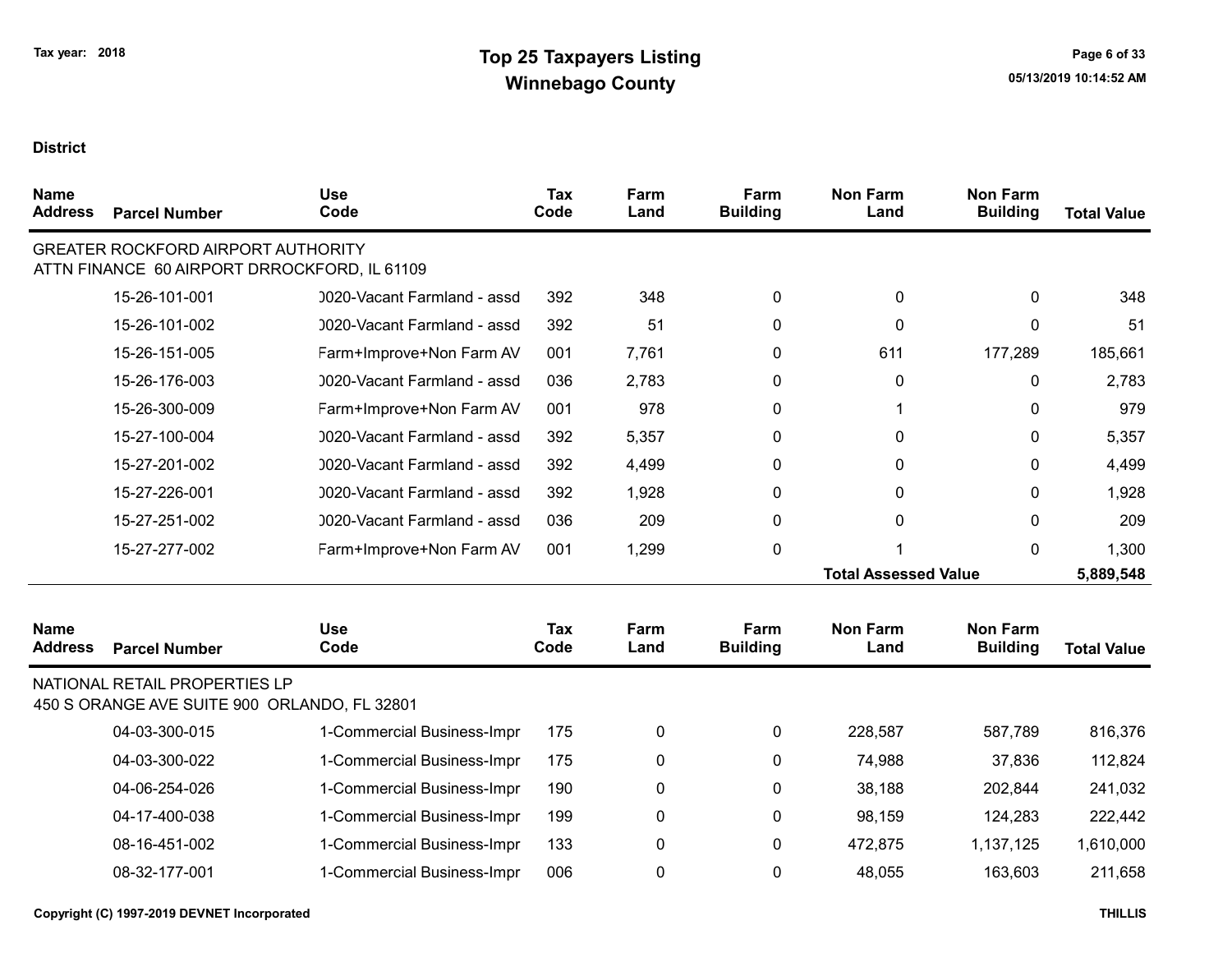| <b>Name</b><br><b>Address</b> | <b>Parcel Number</b>                                                          | <b>Use</b><br>Code          | <b>Tax</b><br>Code | Farm<br>Land | Farm<br><b>Building</b> | <b>Non Farm</b><br>Land     | <b>Non Farm</b><br><b>Building</b> | <b>Total Value</b> |
|-------------------------------|-------------------------------------------------------------------------------|-----------------------------|--------------------|--------------|-------------------------|-----------------------------|------------------------------------|--------------------|
|                               | NATIONAL RETAIL PROPERTIES LP<br>450 S ORANGE AVE SUITE 900 ORLANDO, FL 32801 |                             |                    |              |                         |                             |                                    |                    |
|                               |                                                                               |                             |                    |              |                         |                             |                                    |                    |
|                               | 11-01-353-022                                                                 | 1-Commercial Business-Impr  | 001                | 0            | 0                       | 15,315                      | 1,331                              | 16,646             |
|                               | 11-15-426-040                                                                 | 1-Commercial Business-Impr  | 455                | 0            | 0                       | 17,287                      | 79,421                             | 96,708             |
|                               | 11-24-181-020                                                                 | 1-Commercial Business-Impr  | 001                | 0            | 0                       | 31,843                      | 127,159                            | 159,002            |
|                               | 11-25-427-018                                                                 | 1-Commercial Business-Impr  | 001                | 0            | 0                       | 16,189                      | 100,740                            | 116,929            |
|                               | 12-04-276-012                                                                 | 1-Commercial Business-Impr  | 008                | 0            | 0                       | 80,643                      | 153,720                            | 234,363            |
|                               | 12-11-303-013                                                                 | 1-Commercial Business-Impr  | 001                | 0            | 0                       | 84,163                      | 226,618                            | 310,781            |
|                               | 12-23-452-010                                                                 | 1-Commercial Business-Impr  | 001                | 0            | 0                       | 98,210                      | 299,340                            | 397,550            |
|                               | 12-29-128-003                                                                 | 1-Commercial Business-Impr  | 117                | 0            | 0                       | 47,322                      | 189,866                            | 237,188            |
|                               | 14-05-478-009                                                                 | 1-Commercial Business-Impr  | 328                | 0            | 0                       | 59,530                      | 128,739                            | 188,269            |
|                               | 16-08-176-009                                                                 | 1-Commercial Business-Impr  | 127                | 0            | 0                       | 28,115                      | 155,498                            | 183,613            |
|                               |                                                                               |                             |                    |              |                         | <b>Total Assessed Value</b> |                                    | 5,155,381          |
| <b>Name</b><br><b>Address</b> | <b>Parcel Number</b>                                                          | <b>Use</b><br>Code          | Tax<br>Code        | Farm<br>Land | Farm<br><b>Building</b> | <b>Non Farm</b><br>Land     | <b>Non Farm</b><br><b>Building</b> | <b>Total Value</b> |
|                               | <b>LUBRIZOL HOLDING INC</b><br>29400 LAKELAND BLVD WICKLIFFE, OH 44092        |                             |                    |              |                         |                             |                                    |                    |
|                               | 03-12-376-001                                                                 | 0080-Vacant Industrial Land | 420                | 0            | 0                       | 41,527                      | 0                                  | 41,527             |
|                               | 03-12-452-002                                                                 | 0081-Ind Land + Improve     | 420                | 0            | 0                       | 65,427                      | 53,466                             | 118,893            |
|                               | 03-13-126-001                                                                 | 0080-Vacant Industrial Land | 420                | 0            | 0                       | 180,048                     | 0                                  | 180,048            |
|                               | 03-13-176-004                                                                 | 0080-Vacant Industrial Land | 420                | 0            | 0                       | 26,081                      | 0                                  | 26,081             |
|                               | 03-13-201-002                                                                 | 0081-Ind Land + Improve     | 420                | 0            | 0                       | 191,420                     | 3,089,588                          | 3,281,008          |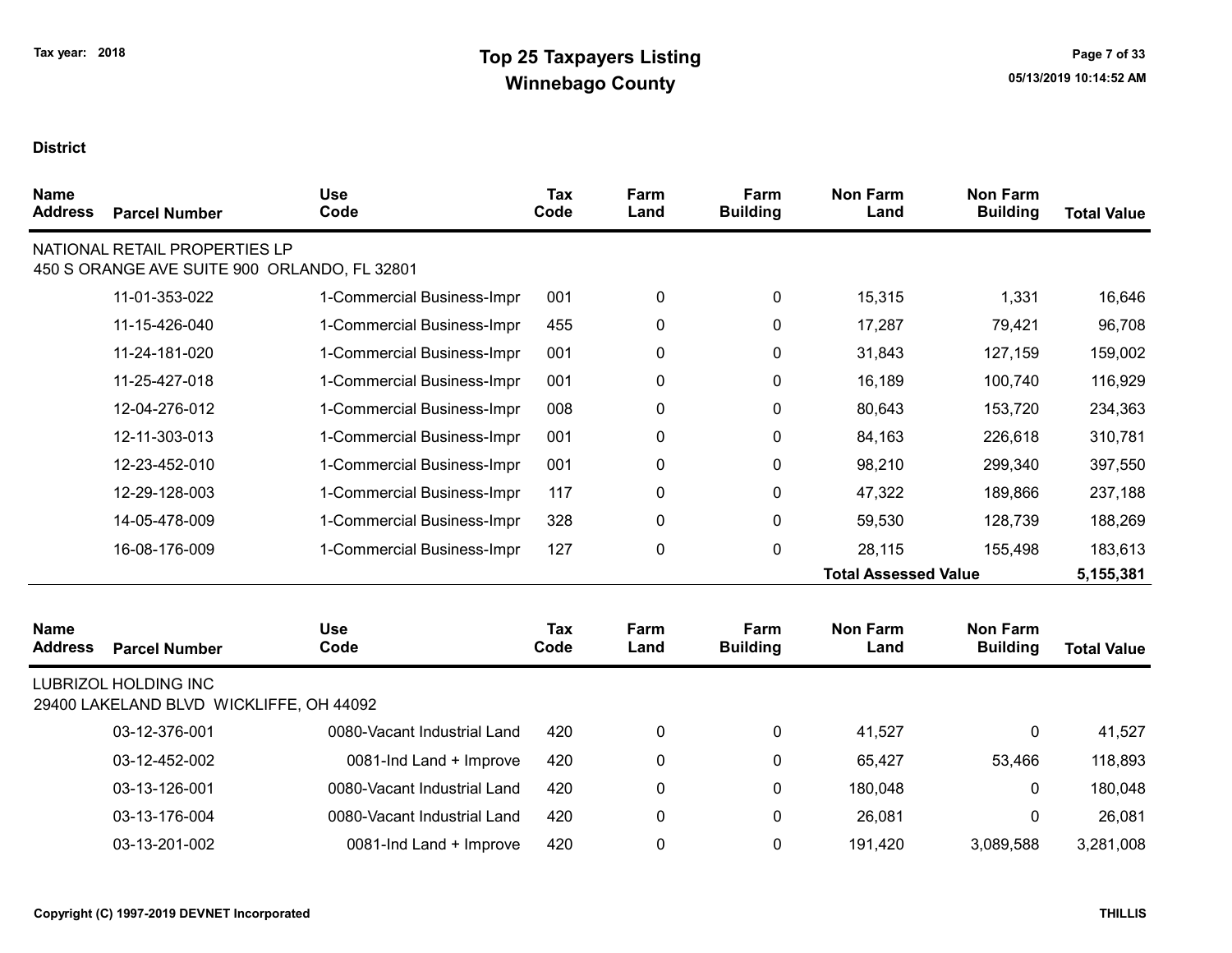| <b>Name</b><br><b>Address</b> | <b>Parcel Number</b>                                                   | <b>Use</b><br>Code                                | <b>Tax</b><br>Code | Farm<br>Land | Farm<br><b>Building</b> | <b>Non Farm</b><br>Land     | <b>Non Farm</b><br><b>Building</b> | <b>Total Value</b> |
|-------------------------------|------------------------------------------------------------------------|---------------------------------------------------|--------------------|--------------|-------------------------|-----------------------------|------------------------------------|--------------------|
|                               | <b>LUBRIZOL HOLDING INC</b><br>29400 LAKELAND BLVD WICKLIFFE, OH 44092 |                                                   |                    |              |                         |                             |                                    |                    |
|                               | 04-18-301-005                                                          | 0081-Ind Land + Improve                           | 197                | $\pmb{0}$    | 0                       | 155,442                     | 1,273,904                          | 1,429,346          |
|                               |                                                                        |                                                   |                    |              |                         | <b>Total Assessed Value</b> |                                    | 5,076,903          |
| <b>Name</b><br><b>Address</b> | <b>Parcel Number</b>                                                   | <b>Use</b><br>Code                                | Tax<br>Code        | Farm<br>Land | Farm<br><b>Building</b> | <b>Non Farm</b><br>Land     | Non Farm<br><b>Building</b>        | <b>Total Value</b> |
|                               | <b>WESLEY WILLOWS CORP</b><br>4141 ROCKTON AVE ROCKFORD, IL 61103      |                                                   |                    |              |                         |                             |                                    |                    |
|                               | 11-03-201-004                                                          | )51-Comm Res (6+units)-Imp                        | 001                | 0            | 0                       | 22,359                      | 452,654                            | 475,013            |
|                               | 11-03-251-001                                                          | )51-Comm Res (6+units)-Imp                        | 001                | 0            | 0                       | 35,670                      | 253,021                            | 288,691            |
|                               | 11-03-276-025                                                          | )51-Comm Res (6+units)-Imp                        | 001                | 0            | 0                       | 38,715                      | 1,295,616                          | 1,334,331          |
|                               | 11-03-276-027                                                          | 0050-Vac Commercial Land                          | 001                | 0            | 0                       | 26,886                      | 0                                  | 26,886             |
|                               | 11-03-277-001                                                          | )51-Comm Res (6+units)-Imp                        | 001                | 0            | 0                       | 70,877                      | 2,853,113                          | 2,923,990          |
|                               |                                                                        |                                                   |                    |              |                         | <b>Total Assessed Value</b> |                                    | 5,048,911          |
| <b>Name</b><br><b>Address</b> | <b>Parcel Number</b>                                                   | <b>Use</b><br>Code                                | <b>Tax</b><br>Code | Farm<br>Land | Farm<br><b>Building</b> | <b>Non Farm</b><br>Land     | <b>Non Farm</b><br><b>Building</b> | <b>Total Value</b> |
|                               | CBL CHERRYVALE I LLC                                                   | 2030 HAMILTON PL BLVD #5000 CHATTANOOGA, TN 37421 |                    |              |                         |                             |                                    |                    |
|                               | 12-35-151-006                                                          | 1-Commercial Business-Impr                        | 378                | 0            | 0                       | 31,683                      | 22,271                             | 53,954             |
|                               | 12-35-301-001                                                          | 1-Commercial Business-Impr                        | 378                | 0            | $\mathbf{0}$            | 147,676                     | 1,305,588                          | 1,453,264          |
|                               | 12-35-301-002                                                          | 1-Commercial Business-Impr                        | 378                | 0            | 0                       | 48,909                      | 1,788,550                          | 1,837,459          |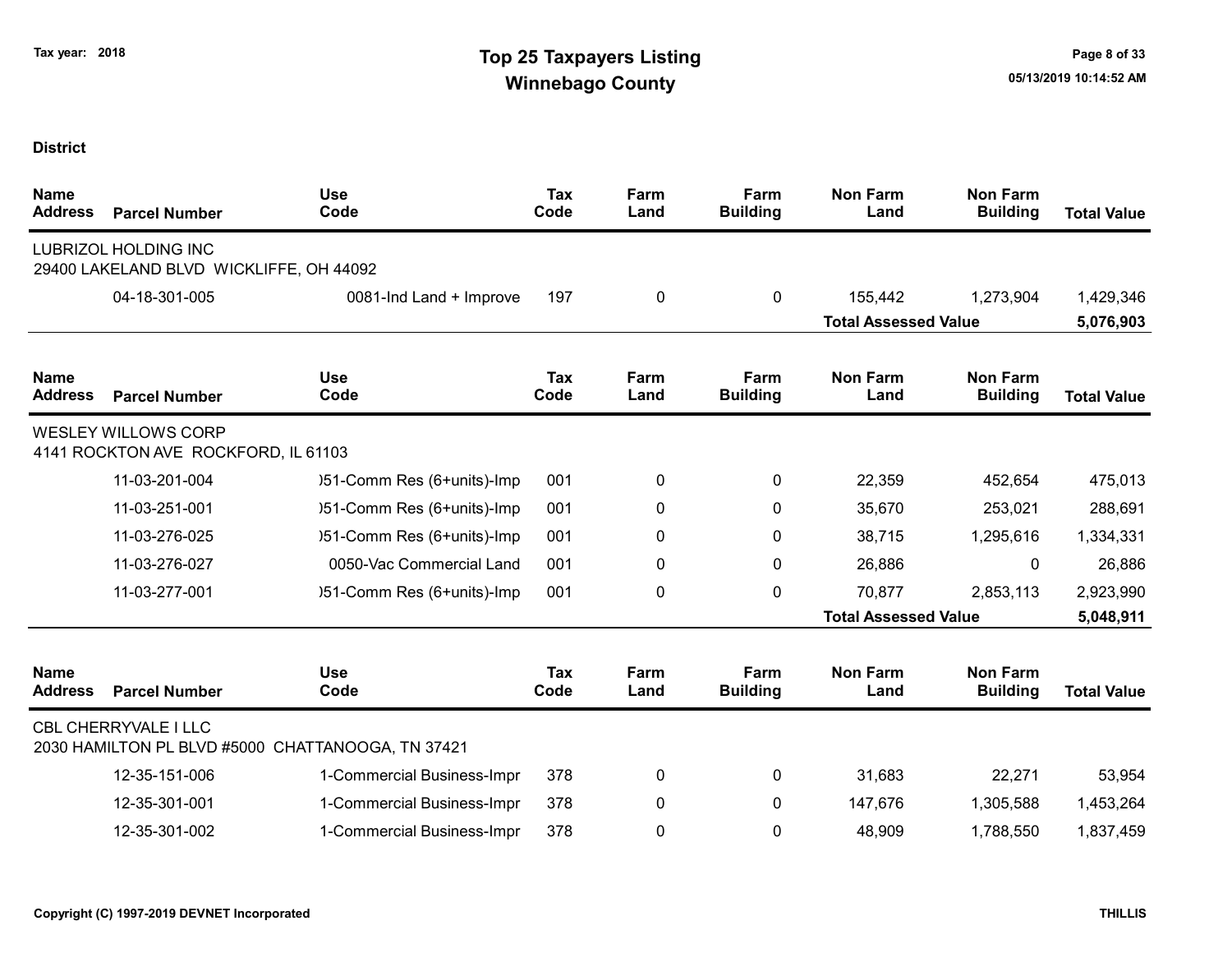| <b>Name</b><br><b>Address</b> | <b>Parcel Number</b>                                                      | <b>Use</b><br>Code                                | <b>Tax</b><br>Code | Farm<br>Land | Farm<br><b>Building</b> | <b>Non Farm</b><br>Land     | <b>Non Farm</b><br><b>Building</b> | <b>Total Value</b> |
|-------------------------------|---------------------------------------------------------------------------|---------------------------------------------------|--------------------|--------------|-------------------------|-----------------------------|------------------------------------|--------------------|
|                               | <b>CBL CHERRYVALE I LLC</b>                                               | 2030 HAMILTON PL BLVD #5000 CHATTANOOGA, TN 37421 |                    |              |                         |                             |                                    |                    |
|                               | 12-35-326-001                                                             | 1-Commercial Business-Impr                        | 378                | 0            | $\mathbf{0}$            | 357,835                     | 1,312,580                          | 1,670,415          |
|                               |                                                                           |                                                   |                    |              |                         | <b>Total Assessed Value</b> |                                    | 5,015,092          |
| <b>Name</b><br><b>Address</b> | <b>Parcel Number</b>                                                      | <b>Use</b><br>Code                                | <b>Tax</b><br>Code | Farm<br>Land | Farm<br><b>Building</b> | <b>Non Farm</b><br>Land     | <b>Non Farm</b><br><b>Building</b> | <b>Total Value</b> |
|                               | GREATER ROCKFORD AIRPORT ATTN FINANCE<br>60 AIRPORT DR ROCKFORD, IL 61109 |                                                   |                    |              |                         |                             |                                    |                    |
|                               | 15-11-451-007                                                             | 0081-Ind Land + Improve                           | 392                | 0            | 0                       | 0                           | 137,590                            | 137,590            |
|                               | 15-11-451-011                                                             | 0081-Ind Land + Improve                           | 392                | 0            | 0                       | 0                           | 14,685                             | 14,685             |
|                               | 15-11-451-012                                                             | 0081-Ind Land + Improve                           | 392                | 0            | $\mathbf{0}$            | 0                           | 17,970                             | 17,970             |
|                               | 15-11-451-013                                                             | 0081-Ind Land + Improve                           | 392                | 0            | 0                       | 0                           | 21,031                             | 21,031             |
|                               | 15-14-152-014                                                             | 0081-Ind Land + Improve                           | 392                | 0            | 0                       | 0                           | 31,937                             | 31,937             |
|                               | 15-14-152-015                                                             | 0071-Commercial Office-Impr                       | 392                | 0            | 0                       | 0                           | 106                                | 106                |
|                               | 15-14-402-008                                                             | 0080-Vacant Industrial Land                       | 392                | 0            | 0                       | 22,847                      | 0                                  | 22,847             |
|                               | 15-15-176-003                                                             | 0071-Commercial Office-Impr                       | 392                | 0            | 0                       | $\mathbf{0}$                | 11,093                             | 11,093             |
|                               | 15-15-176-004                                                             | 0071-Commercial Office-Impr                       | 392                | 0            | 0                       | 0                           | 106                                | 106                |
|                               | 15-15-401-002                                                             | 0081-Ind Land + Improve                           | 392                | 0            | $\mathbf{0}$            | $\mathbf{0}$                | 4,540,198                          | 4,540,198          |
|                               |                                                                           |                                                   |                    |              |                         | <b>Total Assessed Value</b> |                                    | 4,797,563          |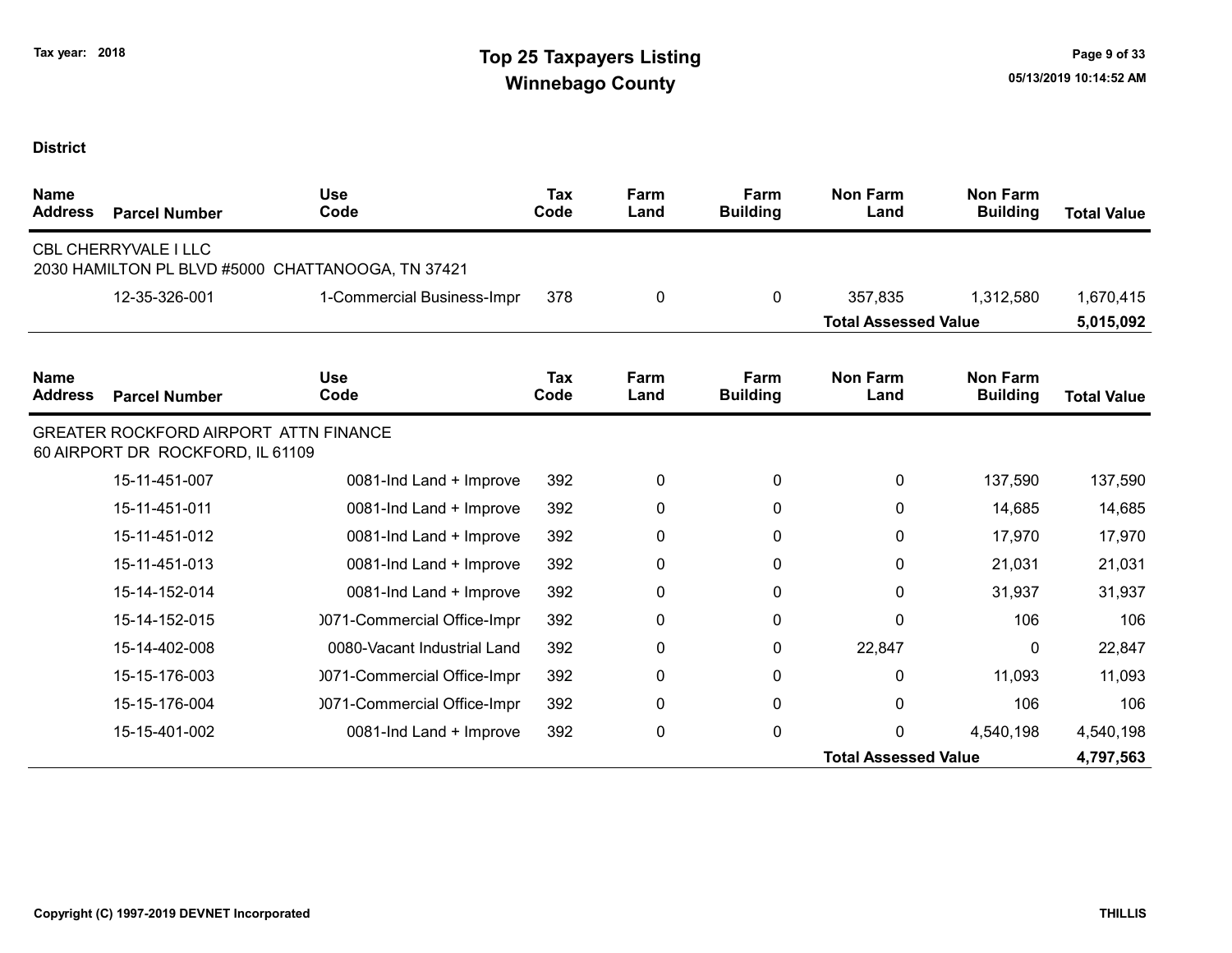| <b>Name</b><br><b>Address</b> | <b>Parcel Number</b>                                                               | <b>Use</b><br>Code                                   | <b>Tax</b><br>Code | Farm<br>Land | Farm<br><b>Building</b> | <b>Non Farm</b><br>Land     | <b>Non Farm</b><br><b>Building</b> | <b>Total Value</b> |
|-------------------------------|------------------------------------------------------------------------------------|------------------------------------------------------|--------------------|--------------|-------------------------|-----------------------------|------------------------------------|--------------------|
|                               | EDWARD ROSE ASSOCIATES INC<br>PO BOX 2012 BLOOMFIELD HILLS, MI 48303-2012          |                                                      |                    |              |                         |                             |                                    |                    |
|                               | 16-09-301-002                                                                      | )51-Comm Res (6+units)-Imp                           | 110                | 0            | 0                       | 94,067                      | 4,392,280                          | 4,486,347          |
|                               |                                                                                    |                                                      |                    |              |                         | <b>Total Assessed Value</b> |                                    | 4,486,347          |
| <b>Name</b><br><b>Address</b> | <b>Parcel Number</b>                                                               | <b>Use</b><br>Code                                   | Tax<br>Code        | Farm<br>Land | Farm<br><b>Building</b> | <b>Non Farm</b><br>Land     | <b>Non Farm</b><br><b>Building</b> | <b>Total Value</b> |
|                               | <b>WAL-MART PROPERTY TAX DEPT</b><br>PO BOX 8050 MS 0555BENTONVILLE, AR 72712-8050 |                                                      |                    |              |                         |                             |                                    |                    |
|                               | 04-20-226-001                                                                      | 1-Commercial Business-Impr                           | 199                | 0            | $\mathbf{0}$            | 920,108                     | 3,225,961                          | 4,146,069          |
|                               | 12-05-326-006                                                                      | 0050-Vac Commercial Land                             | 021                | 0            | $\mathbf{0}$            | 7,267                       | 0                                  | 7,267              |
|                               | 12-23-379-001                                                                      | 1-Commercial Business-Impr                           | 001                | 0            | $\pmb{0}$               | 112,153                     | 95,042                             | 207,195            |
|                               | 12-26-102-004                                                                      | 0050-Vac Commercial Land                             | 017                | 0            | $\mathbf{0}$            | 13,052                      | $\Omega$                           | 13,052             |
|                               |                                                                                    |                                                      |                    |              |                         | <b>Total Assessed Value</b> |                                    | 4,373,583          |
| <b>Name</b><br><b>Address</b> | <b>Parcel Number</b>                                                               | <b>Use</b><br>Code                                   | <b>Tax</b><br>Code | Farm<br>Land | Farm<br><b>Building</b> | <b>Non Farm</b><br>Land     | <b>Non Farm</b><br><b>Building</b> | <b>Total Value</b> |
|                               | MB ROCKFORD STATE LLC                                                              | C/O EQUITY PROPERTY TAX PO BOX 6474CHICAGO, IL 60606 |                    |              |                         |                             |                                    |                    |
|                               | 12-22-376-002                                                                      | 1-Commercial Business-Impr                           | 001                | 0            | $\mathbf{0}$            | 510,923                     | 2,819,888                          | 3,330,811          |
|                               | 12-22-376-003                                                                      | 1-Commercial Business-Impr                           | 001                | 0            | 0                       | 196,171                     | 606,580                            | 802,751            |
|                               |                                                                                    |                                                      |                    |              |                         | <b>Total Assessed Value</b> |                                    | 4,133,562          |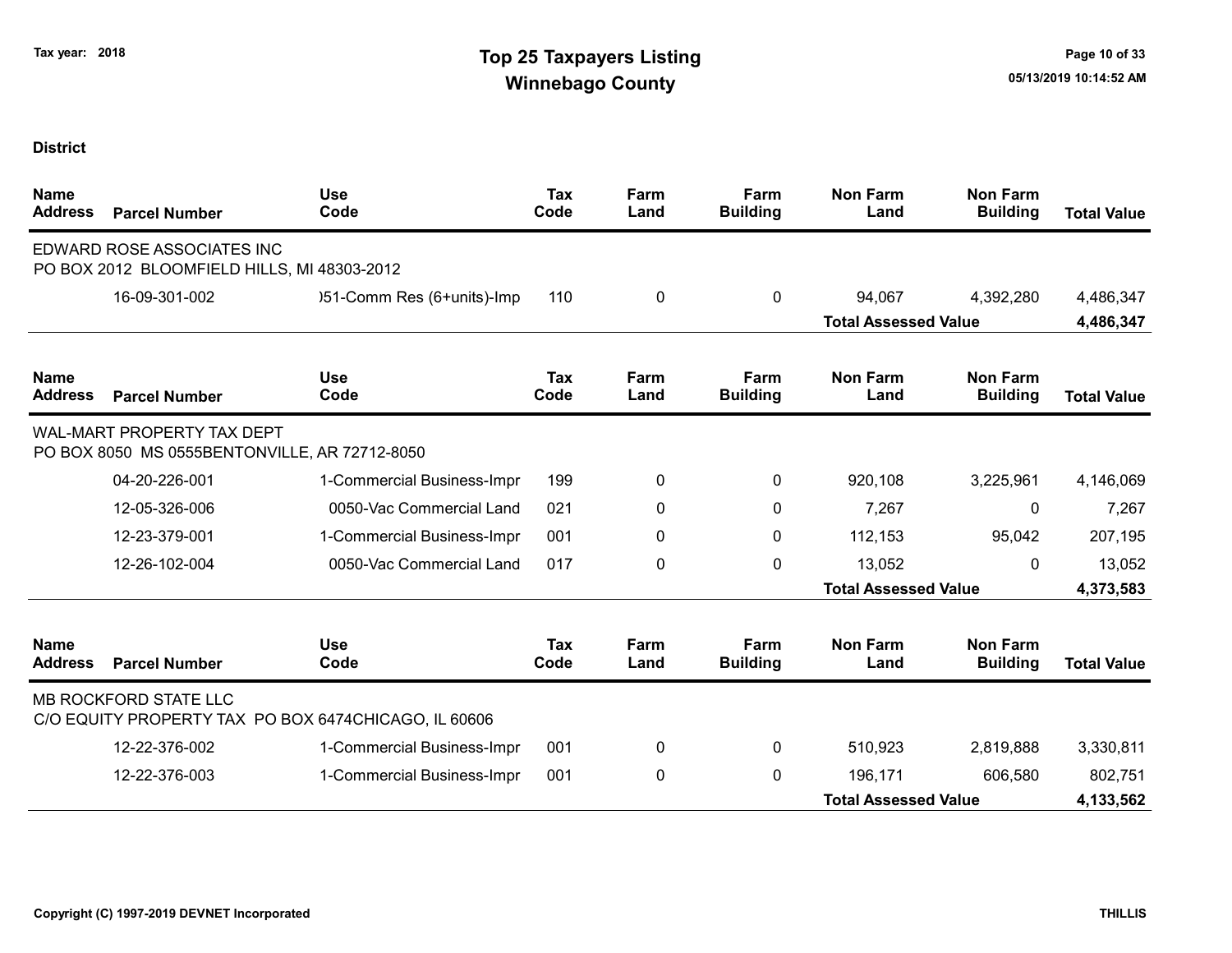| <b>Name</b><br><b>Address</b> | <b>Parcel Number</b>       | <b>Use</b><br>Code                                       | Tax<br>Code | Farm<br>Land | Farm<br><b>Building</b> | <b>Non Farm</b><br>Land | <b>Non Farm</b><br><b>Building</b> | <b>Total Value</b> |
|-------------------------------|----------------------------|----------------------------------------------------------|-------------|--------------|-------------------------|-------------------------|------------------------------------|--------------------|
|                               | <b>COMMONWEALTH EDISON</b> | ATTN: REAL ESTATE 3 LINCOLN CENTEROAKBROOK TERRACE, IL 6 |             |              |                         |                         |                                    |                    |
|                               | 03-18-300-011              | 0050-Vac Commercial Land                                 | 213         | 0            | $\mathbf 0$             | 8,369                   | 0                                  | 8,369              |
|                               | 06-35-400-007              | 0020-Vacant Farmland - assd                              | 247         | 1,615        | $\mathbf{0}$            | $\mathbf{0}$            | $\Omega$                           | 1,615              |
|                               | 07-19-301-002              | 0020-Vacant Farmland - assd                              | 167         | 2,462        | 0                       | 0                       | 0                                  | 2,462              |
|                               | 07-19-400-004              | 0020-Vacant Farmland - assd                              | 156         | 1,448        | $\mathbf{0}$            | $\mathbf{0}$            | $\mathbf{0}$                       | 1,448              |
|                               | 07-20-300-002              | 0020-Vacant Farmland - assd                              | 167         | 1,846        | $\mathbf{0}$            | $\mathbf 0$             | 0                                  | 1,846              |
|                               | 07-20-400-002              | 0020-Vacant Farmland - assd                              | 167         | 828          | $\mathbf{0}$            | $\mathbf{0}$            | $\Omega$                           | 828                |
|                               | 07-20-400-005              | 0020-Vacant Farmland - assd                              | 167         | 1,087        | 0                       | 0                       | $\mathbf{0}$                       | 1,087              |
|                               | 07-21-300-003              | 0020-Vacant Farmland - assd                              | 362         | 871          | $\mathbf{0}$            | $\mathbf{0}$            | $\Omega$                           | 871                |
|                               | 07-21-300-004              | 0020-Vacant Farmland - assd                              | 362         | 8,812        | $\mathbf{0}$            | 0                       | $\mathbf{0}$                       | 8,812              |
|                               | 07-22-100-003              | 0020-Vacant Farmland - assd                              | 161         | 1,420        | $\mathbf{0}$            | $\mathbf{0}$            | $\mathbf{0}$                       | 1,420              |
|                               | 07-22-300-001              | 0020-Vacant Farmland - assd                              | 362         | 3,942        | $\mathbf{0}$            | $\mathbf{0}$            | $\mathbf{0}$                       | 3,942              |
|                               | 07-22-400-001              | 0020-Vacant Farmland - assd                              | 167         | 432          | $\mathbf{0}$            | $\mathbf{0}$            | $\mathbf{0}$                       | 432                |
|                               | 07-22-400-002              | 0020-Vacant Farmland - assd                              | 167         | 476          | 0                       | 0                       | $\mathbf{0}$                       | 476                |
|                               | 07-23-300-001              | 0020-Vacant Farmland - assd                              | 167         | 2,643        | 0                       | 0                       | 0                                  | 2,643              |
|                               | 07-23-300-003              | 0020-Vacant Farmland - assd                              | 167         | 9            | 0                       | 0                       | $\mathbf{0}$                       | 9                  |
|                               | 07-23-300-004              | 0020-Vacant Farmland - assd                              | 167         | 570          | $\mathbf{0}$            | $\mathbf 0$             | 0                                  | 570                |
|                               | 07-23-400-001              | 0020-Vacant Farmland - assd                              | 167         | 2,022        | $\mathbf{0}$            | 0                       | 0                                  | 2,022              |
|                               | 07-23-400-002              | 0020-Vacant Farmland - assd                              | 167         | 6            | $\mathbf{0}$            | $\mathbf{0}$            | $\mathbf{0}$                       | 6                  |
|                               | 07-24-151-002              | 0020-Vacant Farmland - assd                              | 156         | 2,287        | 0                       | $\Omega$                | 0                                  | 2,287              |
|                               | 07-24-177-003              | 0010-Vacant Rural Prop                                   | 156         | $\mathbf{0}$ | $\mathbf{0}$            | 722                     | $\Omega$                           | 722                |
|                               | 07-24-251-003              | 0020-Vacant Farmland - assd                              | 156         | 2,034        | $\mathbf{0}$            | $\mathbf{0}$            | $\Omega$                           | 2,034              |
|                               | 07-24-277-002              | 0020-Vacant Farmland - assd                              | 156         | 352          | $\mathbf{0}$            | $\mathbf{0}$            | $\mathbf{0}$                       | 352                |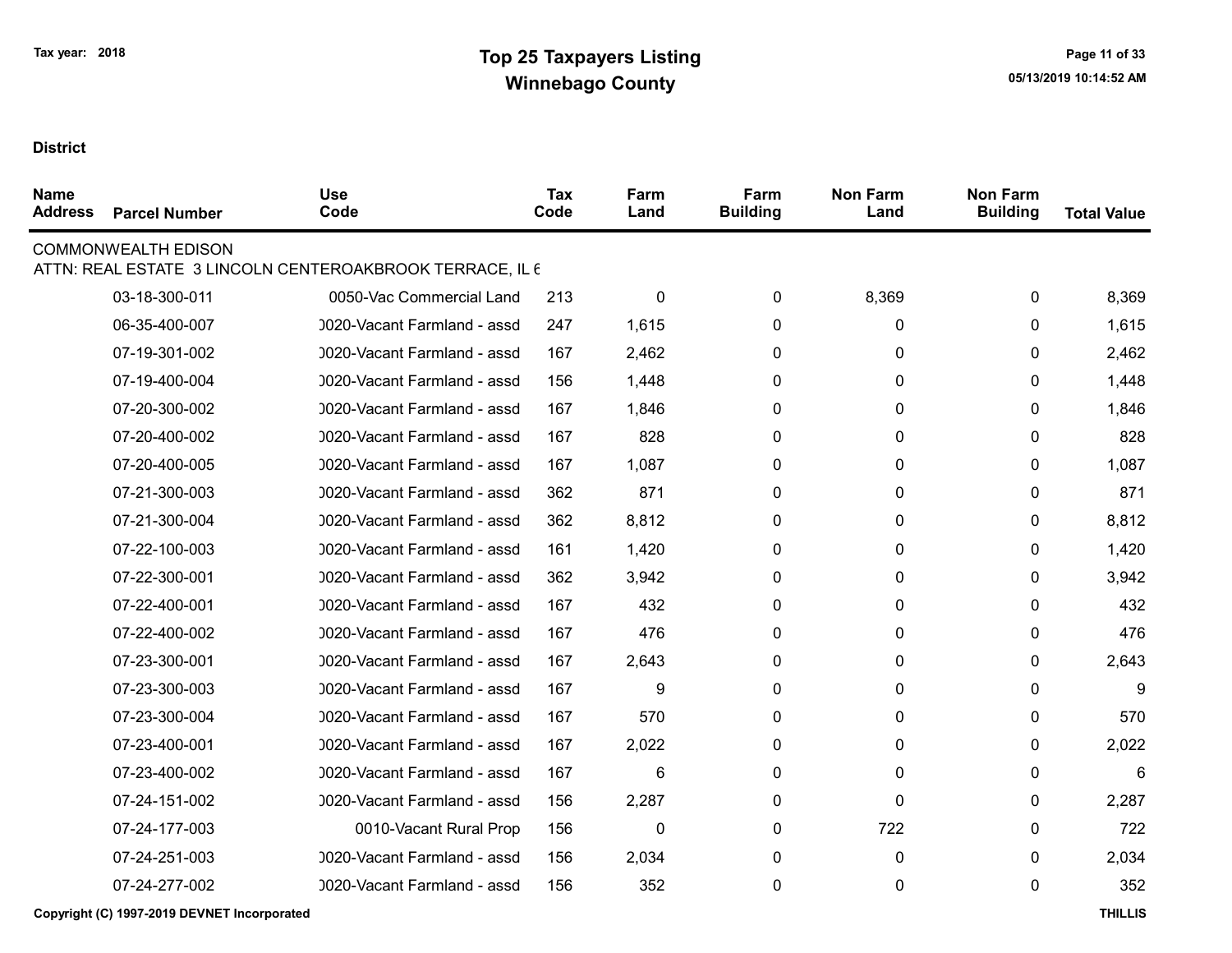| <b>Name</b><br><b>Address</b> | <b>Parcel Number</b>       | <b>Use</b><br>Code                                       | <b>Tax</b><br>Code | Farm<br>Land | Farm<br><b>Building</b> | <b>Non Farm</b><br>Land | <b>Non Farm</b><br><b>Building</b> | <b>Total Value</b> |
|-------------------------------|----------------------------|----------------------------------------------------------|--------------------|--------------|-------------------------|-------------------------|------------------------------------|--------------------|
|                               | <b>COMMONWEALTH EDISON</b> | ATTN: REAL ESTATE 3 LINCOLN CENTEROAKBROOK TERRACE, IL 6 |                    |              |                         |                         |                                    |                    |
|                               | 07-24-302-001              | 0080-Vacant Industrial Land                              | 156                | $\mathbf 0$  | 0                       | 15,392                  | 0                                  | 15,392             |
|                               | 07-24-426-002              | 0020-Vacant Farmland - assd                              | 169                | 250          | 0                       | 0                       | 0                                  | 250                |
|                               | 07-26-100-002              | 0080-Vacant Industrial Land                              | 156                | 0            | 0                       | 5,808                   | 0                                  | 5,808              |
|                               | 07-26-100-009              | 0080-Vacant Industrial Land                              | 156                | 0            | 0                       | 4,158                   | 0                                  | 4,158              |
|                               | 07-26-100-010              | 0080-Vacant Industrial Land                              | 156                | 0            | 0                       | 1,919                   | 0                                  | 1,919              |
|                               | 07-26-300-002              | 0080-Vacant Industrial Land                              | 167                | 0            | 0                       | 2,905                   | 0                                  | 2,905              |
|                               | 07-26-300-008              | 0020-Vacant Farmland - assd                              | 167                | 1,705        | 0                       | 0                       | 0                                  | 1,705              |
|                               | 07-35-300-003              | 0020-Vacant Farmland - assd                              | 146                | 1,706        | 0                       | 0                       | 0                                  | 1,706              |
|                               | 07-35-451-002              | 0020-Vacant Farmland - assd                              | 146                | 354          | 0                       | 0                       | 0                                  | 354                |
|                               | 08-14-300-001              | 0010-Vacant Rural Prop                                   | 135                | 0            | 0                       | 8,872                   | 0                                  | 8,872              |
|                               | 08-14-300-002              | 0020-Vacant Farmland - assd                              | 432                | 1,286        | 0                       | 0                       | $\mathbf{0}$                       | 1,286              |
|                               | 08-14-400-001              | 0020-Vacant Farmland - assd                              | 432                | 1,870        | 0                       | 0                       | 0                                  | 1,870              |
|                               | 08-15-300-001              | 0020-Vacant Farmland - assd                              | 135                | 466          | 0                       | 0                       | 0                                  | 466                |
|                               | 08-15-300-003              | 0020-Vacant Farmland - assd                              | 135                | 1,070        | 0                       | 0                       | 0                                  | 1,070              |
|                               | 08-15-400-001              | 0010-Vacant Rural Prop                                   | 135                | 0            | 0                       | 17,864                  | 0                                  | 17,864             |
|                               | 08-16-377-005              | 0020-Vacant Farmland - assd                              | 133                | 1,189        | 0                       | 0                       | $\mathbf{0}$                       | 1,189              |
|                               | 08-19-301-001              | 0020-Vacant Farmland - assd                              | 156                | 105          | 0                       | 0                       | 0                                  | 105                |
|                               | 08-19-301-002              | 0020-Vacant Farmland - assd                              | 169                | 133          | 0                       | 0                       | 0                                  | 133                |
|                               | 08-19-326-002              | 0030-Vacant Residential Land                             | 133                | 0            | 0                       | 5,014                   | 0                                  | 5,014              |
|                               | 08-19-326-004              | 0081-Ind Land + Improve                                  | 414                | 0            | 0                       | 1,886                   | 22,189                             | 24,075             |
|                               | 08-19-401-001              | 0080-Vacant Industrial Land                              | 137                | $\pmb{0}$    | 0                       | 10,535                  | 0                                  | 10,535             |
|                               | 08-19-426-001              | 0030-Vacant Residential Land                             | 414                | 0            | 0                       | 1,225                   | 0                                  | 1,225              |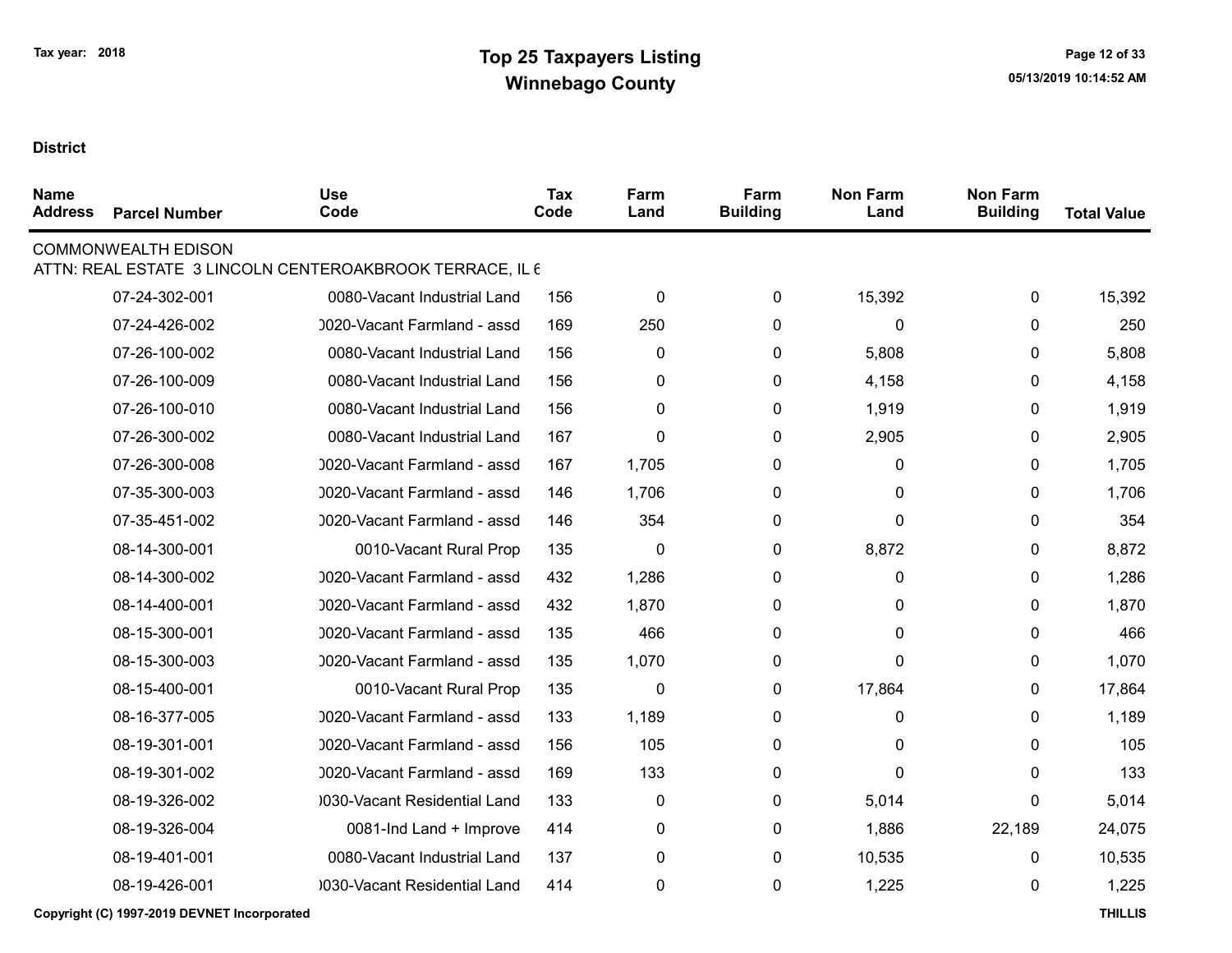### **District**

 $\blacksquare$ 

| <b>Name</b><br><b>Address</b> | <b>Parcel Number</b>       | <b>Use</b><br>Code                                       | <b>Tax</b><br>Code | Farm<br>Land     | Farm<br><b>Building</b> | <b>Non Farm</b><br>Land | <b>Non Farm</b><br><b>Building</b> | <b>Total Value</b> |
|-------------------------------|----------------------------|----------------------------------------------------------|--------------------|------------------|-------------------------|-------------------------|------------------------------------|--------------------|
|                               | <b>COMMONWEALTH EDISON</b> | ATTN: REAL ESTATE 3 LINCOLN CENTEROAKBROOK TERRACE, IL 6 |                    |                  |                         |                         |                                    |                    |
|                               | 08-19-426-002              | 0030-Vacant Residential Land                             | 414                | 0                | 0                       | 1,225                   | 0                                  | 1,225              |
|                               | 08-19-427-001              | 0030-Vacant Residential Land                             | 413                | 0                | 0                       | 803                     | 0                                  | 803                |
|                               | 08-20-301-001              | 0030-Vacant Residential Land                             | 133                | 0                | 0                       | 9,510                   | 0                                  | 9,510              |
|                               | 08-20-401-001              | 0020-Vacant Farmland - assd                              | 152                | 221              | $\boldsymbol{0}$        | 0                       | 0                                  | 221                |
|                               | 08-20-426-001              | 0010-Vacant Rural Prop                                   | 007                | 0                | 0                       | 7,215                   | 0                                  | 7,215              |
|                               | 08-21-126-002              | 0030-Vacant Residential Land                             | 153                | 0                | $\mathbf 0$             | 9,081                   | 0                                  | 9,081              |
|                               | 08-21-176-002              | 0010-Vacant Rural Prop                                   | 163                | 0                | $\mathbf{0}$            | 312                     | 0                                  | 312                |
|                               | 08-21-326-001              | 0010-Vacant Rural Prop                                   | 007                | 0                | $\mathbf 0$             | 30,571                  | 0                                  | 30,571             |
|                               | 08-24-300-002              | Farm+Improve+Non Farm AV                                 | 135                | 4,705            | 0                       | 7,908                   | 0                                  | 12,613             |
|                               | 08-24-451-002              | 0010-Vacant Rural Prop                                   | 135                | $\boldsymbol{0}$ | $\pmb{0}$               | 9,609                   | 0                                  | 9,609              |
|                               | 08-25-204-001              | 0020-Vacant Farmland - assd                              | 145                | 517              | $\boldsymbol{0}$        | 0                       | 0                                  | 517                |
|                               | 08-25-400-002              | 0010-Vacant Rural Prop                                   | 145                | 0                | $\mathbf 0$             | 17,722                  | 0                                  | 17,722             |
|                               | 08-32-426-001              | 0030-Vacant Residential Land                             | 006                | 0                | $\boldsymbol{0}$        | 2,410                   | 0                                  | 2,410              |
|                               | 08-33-105-012              | 0030-Vacant Residential Land                             | 006                | 0                | 0                       | 3,243                   | 0                                  | 3,243              |
|                               | 08-36-200-002              | 0020-Vacant Farmland - assd                              | 145                | 1,814            | 0                       | 0                       | 0                                  | 1,814              |
|                               | 08-36-200-005              | 0020-Vacant Farmland - assd                              | 145                | 2,603            | $\mathbf{0}$            | $\mathbf{0}$            | 0                                  | 2,603              |
|                               | 08-36-400-005              | 0010-Vacant Rural Prop                                   | 145                | 0                | $\mathbf 0$             | 23,162                  | 0                                  | 23,162             |
|                               | 09-16-300-001              | 0081-Ind Land + Improve                                  | 281                | 0                | $\mathbf 0$             | 4,415                   | 2,860                              | 7,275              |
|                               | 09-28-107-006              | 0080-Vacant Industrial Land                              | 286                | 0                | $\pmb{0}$               | 5,472                   | 0                                  | 5,472              |
|                               | 09-28-177-007              | 0080-Vacant Industrial Land                              | 286                | 0                | 0                       | 7,875                   | 0                                  | 7,875              |
|                               | 09-28-400-003              | 0080-Vacant Industrial Land                              | 281                | 0                | $\mathbf 0$             | 12,463                  | 0                                  | 12,463             |
|                               | 09-29-102-002              | 0080-Vacant Industrial Land                              | 281                | 0                | $\mathbf 0$             | 11,226                  | 0                                  | 11,226             |
|                               |                            |                                                          |                    |                  |                         |                         |                                    |                    |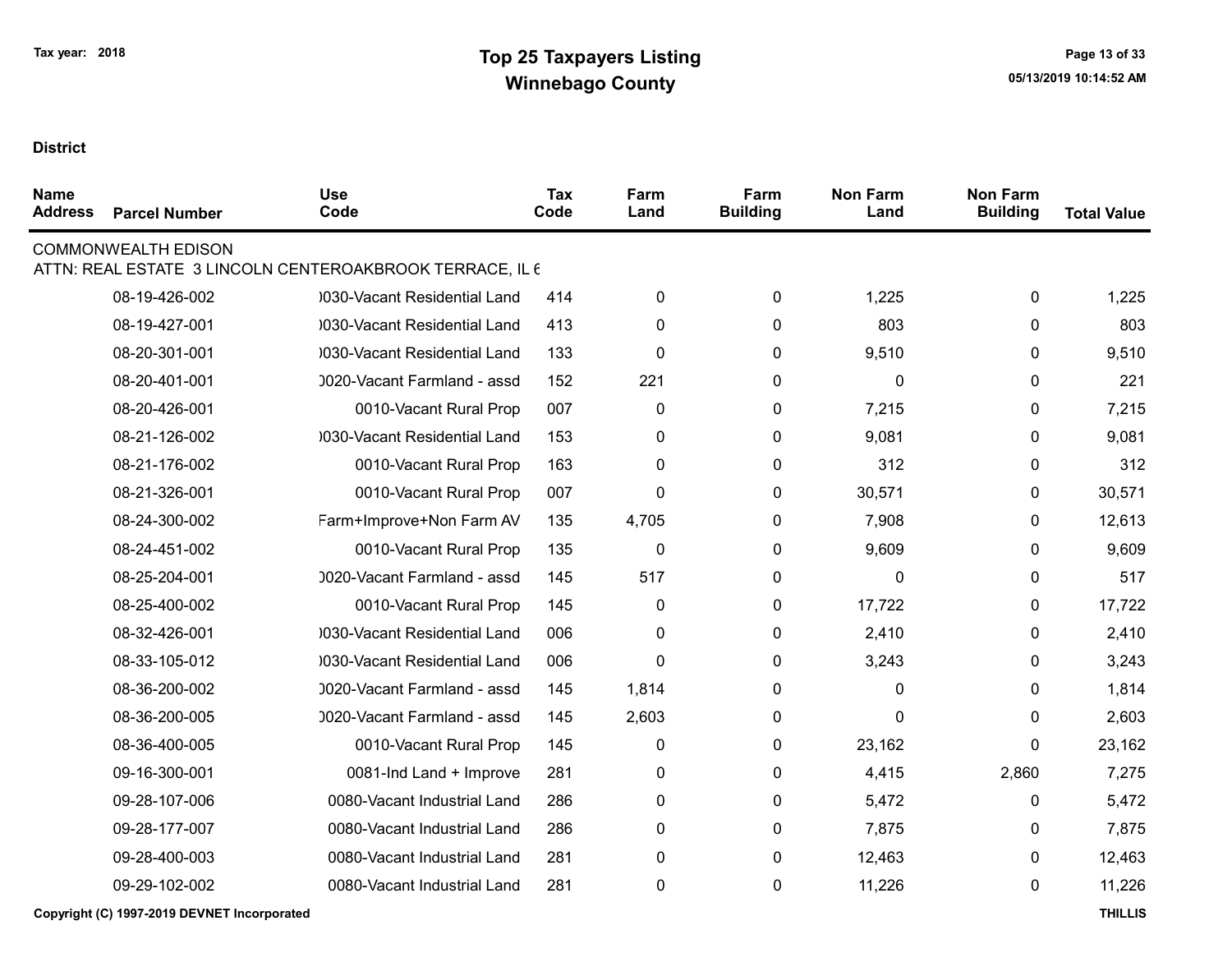| <b>Name</b><br><b>Address</b> | <b>Parcel Number</b>       | <b>Use</b><br>Code                                       | Tax<br>Code | Farm<br>Land | Farm<br><b>Building</b> | <b>Non Farm</b><br>Land | <b>Non Farm</b><br><b>Building</b> | <b>Total Value</b> |
|-------------------------------|----------------------------|----------------------------------------------------------|-------------|--------------|-------------------------|-------------------------|------------------------------------|--------------------|
|                               | <b>COMMONWEALTH EDISON</b> | ATTN: REAL ESTATE 3 LINCOLN CENTEROAKBROOK TERRACE, IL 6 |             |              |                         |                         |                                    |                    |
|                               | 09-29-229-012              | 0080-Vacant Industrial Land                              | 286         | $\pmb{0}$    | 0                       | 10,507                  | 0                                  | 10,507             |
|                               | 09-29-251-005              | 0080-Vacant Industrial Land                              | 286         | $\mathbf 0$  | $\mathbf 0$             | 4,554                   | 0                                  | 4,554              |
|                               | 09-29-254-011              | 0080-Vacant Industrial Land                              | 286         | $\pmb{0}$    | 0                       | 4,554                   | 0                                  | 4,554              |
|                               | 09-30-100-002              | 0080-Vacant Industrial Land                              | 281         | 0            | 0                       | 42,723                  | 0                                  | 42,723             |
|                               | 09-33-226-003              | 0080-Vacant Industrial Land                              | 281         | $\pmb{0}$    | 0                       | 5,520                   | 0                                  | 5,520              |
|                               | 09-34-200-004              | 0080-Vacant Industrial Land                              | 281         | 0            | 0                       | 50,816                  | 0                                  | 50,816             |
|                               | 09-35-300-003              | 0080-Vacant Industrial Land                              | 281         | $\pmb{0}$    | 0                       | 16,430                  | $\Omega$                           | 16,430             |
|                               | 09-35-300-006              | 0081-Ind Land + Improve                                  | 281         | $\mathbf 0$  | 0                       | 11,362                  | 12,089                             | 23,451             |
|                               | 10-02-200-004              | 0020-Vacant Farmland - assd                              | 260         | 2,144        | 0                       | 0                       | 0                                  | 2,144              |
|                               | 10-02-400-006              | 0020-Vacant Farmland - assd                              | 260         | 2,080        | 0                       | 0                       | 0                                  | 2,080              |
|                               | 10-11-200-003              | 0020-Vacant Farmland - assd                              | 260         | 1,165        | 0                       | 0                       | 0                                  | 1,165              |
|                               | 10-11-200-012              | 0020-Vacant Farmland - assd                              | 260         | 2,037        | 0                       | 0                       | 0                                  | 2,037              |
|                               | 10-11-200-014              | 0020-Vacant Farmland - assd                              | 260         | 1,468        | 0                       | 0                       | 0                                  | 1,468              |
|                               | 10-11-200-015              | 0020-Vacant Farmland - assd                              | 260         | 644          | 0                       | 0                       | 0                                  | 644                |
|                               | 10-11-400-003              | 0020-Vacant Farmland - assd                              | 260         | 3,215        | 0                       | 0                       | 0                                  | 3,215              |
|                               | 10-12-100-004              | 0020-Vacant Farmland - assd                              | 260         | 1,232        | 0                       | 0                       | 0                                  | 1,232              |
|                               | 10-12-100-005              | 0020-Vacant Farmland - assd                              | 260         | 1,483        | 0                       | 0                       | 0                                  | 1,483              |
|                               | 10-14-100-003              | 0020-Vacant Farmland - assd                              | 266         | 2,680        | 0                       | 0                       | 0                                  | 2,680              |
|                               | 10-14-200-003              | Farm+Improve+Non Farm AV                                 | 266         | 1,857        | 0                       | 44,882                  | 191,963                            | 238,702            |
|                               | 10-14-200-004              | 0020-Vacant Farmland - assd                              | 260         | 1,738        | 0                       | 0                       | 0                                  | 1,738              |
|                               | 10-23-400-007              | 0020-Vacant Farmland - assd                              | 260         | 1,486        | 0                       | 0                       | 0                                  | 1,486              |
|                               | 10-26-200-003              | 0020-Vacant Farmland - assd                              | 260         | 3,064        | 0                       | 0                       | 0                                  | 3,064              |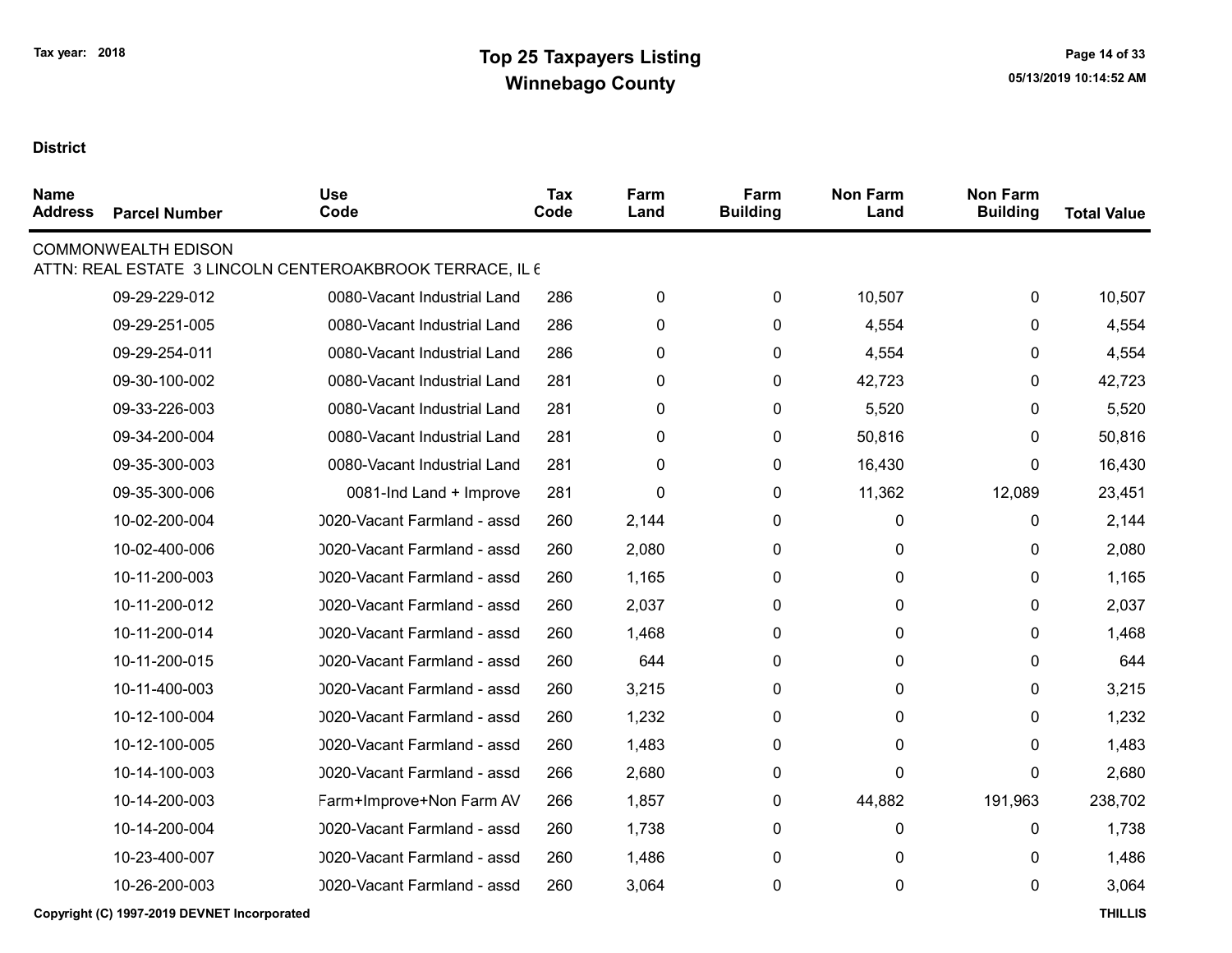| <b>Name</b><br><b>Address</b> | <b>Parcel Number</b>                        | <b>Use</b><br>Code                                       | <b>Tax</b><br>Code | Farm<br>Land | Farm<br><b>Building</b> | <b>Non Farm</b><br>Land | <b>Non Farm</b><br><b>Building</b> | <b>Total Value</b> |
|-------------------------------|---------------------------------------------|----------------------------------------------------------|--------------------|--------------|-------------------------|-------------------------|------------------------------------|--------------------|
|                               | <b>COMMONWEALTH EDISON</b>                  | ATTN: REAL ESTATE 3 LINCOLN CENTEROAKBROOK TERRACE, IL 6 |                    |              |                         |                         |                                    |                    |
|                               | 10-35-400-006                               | 0020-Vacant Farmland - assd                              | 266                | 1,822        | 0                       | 0                       | 0                                  | 1,822              |
|                               | 11-01-326-001                               | 0050-Vac Commercial Land                                 | 002                | $\pmb{0}$    | 0                       | 7,182                   | 0                                  | 7,182              |
|                               | 11-02-126-002                               | 0080-Vacant Industrial Land                              | 050                | $\pmb{0}$    | 0                       | 25,476                  | 0                                  | 25,476             |
|                               | 11-02-176-003                               | 0080-Vacant Industrial Land                              | 050                | $\pmb{0}$    | 0                       | 7,858                   | 0                                  | 7,858              |
|                               | 11-02-176-004                               | 0080-Vacant Industrial Land                              | 050                | $\pmb{0}$    | 0                       | 18,088                  | 0                                  | 18,088             |
|                               | 11-02-326-012                               | 0081-Ind Land + Improve                                  | 001                | $\pmb{0}$    | 0                       | 22,228                  | 23,984                             | 46,212             |
|                               | 11-10-328-017                               | 0081-Ind Land + Improve                                  | 001                | $\pmb{0}$    | 0                       | 7,212                   | 333                                | 7,545              |
|                               | 11-12-351-014                               | 0081-Ind Land + Improve                                  | 001                | 0            | 0                       | 2,178                   | 4,528                              | 6,706              |
|                               | 11-15-280-003                               | 0081-Ind Land + Improve                                  | 001                | 0            | $\pmb{0}$               | 2,573                   | 584                                | 3,157              |
|                               | 11-21-228-001                               | 0081-Ind Land + Improve                                  | 085                | $\pmb{0}$    | 0                       | 606                     | 832                                | 1,438              |
|                               | 11-21-408-001                               | 0081-Ind Land + Improve                                  | 126                | 0            | 0                       | 2,766                   | 618                                | 3,384              |
|                               | 11-21-476-002                               | 0080-Vacant Industrial Land                              | 126                | $\pmb{0}$    | 0                       | 19,088                  | $\pmb{0}$                          | 19,088             |
|                               | 11-23-103-011                               | 0081-Ind Land + Improve                                  | 001                | 0            | 0                       | 574                     | 168                                | 742                |
|                               | 11-23-331-002                               | 0081-Ind Land + Improve                                  | 424                | 0            | $\pmb{0}$               | 909                     | 184                                | 1,093              |
|                               | 11-23-426-001                               | 0081-Ind Land + Improve                                  | 001                | $\pmb{0}$    | 0                       | 1,092                   | 299                                | 1,391              |
|                               | 11-25-410-006                               | 0081-Ind Land + Improve                                  | 001                | 0            | $\pmb{0}$               | 1,402                   | 503                                | 1,905              |
|                               | 11-26-101-001                               | 0081-Ind Land + Improve                                  | 424                | $\pmb{0}$    | 0                       | 32                      | 51,414                             | 51,446             |
|                               | 11-26-104-001                               | 0081-Ind Land + Improve                                  | 424                | $\pmb{0}$    | 0                       | 25,303                  | 40,376                             | 65,679             |
|                               | 11-26-255-005                               | 0081-Ind Land + Improve                                  | 001                | 0            | 0                       | 1,397                   | 575                                | 1,972              |
|                               | 11-27-229-001                               | 0080-Vacant Industrial Land                              | 014                | $\pmb{0}$    | 0                       | 152                     | 0                                  | 152                |
|                               | 11-27-230-010                               | 0081-Ind Land + Improve                                  | 014                | 0            | 0                       | 18                      | 51,414                             | 51,432             |
|                               | 11-27-380-016                               | 0081-Ind Land + Improve                                  | 001                | $\pmb{0}$    | 0                       | 1,788                   | 332                                | 2,120              |
|                               | Copyright (C) 1997-2019 DEVNET Incorporated |                                                          |                    |              |                         |                         |                                    | <b>THILLIS</b>     |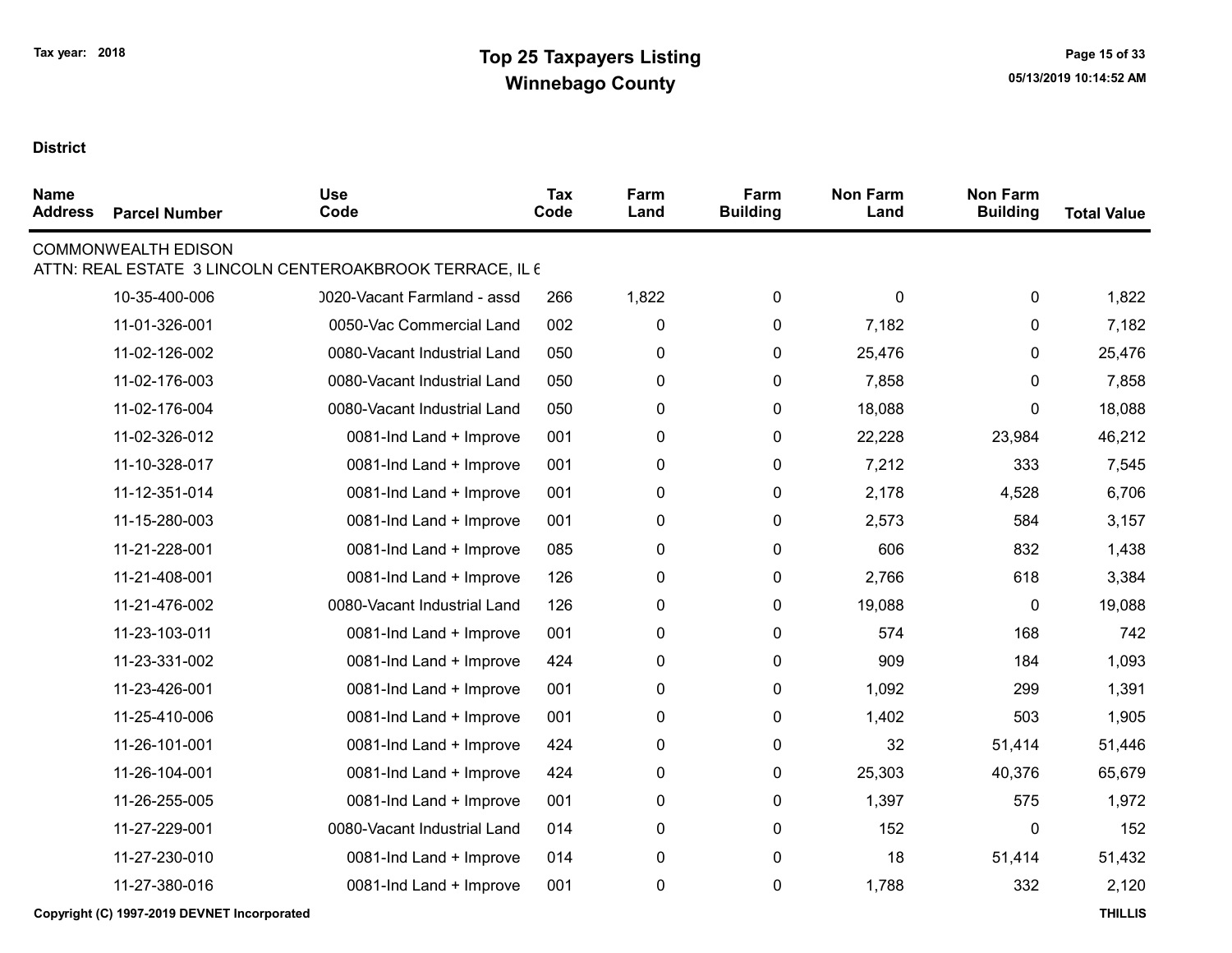| <b>Name</b><br><b>Address</b> | <b>Parcel Number</b>       | <b>Use</b><br>Code                                       | <b>Tax</b><br>Code | Farm<br>Land | Farm<br><b>Building</b> | <b>Non Farm</b><br>Land | <b>Non Farm</b><br><b>Building</b> | <b>Total Value</b> |
|-------------------------------|----------------------------|----------------------------------------------------------|--------------------|--------------|-------------------------|-------------------------|------------------------------------|--------------------|
|                               | <b>COMMONWEALTH EDISON</b> | ATTN: REAL ESTATE 3 LINCOLN CENTEROAKBROOK TERRACE, IL 6 |                    |              |                         |                         |                                    |                    |
|                               | 11-28-101-004              | 0080-Vacant Industrial Land                              | 057                | $\pmb{0}$    | 0                       | 15,535                  | 0                                  | 15,535             |
|                               | 11-28-127-005              | 0080-Vacant Industrial Land                              | 057                | 0            | 0                       | 10,434                  | 0                                  | 10,434             |
|                               | 11-28-201-001              | 0080-Vacant Industrial Land                              | 066                | $\pmb{0}$    | 0                       | 1,714                   | 0                                  | 1,714              |
|                               | 11-29-151-004              | 0080-Vacant Industrial Land                              | 057                | $\pmb{0}$    | 0                       | 12,624                  | 0                                  | 12,624             |
|                               | 11-29-151-005              | 0080-Vacant Industrial Land                              | 057                | $\pmb{0}$    | 0                       | 897                     | 0                                  | 897                |
|                               | 11-29-204-004              | 0080-Vacant Industrial Land                              | 057                | $\pmb{0}$    | $\pmb{0}$               | 4,173                   | 0                                  | 4,173              |
|                               | 11-29-204-005              | 0080-Vacant Industrial Land                              | 057                | 0            | 0                       | 5,040                   | 0                                  | 5,040              |
|                               | 11-29-204-006              | 0080-Vacant Industrial Land                              | 057                | $\pmb{0}$    | 0                       | 11,268                  | 0                                  | 11,268             |
|                               | 11-29-276-004              | 0081-Ind Land + Improve                                  | 057                | $\pmb{0}$    | 0                       | 11,600                  | 9,679                              | 21,279             |
|                               | 11-30-151-001              | 0080-Vacant Industrial Land                              | 058                | $\pmb{0}$    | 0                       | 18,943                  | 0                                  | 18,943             |
|                               | 11-30-276-002              | 0080-Vacant Industrial Land                              | 058                | $\pmb{0}$    | 0                       | 12,652                  | 0                                  | 12,652             |
|                               | 11-32-251-002              | 0080-Vacant Industrial Land                              | 069                | $\pmb{0}$    | $\pmb{0}$               | 8,598                   | 0                                  | 8,598              |
|                               | 11-32-403-001              | 0020-Vacant Farmland - assd                              | 071                | 395          | 0                       | 0                       | 0                                  | 395                |
|                               | 11-34-127-002              | 0080-Vacant Industrial Land                              | 001                | $\pmb{0}$    | $\pmb{0}$               | 62                      | 0                                  | 62                 |
|                               | 11-35-279-001              | 0081-Ind Land + Improve                                  | 001                | $\pmb{0}$    | 0                       | 1,197                   | 209                                | 1,406              |
|                               | 11-35-351-010              | 0080-Vacant Industrial Land                              | 001                | $\pmb{0}$    | 0                       | 20,616                  | 0                                  | 20,616             |
|                               | 11-36-276-014              | 0080-Vacant Industrial Land                              | 001                | $\pmb{0}$    | $\pmb{0}$               | 1,582                   | 0                                  | 1,582              |
|                               | 11-36-276-015              | 0081-Ind Land + Improve                                  | 001                | 0            | 0                       | 1,582                   | 299                                | 1,881              |
|                               | 11-36-402-005              | 0081-Ind Land + Improve                                  | 001                | $\pmb{0}$    | 0                       | 10,567                  | 2,599                              | 13,166             |
|                               | 12-01-202-002              | 0050-Vac Commercial Land                                 | 040                | $\pmb{0}$    | 0                       | 30,744                  | 0                                  | 30,744             |
|                               | 12-01-252-002              | 0050-Vac Commercial Land                                 | 040                | $\pmb{0}$    | 0                       | 44,334                  | 0                                  | 44,334             |
|                               | 12-01-401-002              | 0020-Vacant Farmland - assd                              | 013                | 5,250        | 0                       | 0                       | 0                                  | 5,250              |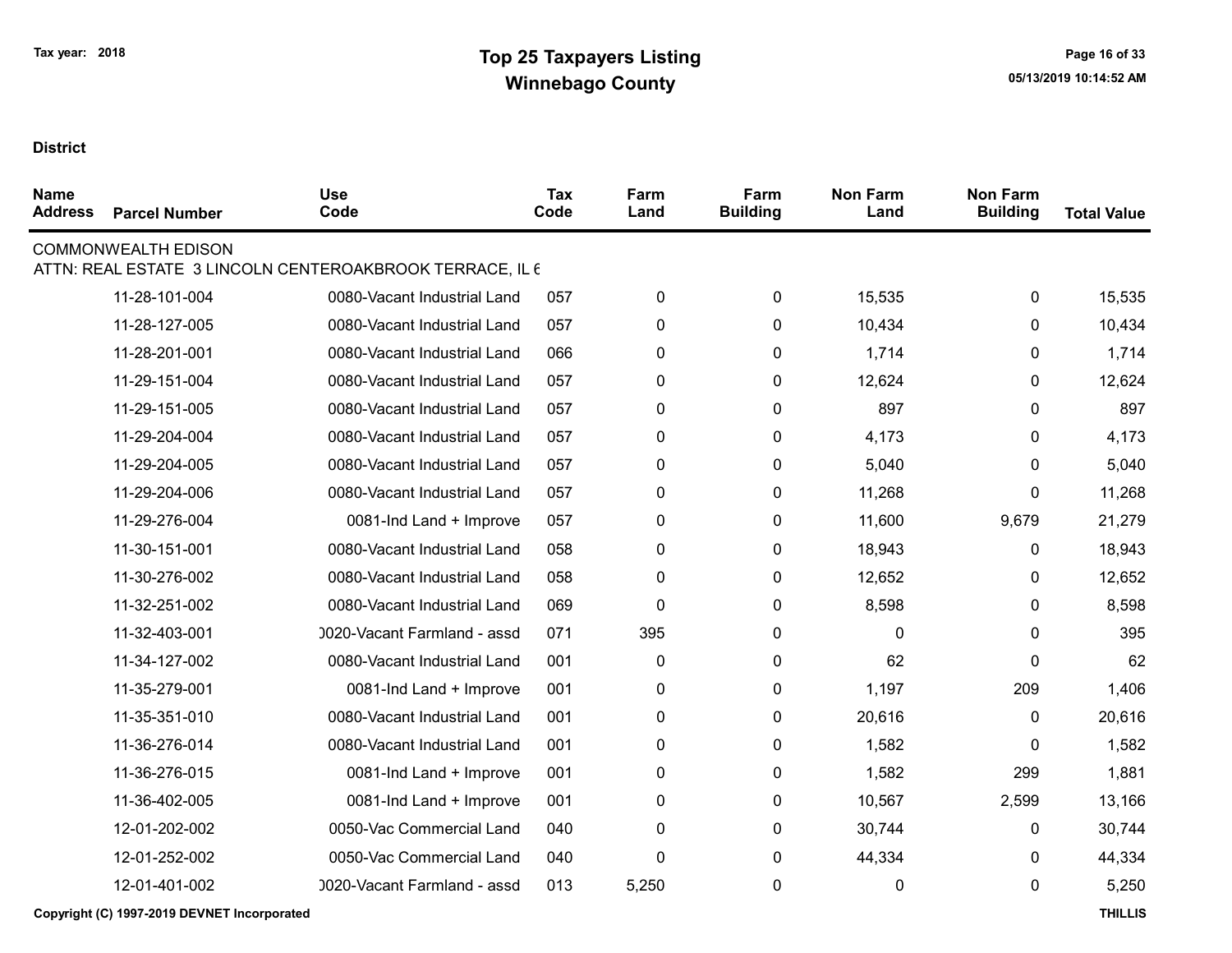| <b>COMMONWEALTH EDISON</b>                                                                        |        |
|---------------------------------------------------------------------------------------------------|--------|
| ATTN: REAL ESTATE 3 LINCOLN CENTEROAKBROOK TERRACE, IL 6                                          |        |
| $\pmb{0}$<br>24,568<br>5,701<br>12-05-151-005<br>0081-Ind Land + Improve<br>002<br>0              | 30,269 |
| 12-12-201-003<br>0<br>0<br>0020-Vacant Farmland - assd<br>031<br>4,525<br>0                       | 4,525  |
| 12-12-401-002<br>0020-Vacant Farmland - assd<br>3,710<br>$\pmb{0}$<br>0<br>031<br>0               | 3,710  |
| 12-13-201-003<br>0020-Vacant Farmland - assd<br>005<br>2,223<br>0<br>0<br>0                       | 2,223  |
| 12-13-251-010<br>0020-Vacant Farmland - assd<br>005<br>98<br>0<br>0<br>0                          | 98     |
| 12-13-401-017<br>0020-Vacant Farmland - assd<br>005<br>902<br>0<br>0<br>0                         | 902    |
| 12-13-451-010<br>648<br>0<br>0020-Vacant Farmland - assd<br>005<br>0<br>0                         | 648    |
| 12-14-201-003<br>0081-Ind Land + Improve<br>005<br>$\mathbf 0$<br>0<br>48,284<br>45,366           | 93,650 |
| 12-14-226-004<br>0020-Vacant Farmland - assd<br>516<br>$\pmb{0}$<br>0<br>005<br>0                 | 516    |
| 631<br>$\pmb{0}$<br>12-24-226-001<br>0020-Vacant Farmland - assd<br>005<br>$\mathbf{0}$<br>0      | 631    |
| 12-24-476-001<br>0020-Vacant Farmland - assd<br>003<br>2,096<br>0<br>$\Omega$<br>0                | 2,096  |
| 12-25-226-001<br>0080-Vacant Industrial Land<br>017<br>$\pmb{0}$<br>$\pmb{0}$<br>18,597<br>0      | 18,597 |
| 12-28-152-002<br>0081-Ind Land + Improve<br>001<br>$\mathbf 0$<br>$\mathbf 0$<br>14,216<br>18,935 | 33,151 |
| 12-28-301-001<br>0081-Ind Land + Improve<br>001<br>$\mathbf 0$<br>0<br>11,932<br>1,001            | 12,933 |
| 12-29-255-002<br>0030-Vacant Residential Land<br>001<br>$\pmb{0}$<br>0<br>4,954<br>0              | 4,954  |
| 12-29-255-003<br>0030-Vacant Residential Land<br>001<br>0<br>0<br>1,461<br>0                      | 1,461  |
| 12-29-255-007<br>030-Vacant Residential Land<br>001<br>0<br>0<br>5,589<br>0                       | 5,589  |
| 12-29-256-005<br>0030-Vacant Residential Land<br>2,286<br>001<br>0<br>0<br>0                      | 2,286  |
| $\pmb{0}$<br>12-29-256-011<br>0030-Vacant Residential Land<br>001<br>0<br>2,541<br>0              | 2,541  |
| 12-29-283-007<br>0080-Vacant Industrial Land<br>001<br>$\mathbf 0$<br>0<br>9,755<br>0             | 9,755  |
| 12-30-255-011<br>$\pmb{0}$<br>$\pmb{0}$<br>3,218<br>0030-Vacant Residential Land<br>001<br>0      | 3,218  |
| 12-30-256-011<br>0030-Vacant Residential Land<br>$\pmb{0}$<br>001<br>0<br>3,186<br>0              | 3,186  |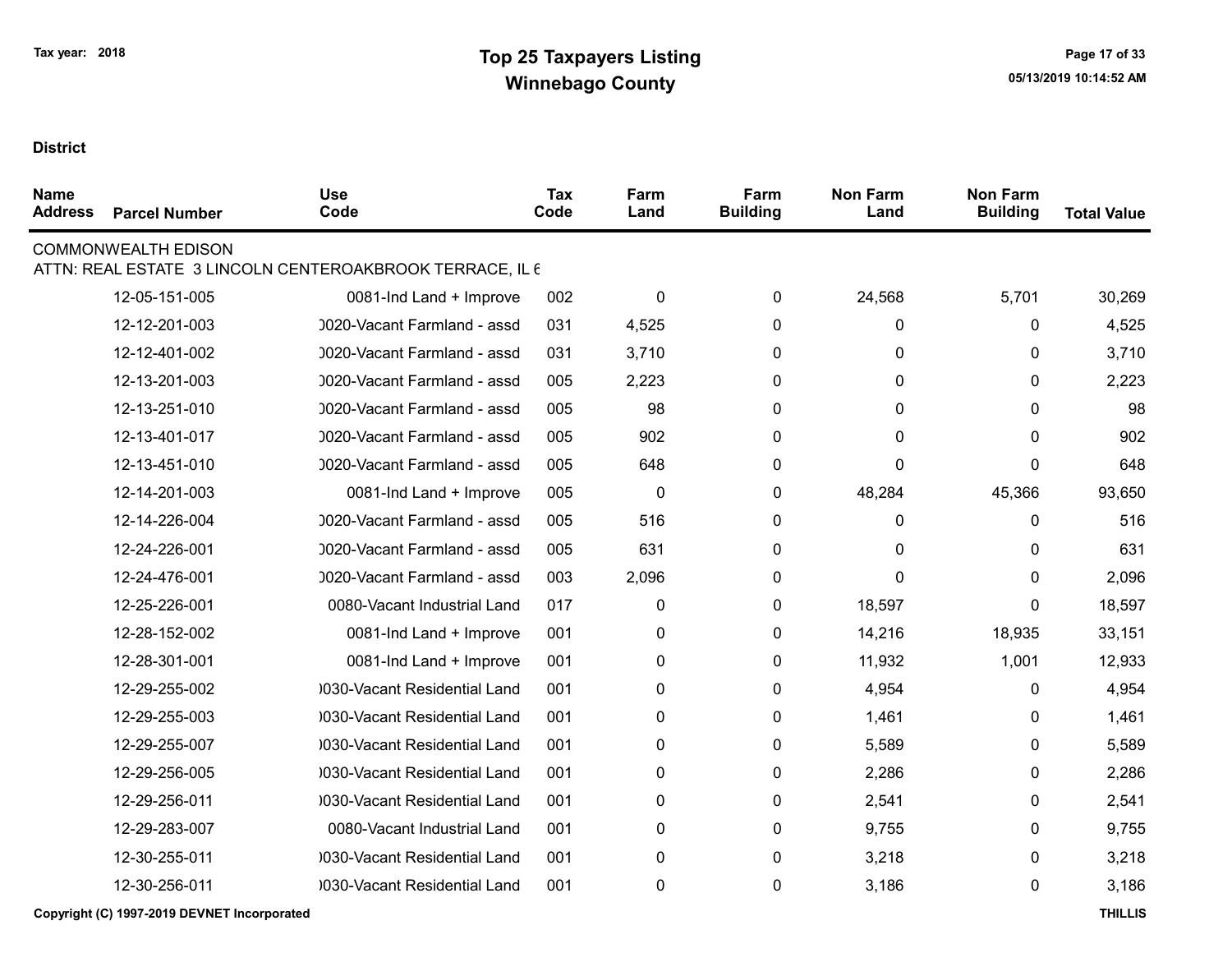| <b>Name</b><br><b>Address</b> | <b>Parcel Number</b>       | <b>Use</b><br>Code                                       | <b>Tax</b><br>Code | Farm<br>Land | Farm<br><b>Building</b> | <b>Non Farm</b><br>Land | <b>Non Farm</b><br><b>Building</b> | <b>Total Value</b> |
|-------------------------------|----------------------------|----------------------------------------------------------|--------------------|--------------|-------------------------|-------------------------|------------------------------------|--------------------|
|                               | <b>COMMONWEALTH EDISON</b> | ATTN: REAL ESTATE 3 LINCOLN CENTEROAKBROOK TERRACE, IL 6 |                    |              |                         |                         |                                    |                    |
|                               | 12-30-256-022              | 0030-Vacant Residential Land                             | 001                | 0            | 0                       | 3,218                   | 0                                  | 3,218              |
|                               | 12-30-257-011              | 0030-Vacant Residential Land                             | 001                | 0            | 0                       | 3,384                   | 0                                  | 3,384              |
|                               | 12-30-257-022              | 0030-Vacant Residential Land                             | 001                | 0            | 0                       | 3,418                   | 0                                  | 3,418              |
|                               | 12-30-258-019              | 030-Vacant Residential Land                              | 001                | 0            | 0                       | 4,485                   | 0                                  | 4,485              |
|                               | 12-30-280-027              | 0030-Vacant Residential Land                             | 001                | 0            | 0                       | 4,332                   | 0                                  | 4,332              |
|                               | 12-30-281-008              | 0030-Vacant Residential Land                             | 001                | 0            | 0                       | 4,332                   | 0                                  | 4,332              |
|                               | 12-30-281-014              | 030-Vacant Residential Land                              | 001                | 0            | 0                       | 4,187                   | 0                                  | 4,187              |
|                               | 12-30-283-033              | 0030-Vacant Residential Land                             | 001                | 0            | 0                       | 6,159                   | 0                                  | 6,159              |
|                               | 12-30-326-004              | 0081-Ind Land + Improve                                  | 001                | 0            | 0                       | 27,300                  | 8,211                              | 35,511             |
|                               | 12-30-326-007              | 0080-Vacant Industrial Land                              | 001                | 0            | 0                       | 5,392                   | 0                                  | 5,392              |
|                               | 12-30-326-020              | 1-Commercial Business-Impr                               | 001                | 0            | 0                       | 30,995                  | 1,449                              | 32,444             |
|                               | 12-36-476-002              | 0080-Vacant Industrial Land                              | 003                | 0            | 0                       | 5,253                   | 0                                  | 5,253              |
|                               | 13-01-100-005              | 0010-Vacant Rural Prop                                   | 308                | 0            | $\pmb{0}$               | 24,601                  | 0                                  | 24,601             |
|                               | 13-01-400-002              | 0010-Vacant Rural Prop                                   | 306                | 0            | 0                       | 8,176                   | 0                                  | 8,176              |
|                               | 13-02-200-003              | 0010-Vacant Rural Prop                                   | 312                | 0            | 0                       | 12,534                  | 0                                  | 12,534             |
|                               | 13-23-400-003              | 0010-Vacant Rural Prop                                   | 310                | 0            | 0                       | 8,731                   | 0                                  | 8,731              |
|                               | 13-24-300-003              | 0050-Vac Commercial Land                                 | 311                | 0            | 0                       | 6,520                   | 0                                  | 6,520              |
|                               | 13-24-300-004              | 0010-Vacant Rural Prop                                   | 311                | 0            | 0                       | 25,724                  | 0                                  | 25,724             |
|                               | 13-27-400-003              | 0050-Vac Commercial Land                                 | 310                | $\pmb{0}$    | 0                       | 13,676                  | 0                                  | 13,676             |
|                               | 14-02-100-001              | 0020-Vacant Farmland - assd                              | 326                | 3,936        | 0                       | 0                       | 0                                  | 3,936              |
|                               | 14-02-100-007              | 0020-Vacant Farmland - assd                              | 326                | 1,685        | 0                       | 0                       | 0                                  | 1,685              |
|                               | 14-02-200-001              | 0020-Vacant Farmland - assd                              | 324                | 1,305        | 0                       | 0                       | 0                                  | 1,305              |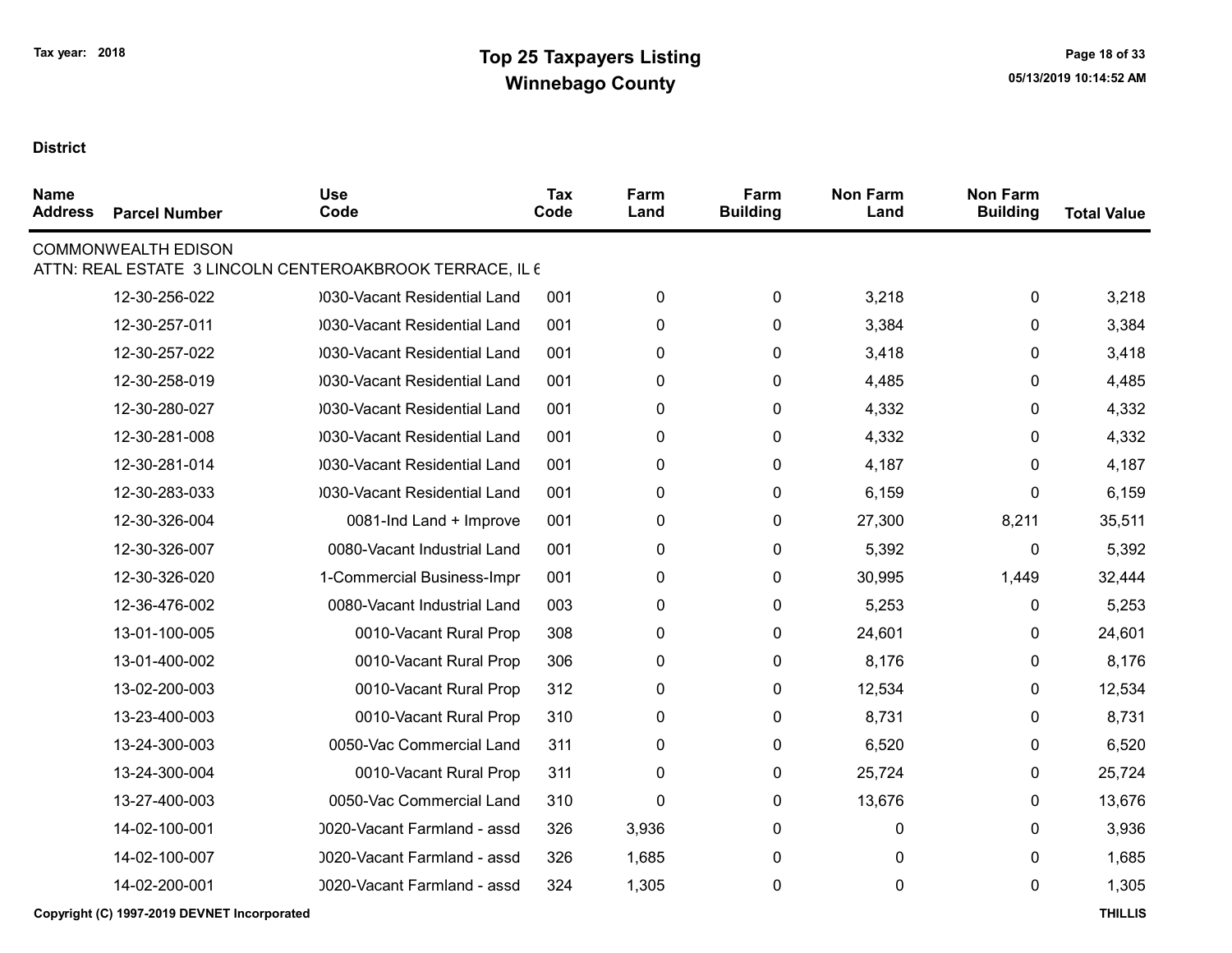| <b>Name</b><br><b>Address</b> | <b>Parcel Number</b>       | <b>Use</b><br>Code                                       | Tax<br>Code | Farm<br>Land | Farm<br><b>Building</b> | <b>Non Farm</b><br>Land | <b>Non Farm</b><br><b>Building</b> | <b>Total Value</b> |
|-------------------------------|----------------------------|----------------------------------------------------------|-------------|--------------|-------------------------|-------------------------|------------------------------------|--------------------|
|                               | <b>COMMONWEALTH EDISON</b> | ATTN: REAL ESTATE 3 LINCOLN CENTEROAKBROOK TERRACE, IL 6 |             |              |                         |                         |                                    |                    |
|                               | 14-02-300-001              | 0080-Vacant Industrial Land                              | 324         | $\pmb{0}$    | $\pmb{0}$               | 12,256                  | $\mathbf 0$                        | 12,256             |
|                               | 14-02-300-006              | 0080-Vacant Industrial Land                              | 326         | $\pmb{0}$    | 0                       | 19,963                  | 0                                  | 19,963             |
|                               | 14-06-300-008              | 0010-Vacant Rural Prop                                   | 326         | 0            | 0                       | 28,629                  | 0                                  | 28,629             |
|                               | 14-07-200-008              | 0010-Vacant Rural Prop                                   | 326         | 0            | 0                       | 20,907                  | 0                                  | 20,907             |
|                               | 14-08-151-001              | 0010-Vacant Rural Prop                                   | 326         | 0            | $\pmb{0}$               | 47,858                  | 0                                  | 47,858             |
|                               | 14-08-429-002              | 0010-Vacant Rural Prop                                   | 325         | 0            | 0                       | 1,110                   | 0                                  | 1,110              |
|                               | 14-09-304-010              | 0010-Vacant Rural Prop                                   | 325         | 0            | $\pmb{0}$               | 2,530                   | 0                                  | 2,530              |
|                               | 14-09-426-003              | 0010-Vacant Rural Prop                                   | 326         | 0            | 0                       | 2,047                   | 0                                  | 2,047              |
|                               | 14-10-300-008              | 0010-Vacant Rural Prop                                   | 326         | 0            | 0                       | 2,226                   | 0                                  | 2,226              |
|                               | 14-10-400-005              | 0010-Vacant Rural Prop                                   | 326         | 0            | $\pmb{0}$               | 2,226                   | 0                                  | 2,226              |
|                               | 14-11-101-001              | 0080-Vacant Industrial Land                              | 326         | 0            | 0                       | 3,745                   | 0                                  | 3,745              |
|                               | 14-11-301-001              | 0080-Vacant Industrial Land                              | 326         | $\pmb{0}$    | 0                       | 44,955                  | 0                                  | 44,955             |
|                               | 14-11-376-003              | 0010-Vacant Rural Prop                                   | 326         | 0            | 0                       | 2,254                   | 0                                  | 2,254              |
|                               | 14-11-476-004              | 0010-Vacant Rural Prop                                   | 326         | 0            | 0                       | 2,274                   | 0                                  | 2,274              |
|                               | 14-12-300-015              | 0010-Vacant Rural Prop                                   | 326         | 0            | 0                       | 2,106                   | 0                                  | 2,106              |
|                               | 14-19-400-001              | 0050-Vac Commercial Land                                 | 326         | 0            | 0                       | 12,749                  | 0                                  | 12,749             |
|                               | 14-19-400-002              | 0080-Vacant Industrial Land                              | 326         | 0            | 0                       | 1,682                   | 0                                  | 1,682              |
|                               | 15-02-101-005              | 0081-Ind Land + Improve                                  | 001         | 0            | 0                       | 2,419                   | 48                                 | 2,467              |
|                               | 15-02-101-006              | 0081-Ind Land + Improve                                  | 001         | 0            | 0                       | 17,560                  | 48                                 | 17,608             |
|                               | 15-02-101-007              | 0081-Ind Land + Improve                                  | 001         | 0            | 0                       | 18,179                  | 48                                 | 18,227             |
|                               | 15-02-101-008              | 0081-Ind Land + Improve                                  | 001         | 0            | 0                       | 15,171                  | 48                                 | 15,219             |
|                               | 15-02-151-002              | 0081-Ind Land + Improve                                  | 001         | $\pmb{0}$    | 0                       | 54,429                  | 9,526                              | 63,955             |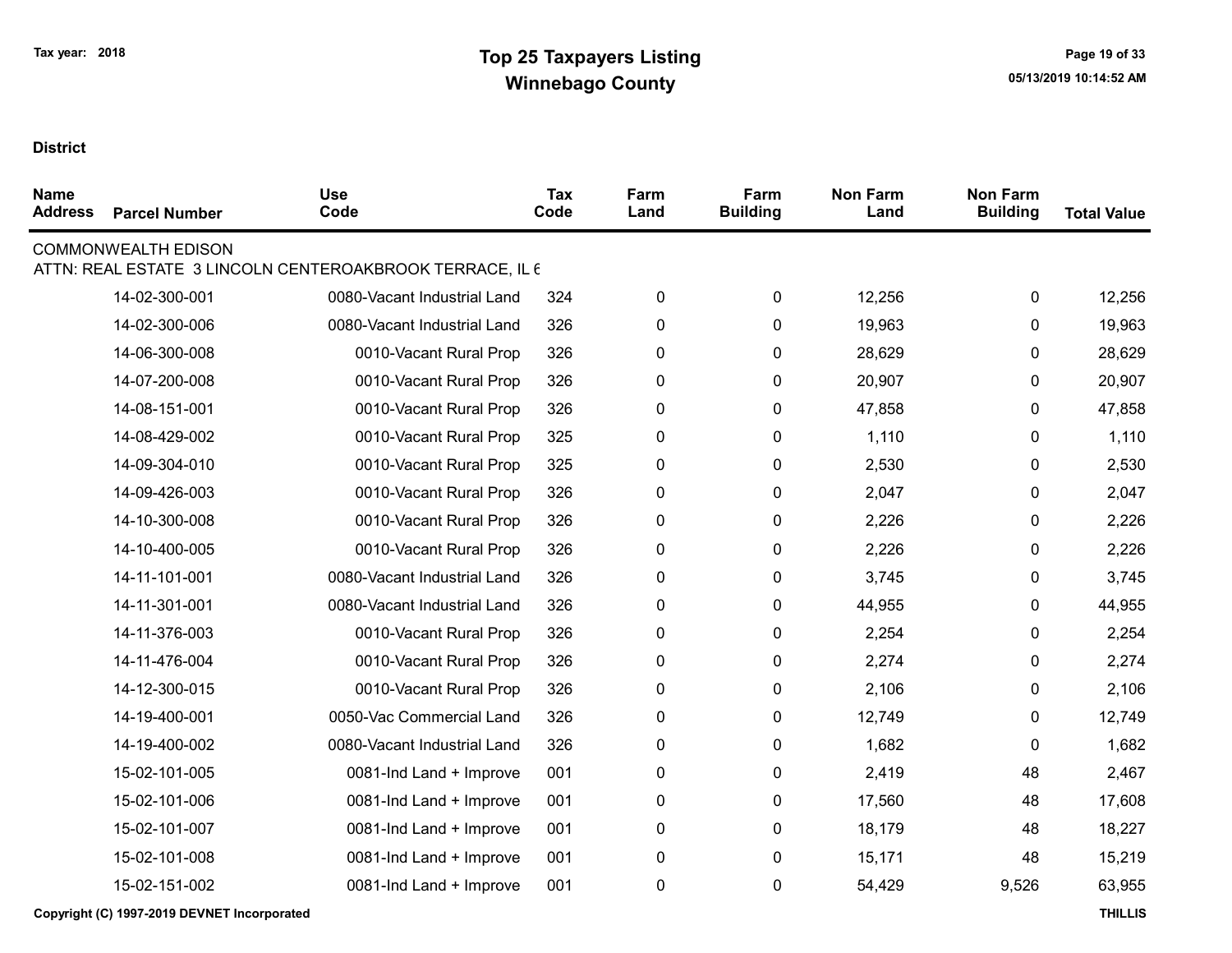| <b>Name</b><br><b>Address</b> | <b>Parcel Number</b>       | <b>Use</b><br>Code                                       | <b>Tax</b><br>Code | Farm<br>Land     | Farm<br><b>Building</b> | <b>Non Farm</b><br>Land | <b>Non Farm</b><br><b>Building</b> | <b>Total Value</b> |
|-------------------------------|----------------------------|----------------------------------------------------------|--------------------|------------------|-------------------------|-------------------------|------------------------------------|--------------------|
|                               | <b>COMMONWEALTH EDISON</b> | ATTN: REAL ESTATE 3 LINCOLN CENTEROAKBROOK TERRACE, IL 6 |                    |                  |                         |                         |                                    |                    |
|                               | 15-02-251-003              | 0081-Ind Land + Improve                                  | 001                | $\pmb{0}$        | $\pmb{0}$               | 3,827                   | 1,448                              | 5,275              |
|                               | 15-02-252-002              | 0080-Vacant Industrial Land                              | 001                | $\mathbf 0$      | $\mathbf 0$             | 726                     | $\mathbf 0$                        | 726                |
|                               | 15-02-252-005              | 0050-Vac Commercial Land                                 | 001                | 0                | $\pmb{0}$               | 3,728                   | $\pmb{0}$                          | 3,728              |
|                               | 15-02-252-006              | 0050-Vac Commercial Land                                 | 001                | 0                | 0                       | 4,473                   | $\mathbf{0}$                       | 4,473              |
|                               | 15-02-252-015              | 0030-Vacant Residential Land                             | 001                | 0                | 0                       | 396                     | 0                                  | 396                |
|                               | 15-02-252-016              | 0030-Vacant Residential Land                             | 001                | 0                | $\mathbf 0$             | 475                     | $\mathbf{0}$                       | 475                |
|                               | 15-03-126-019              | 0080-Vacant Industrial Land                              | 066                | 0                | $\mathbf 0$             | 3,116                   | 0                                  | 3,116              |
|                               | 15-03-229-002              | 0071-Commercial Office-Impr                              | 001                | $\boldsymbol{0}$ | 0                       | 465,160                 | 1,276,166                          | 1,741,326          |
|                               | 15-04-151-005              | 0020-Vacant Farmland - assd                              | 066                | 9                | $\mathbf 0$             | $\Omega$                | $\mathbf 0$                        | 9                  |
|                               | 15-04-152-004              | 0020-Vacant Farmland - assd                              | 066                | 1,498            | $\pmb{0}$               | $\Omega$                | 0                                  | 1,498              |
|                               | 15-24-126-003              | 0081-Ind Land + Improve                                  | 092                | $\mathbf 0$      | $\mathbf 0$             | 37,641                  | 33,816                             | 71,457             |
|                               | 16-01-226-003              | 0010-Vacant Rural Prop                                   | 119                | 0                | 0                       | 1,289                   | $\pmb{0}$                          | 1,289              |
|                               | 16-01-276-008              | 0010-Vacant Rural Prop                                   | 119                | $\Omega$         | $\pmb{0}$               | 7,703                   | 0                                  | 7,703              |
|                               | 16-01-426-002              | Farm+Improve+Non Farm AV                                 | 119                | 1,058            | 0                       | 13,132                  | $\mathbf 0$                        | 14,190             |
|                               | 16-05-226-006              | 0081-Ind Land + Improve                                  | 127                | 0                | 0                       | 12,370                  | 2,324                              | 14,694             |
|                               | 16-07-151-001              | 0010-Vacant Rural Prop                                   | 115                | 0                | 0                       | 1,153                   | 0                                  | 1,153              |
|                               | 16-11-106-005              | 0010-Vacant Rural Prop                                   | 114                | $\mathbf{0}$     | $\mathbf 0$             | 155                     | 0                                  | 155                |
|                               | 16-11-176-001              | Farm+Improve+Non Farm AV                                 | 110                | 2,274            | 0                       | 9,444                   | $\mathbf{0}$                       | 11,718             |
|                               | 16-11-251-001              | 0010-Vacant Rural Prop                                   | 110                | $\mathbf 0$      | $\mathbf 0$             | 11,104                  | $\mathbf{0}$                       | 11,104             |
|                               | 16-11-251-002              | 0010-Vacant Rural Prop                                   | 110                | 0                | $\mathbf 0$             | 6,662                   | $\mathbf{0}$                       | 6,662              |
|                               | 16-11-300-001              | Farm+Improve+Non Farm AV                                 | 114                | 14,572           | $\pmb{0}$               | 53,704                  | 27,685                             | 95,961             |
|                               | 16-11-400-002              | 0010-Vacant Rural Prop                                   | 114                | $\pmb{0}$        | $\pmb{0}$               | 11,490                  | $\pmb{0}$                          | 11,490             |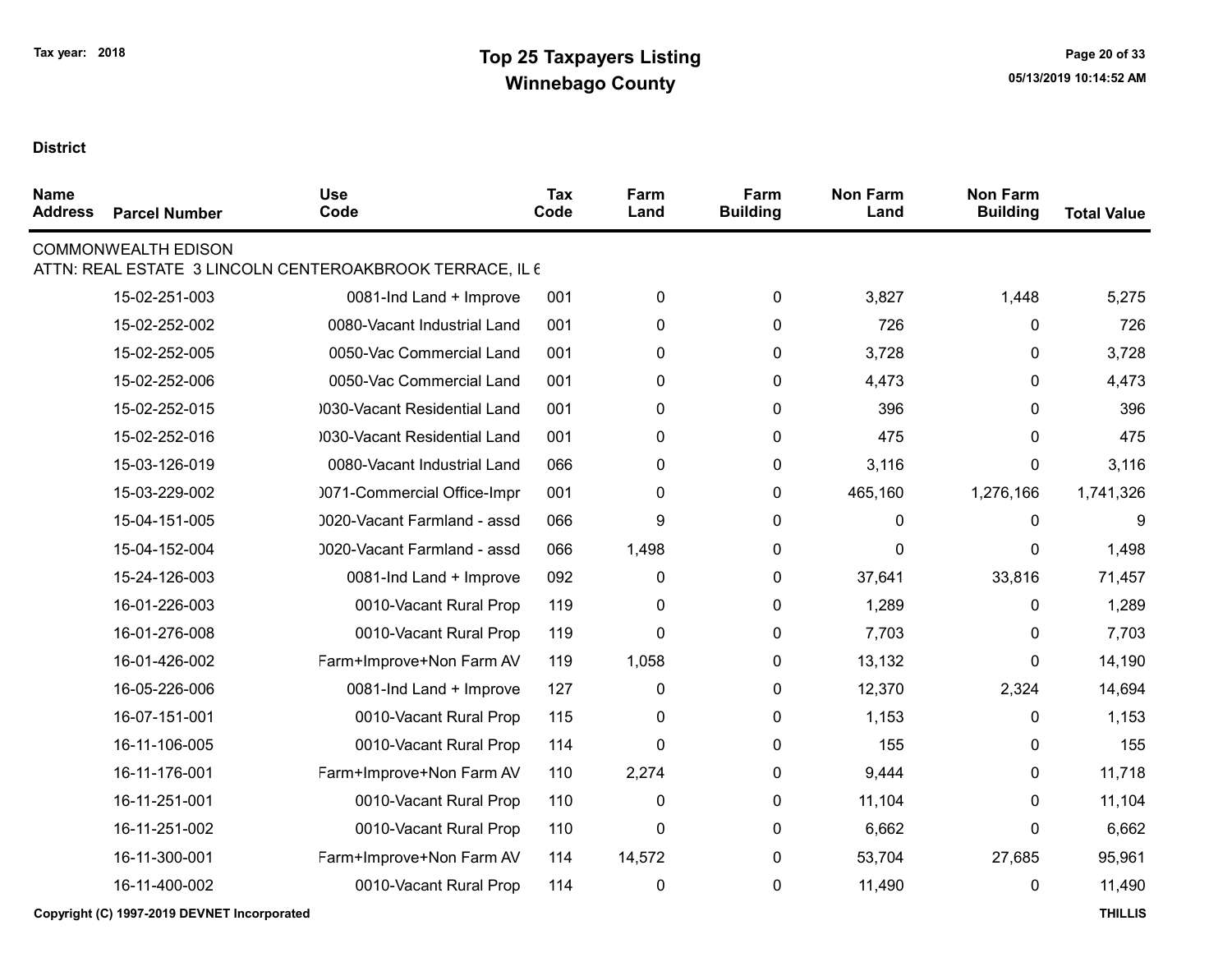| <b>Name</b><br><b>Address</b> | <b>Parcel Number</b>                                                  | <b>Use</b><br>Code                                       | <b>Tax</b><br>Code | Farm<br>Land | Farm<br><b>Building</b> | <b>Non Farm</b><br>Land     | <b>Non Farm</b><br><b>Building</b> | <b>Total Value</b> |
|-------------------------------|-----------------------------------------------------------------------|----------------------------------------------------------|--------------------|--------------|-------------------------|-----------------------------|------------------------------------|--------------------|
|                               | <b>COMMONWEALTH EDISON</b>                                            |                                                          |                    |              |                         |                             |                                    |                    |
|                               |                                                                       | ATTN: REAL ESTATE 3 LINCOLN CENTEROAKBROOK TERRACE, IL 6 |                    |              |                         |                             |                                    |                    |
|                               | 16-11-400-003                                                         | 0010-Vacant Rural Prop                                   | 114                | 0            | 0                       | 6,193                       | 0                                  | 6,193              |
|                               | 16-12-100-002                                                         | 0020-Vacant Farmland - assd                              | 110                | 2,341        | 0                       | 0                           | 0                                  | 2,341              |
|                               | 16-12-201-001                                                         | 0020-Vacant Farmland - assd                              | 110                | 338          | 0                       | 0                           | 0                                  | 338                |
|                               | 16-12-300-002                                                         | 0020-Vacant Farmland - assd                              | 114                | 442          | 0                       | 0                           | 0                                  | 442                |
|                               | 16-13-100-005                                                         | 0080-Vacant Industrial Land                              | 114                | 0            | 0                       | 94                          | 0                                  | 94                 |
|                               | 16-13-200-001                                                         | 0010-Vacant Rural Prop                                   | 366                | 0            | 0                       | 404                         | 0                                  | 404                |
|                               | 16-13-400-004                                                         | 0010-Vacant Rural Prop                                   | 114                | 0            | 0                       | 716                         | 0                                  | 716                |
|                               | 16-13-400-006                                                         | 0010-Vacant Rural Prop                                   | 366                | 0            | 0                       | 730                         | 0                                  | 730                |
|                               | 16-31-351-002                                                         | 0080-Vacant Industrial Land                              | 095                | 0            | 0                       | 8,705                       | 0                                  | 8,705              |
|                               |                                                                       |                                                          |                    |              |                         | <b>Total Assessed Value</b> |                                    | 4,130,766          |
|                               |                                                                       |                                                          |                    |              |                         |                             |                                    |                    |
| <b>Name</b><br><b>Address</b> | <b>Parcel Number</b>                                                  | <b>Use</b><br>Code                                       | Tax<br>Code        | Farm<br>Land | Farm<br><b>Building</b> | <b>Non Farm</b><br>Land     | <b>Non Farm</b><br><b>Building</b> | <b>Total Value</b> |
|                               | ANDERSON ROCKFORD PROPERTIES LLC<br>PO BOX 10289 LOVES PARK, IL 61131 |                                                          |                    |              |                         |                             |                                    |                    |
|                               | 12-03-276-005                                                         | 1-Commercial Business-Impr                               | 008                | 0            | 0                       | 254,381                     | 811,912                            | 1,066,293          |
|                               | 12-23-301-013                                                         | 1-Commercial Business-Impr                               | 001                | 0            | 0                       | 229,507                     | 377,068                            | 606,575            |
|                               | 12-27-202-009                                                         | 1-Commercial Business-Impr                               | 001                | 0            | 0                       | 290,011                     | 355,066                            | 645,077            |
|                               | 12-27-202-010                                                         | 0050-Vac Commercial Land                                 | 001                | 0            | 0                       | 32,635                      | $\mathbf 0$                        | 32,635             |
|                               | 12-28-227-001                                                         | 1-Commercial Business-Impr                               | 451                | 0            | 0                       | 234,747                     | 328,525                            | 563,272            |
|                               | 12-29-128-004                                                         | 1-Commercial Business-Impr                               | 117                | 0            | 0                       | 52,617                      | 166,990                            | 219,607            |
|                               | 12-29-128-005                                                         | 1-Commercial Business-Impr                               | 117                | 0            | 0                       | 235,460                     | 515,418                            | 750,878            |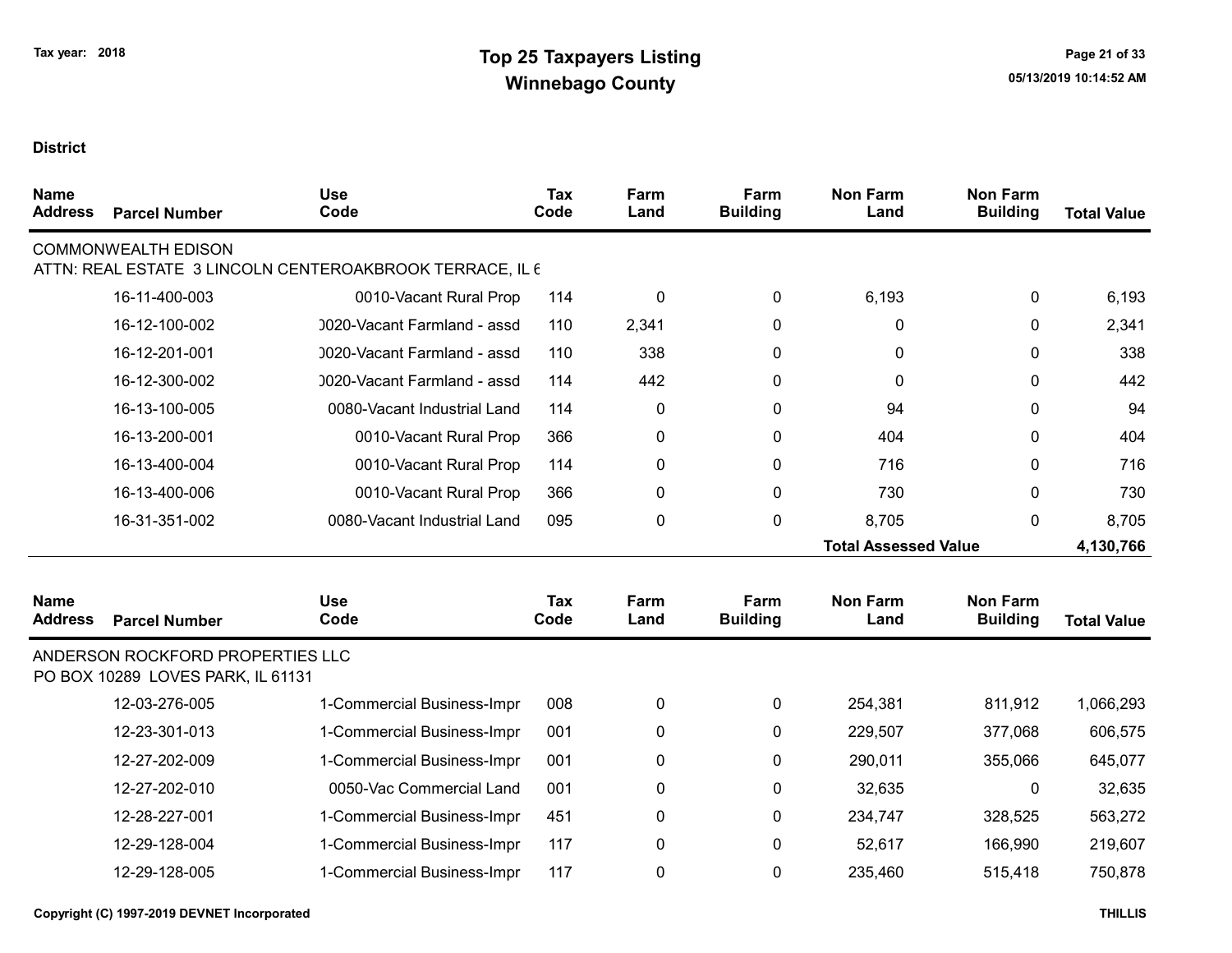| <b>Name</b><br><b>Address</b> | <b>Parcel Number</b>                                                  | <b>Use</b><br>Code                                     | <b>Tax</b><br>Code | Farm<br>Land | Farm<br><b>Building</b> | <b>Non Farm</b><br>Land     | <b>Non Farm</b><br><b>Building</b> | <b>Total Value</b> |
|-------------------------------|-----------------------------------------------------------------------|--------------------------------------------------------|--------------------|--------------|-------------------------|-----------------------------|------------------------------------|--------------------|
|                               | ANDERSON ROCKFORD PROPERTIES LLC<br>PO BOX 10289 LOVES PARK, IL 61131 |                                                        |                    |              |                         |                             |                                    |                    |
|                               | 12-29-128-006                                                         | 1-Commercial Business-Impr                             | 117                | 0            | 0                       | 24,477                      | 23,082                             | 47,559             |
|                               | 12-29-128-018                                                         | 1-Commercial Business-Impr                             | 117                | 0            | 0                       | 42,736                      | 37,121                             | 79,857             |
|                               |                                                                       |                                                        |                    |              |                         | <b>Total Assessed Value</b> |                                    | 4,011,753          |
| <b>Name</b><br><b>Address</b> | <b>Parcel Number</b>                                                  | <b>Use</b><br>Code                                     | <b>Tax</b><br>Code | Farm<br>Land | Farm<br><b>Building</b> | <b>Non Farm</b><br>Land     | <b>Non Farm</b><br><b>Building</b> | <b>Total Value</b> |
| <b>MENARD INC</b>             |                                                                       | CORPORATE ACCOUNTING 4777 MENARD DRIVEEAU CLAIRE, WI 5 |                    |              |                         |                             |                                    |                    |
|                               | 08-20-126-004                                                         | 1-Commercial Business-Impr                             | 118                | 0            | 0                       | 494,110                     | 904,653                            | 1,398,763          |
|                               | 12-34-277-012                                                         | 0050-Vac Commercial Land                               | 018                | 0            | 0                       | 6,451                       | 0                                  | 6,451              |
|                               | 12-34-277-013                                                         | 1-Commercial Business-Impr                             | 018                | 0            | $\mathbf{0}$            | 104,009                     | 120,976                            | 224,985            |
|                               | 12-34-426-012                                                         | 1-Commercial Business-Impr                             | 378                | 0            | 0                       | 367,857                     | 1,981,694                          | 2,349,551          |
|                               |                                                                       |                                                        |                    |              |                         | <b>Total Assessed Value</b> |                                    | 3,979,750          |
| <b>Name</b><br><b>Address</b> | <b>Parcel Number</b>                                                  | Use<br>Code                                            | Tax<br>Code        | Farm<br>Land | Farm<br><b>Building</b> | <b>Non Farm</b><br>Land     | <b>Non Farm</b><br><b>Building</b> | <b>Total Value</b> |
|                               | <b>KELLEY WILLIAMSON CO</b><br>1132 HARRISON AVE ROCKFORD, IL 61104   |                                                        |                    |              |                         |                             |                                    |                    |
|                               | 03-24-136-010                                                         | 1-Commercial Business-Impr                             | 401                | 0            | 0                       | 18,631                      | 115,781                            | 134,412            |
|                               | 04-28-355-009                                                         | 1-Commercial Business-Impr                             | 189                | 0            | 0                       | 132,633                     | 181,449                            | 314,082            |
|                               | 04-33-103-002                                                         | 0050-Vac Commercial Land                               | 189                | 0            | 0                       | 32,205                      | $\mathbf 0$                        | 32,205             |
|                               | 08-30-377-016                                                         | 1-Commercial Business-Impr                             | 416                | 0            | 0                       | 84,197                      | 127,669                            | 211,866            |
|                               | 09-28-311-005                                                         | 0050-Vac Commercial Land                               | 286                | 0            | 0                       | 3,743                       | 0                                  | 3,743              |
|                               | Copyright (C) 1997-2019 DEVNET Incorporated                           |                                                        |                    |              |                         |                             |                                    | <b>THILLIS</b>     |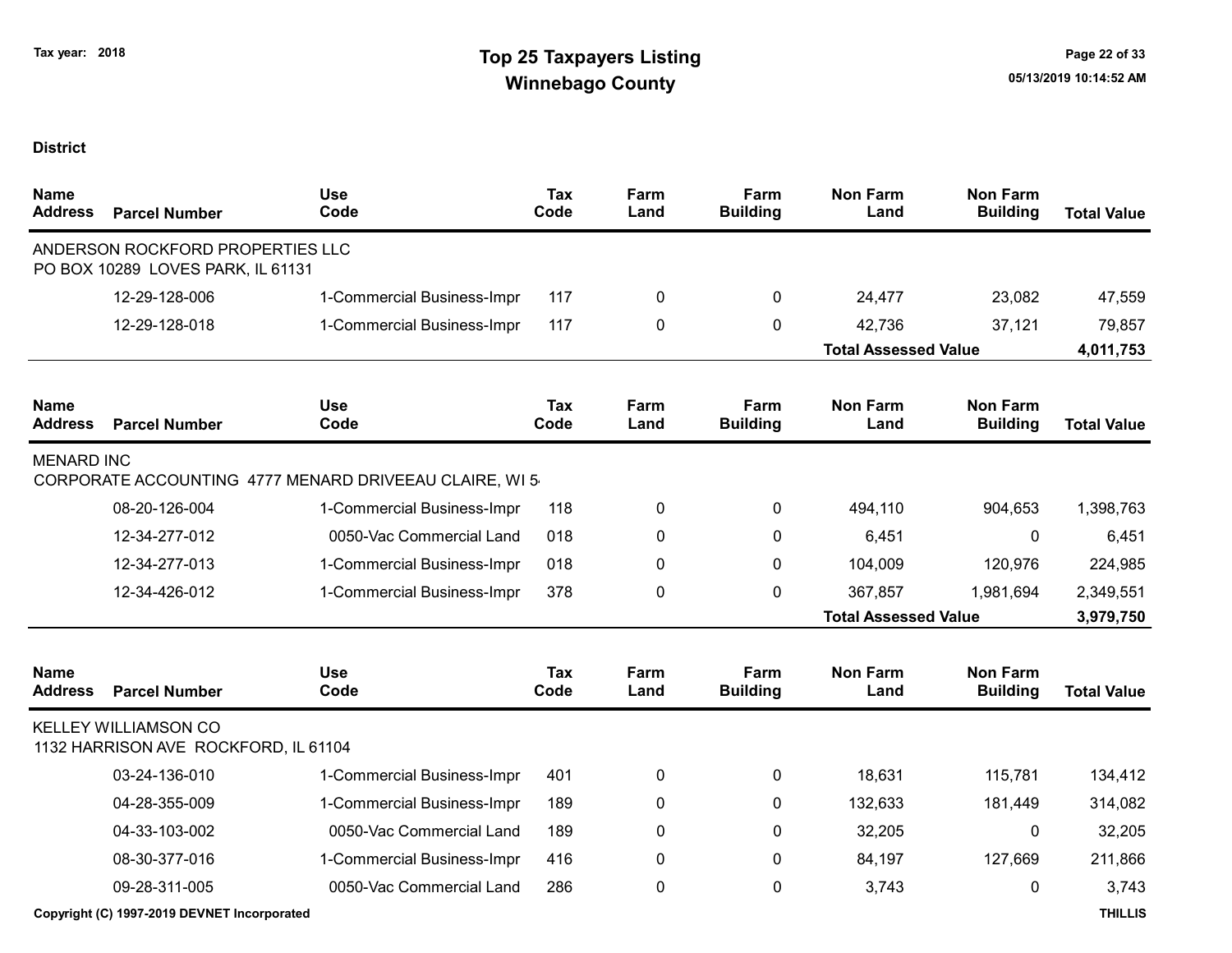| <b>Name</b><br><b>Address</b> | <b>Parcel Number</b>                                                | <b>Use</b><br>Code         | <b>Tax</b><br>Code | Farm<br>Land | Farm<br><b>Building</b> | <b>Non Farm</b><br>Land | <b>Non Farm</b><br><b>Building</b> | <b>Total Value</b> |
|-------------------------------|---------------------------------------------------------------------|----------------------------|--------------------|--------------|-------------------------|-------------------------|------------------------------------|--------------------|
|                               | <b>KELLEY WILLIAMSON CO</b><br>1132 HARRISON AVE ROCKFORD, IL 61104 |                            |                    |              |                         |                         |                                    |                    |
|                               | 09-28-311-012                                                       | 1-Commercial Business-Impr | 286                | $\pmb{0}$    | 0                       | 7,484                   | 56,484                             | 63,968             |
|                               | 11-01-277-032                                                       | 1-Commercial Business-Impr | 409                | $\pmb{0}$    | $\pmb{0}$               | 61,788                  | 181,464                            | 243,252            |
|                               | 11-23-454-001                                                       | 1-Commercial Business-Impr | 450                | $\pmb{0}$    | $\pmb{0}$               | 19,330                  | 132,589                            | 151,919            |
|                               | 11-23-454-004                                                       | 1-Commercial Business-Impr | 450                | $\pmb{0}$    | $\pmb{0}$               | 7,684                   | 4,397                              | 12,081             |
|                               | 11-23-454-005                                                       | 1-Commercial Business-Impr | 450                | 0            | 0                       | 7,684                   | 3,407                              | 11,091             |
|                               | 11-23-454-006                                                       | 1-Commercial Business-Impr | 450                | $\pmb{0}$    | 0                       | 4,234                   | 1,307                              | 5,541              |
|                               | 11-23-454-007                                                       | 1-Commercial Business-Impr | 450                | $\pmb{0}$    | 0                       | 3,518                   | 897                                | 4,415              |
|                               | 11-23-454-008                                                       | 1-Commercial Business-Impr | 450                | $\pmb{0}$    | $\pmb{0}$               | 7,686                   | 3,138                              | 10,824             |
|                               | 11-23-454-009                                                       | 1-Commercial Business-Impr | 450                | $\pmb{0}$    | 0                       | 7,686                   | 5,849                              | 13,535             |
|                               | 11-35-454-002                                                       | 0081-Ind Land + Improve    | 001                | $\pmb{0}$    | $\mathbf 0$             | 19,867                  | 218,694                            | 238,561            |
|                               | 11-35-478-001                                                       | 0081-Ind Land + Improve    | 001                | $\pmb{0}$    | $\mathbf 0$             | 4,532                   | 33,481                             | 38,013             |
|                               | 12-04-252-003                                                       | 1-Commercial Business-Impr | 002                | $\pmb{0}$    | 0                       | 70,148                  | 238,928                            | 309,076            |
|                               | 12-20-451-011                                                       | 1-Commercial Business-Impr | 451                | $\pmb{0}$    | 0                       | 20,804                  | 1,167                              | 21,971             |
|                               | 12-20-451-012                                                       | 1-Commercial Business-Impr | 451                | $\pmb{0}$    | $\pmb{0}$               | 51,311                  | 198,064                            | 249,375            |
|                               | 12-23-378-002                                                       | 1-Commercial Business-Impr | 001                | $\pmb{0}$    | $\pmb{0}$               | 116,251                 | 141,852                            | 258,103            |
|                               | 12-28-226-004                                                       | 1-Commercial Business-Impr | 451                | $\pmb{0}$    | 0                       | 43,956                  | 123,530                            | 167,486            |
|                               | 12-35-151-001                                                       | 1-Commercial Business-Impr | 378                | $\pmb{0}$    | 0                       | 55,054                  | 92,532                             | 147,586            |
|                               | 14-04-300-020                                                       | 1-Commercial Business-Impr | 328                | $\pmb{0}$    | $\pmb{0}$               | 99,751                  | 170,794                            | 270,545            |
|                               | 14-12-300-003                                                       | 1-Commercial Business-Impr | 326                | 0            | 0                       | 20,236                  | 70,966                             | 91,202             |
|                               | 15-03-352-042                                                       | 0081-Ind Land + Improve    | 410                | $\pmb{0}$    | $\pmb{0}$               | 50,751                  | 209,666                            | 260,417            |
|                               | 15-03-353-021                                                       | 1-Commercial Business-Impr | 410                | $\pmb{0}$    | $\pmb{0}$               | 25,056                  | 164,690                            | 189,746            |
|                               | 15-12-126-002                                                       | 1-Commercial Business-Impr | 421                | $\pmb{0}$    | $\pmb{0}$               | 43,696                  | 262,768                            | 306,464            |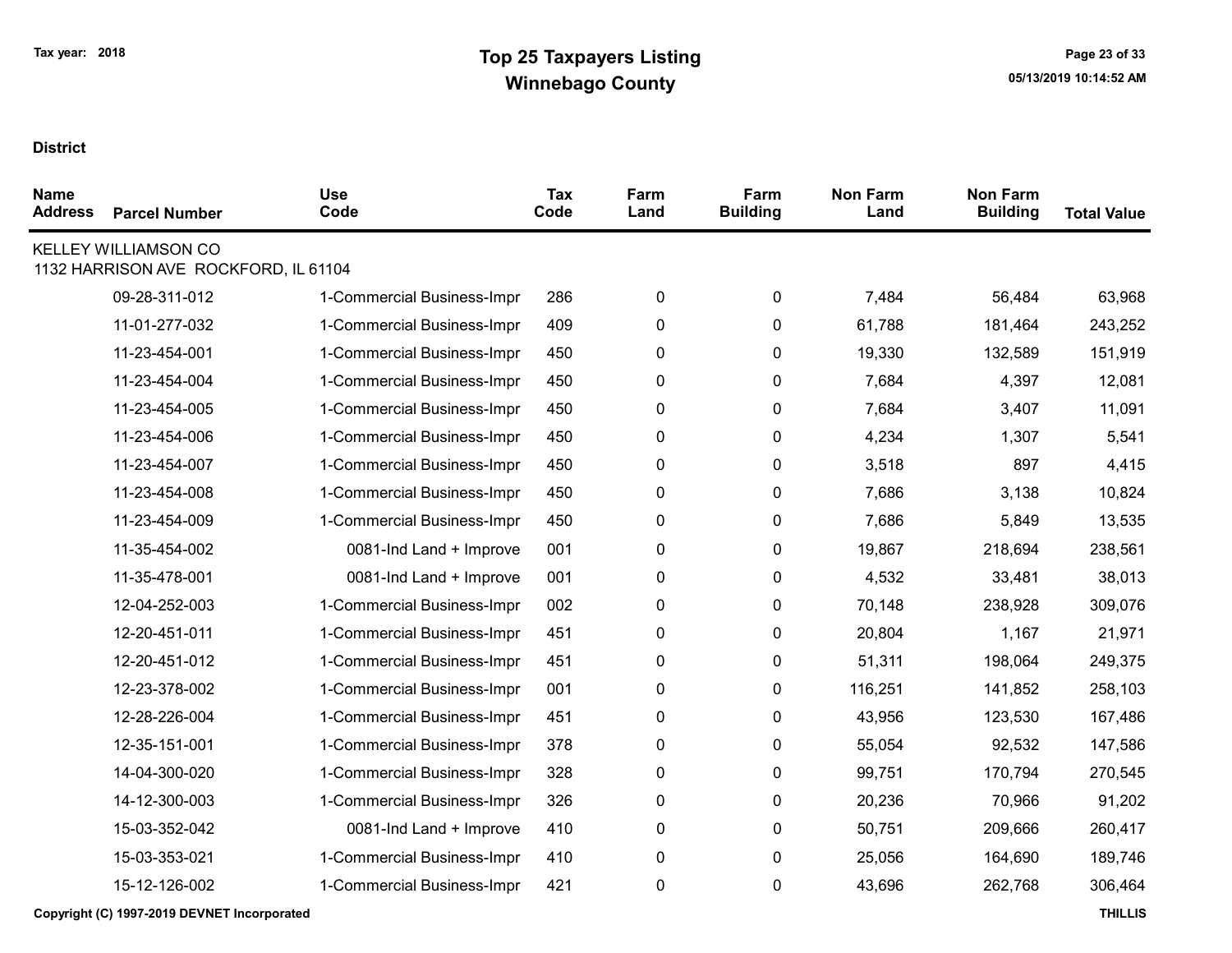| <b>Name</b><br><b>Address</b> | <b>Parcel Number</b>                                                                | <b>Use</b><br>Code          | <b>Tax</b><br>Code | Farm<br>Land | Farm<br><b>Building</b> | <b>Non Farm</b><br>Land     | <b>Non Farm</b><br><b>Building</b> | <b>Total Value</b> |
|-------------------------------|-------------------------------------------------------------------------------------|-----------------------------|--------------------|--------------|-------------------------|-----------------------------|------------------------------------|--------------------|
|                               | <b>KELLEY WILLIAMSON CO</b><br>1132 HARRISON AVE ROCKFORD, IL 61104                 |                             |                    |              |                         |                             |                                    |                    |
|                               | 15-12-126-003                                                                       | 1-Commercial Business-Impr  | 421                | 0            | 0                       | 5,145                       | 48                                 | 5,193              |
|                               | 16-04-203-001                                                                       | 1-Commercial Business-Impr  | 127                | 0            | $\mathbf{0}$            | 78,082                      | 134,748                            | 212,830            |
|                               |                                                                                     |                             |                    |              |                         | <b>Total Assessed Value</b> |                                    | 3,979,502          |
| <b>Name</b><br><b>Address</b> | <b>Parcel Number</b>                                                                | <b>Use</b><br>Code          | <b>Tax</b><br>Code | Farm<br>Land | Farm<br><b>Building</b> | <b>Non Farm</b><br>Land     | <b>Non Farm</b><br><b>Building</b> | <b>Total Value</b> |
|                               | WAL MART REAL ESTATE BUSINESS TRUST<br>PO BOX 8050 MS0555BENTONVILLE, AR 72712-8050 |                             |                    |              |                         |                             |                                    |                    |
|                               | 11-03-351-008                                                                       | 1-Commercial Business-Impr  | 001                | 0            | 0                       | 261,678                     | 2,611,439                          | 2,873,117          |
|                               | 15-12-101-002                                                                       | 1-Commercial Business-Impr  | 421                | 0            | 0                       | 194,020                     | 586,094                            | 780,114            |
|                               | 15-12-101-003                                                                       | 0071-Commercial Office-Impr | 421                | 0            | 0                       | 3,063                       | 84,499                             | 87,562             |
|                               | 15-12-101-004                                                                       | 0050-Vac Commercial Land    | 421                | 0            | $\mathbf 0$             | 22,085                      | $\mathbf{0}$                       | 22,085             |
|                               |                                                                                     |                             |                    |              |                         | <b>Total Assessed Value</b> |                                    | 3,762,878          |
| <b>Name</b><br><b>Address</b> | <b>Parcel Number</b>                                                                | <b>Use</b><br>Code          | <b>Tax</b><br>Code | Farm<br>Land | Farm<br><b>Building</b> | <b>Non Farm</b><br>Land     | <b>Non Farm</b><br><b>Building</b> | <b>Total Value</b> |
|                               | <b>FAIRHAVEN CHRISTIAN RETIREMENT CENTER</b><br>3470 N ALPINE RD ROCKFORD, IL 61114 |                             |                    |              |                         |                             |                                    |                    |
|                               | 12-05-355-008                                                                       | 0050-Vac Commercial Land    | 021                | 0            | 0                       | 402                         | $\mathbf{0}$                       | 402                |
|                               | 12-05-376-009                                                                       | )51-Comm Res (6+units)-Imp  | 021                | 0            | 0                       | 71,330                      | 573,369                            | 644,699            |
|                               | 12-05-377-001                                                                       | )51-Comm Res (6+units)-Imp  | 021                | $\mathbf 0$  | 0                       | 85,944                      | 468,869                            | 554,813            |
|                               | 12-05-378-004                                                                       | )51-Comm Res (6+units)-Imp  | 021                | 0            | 0                       | 69,453                      | 489,700                            | 559,153            |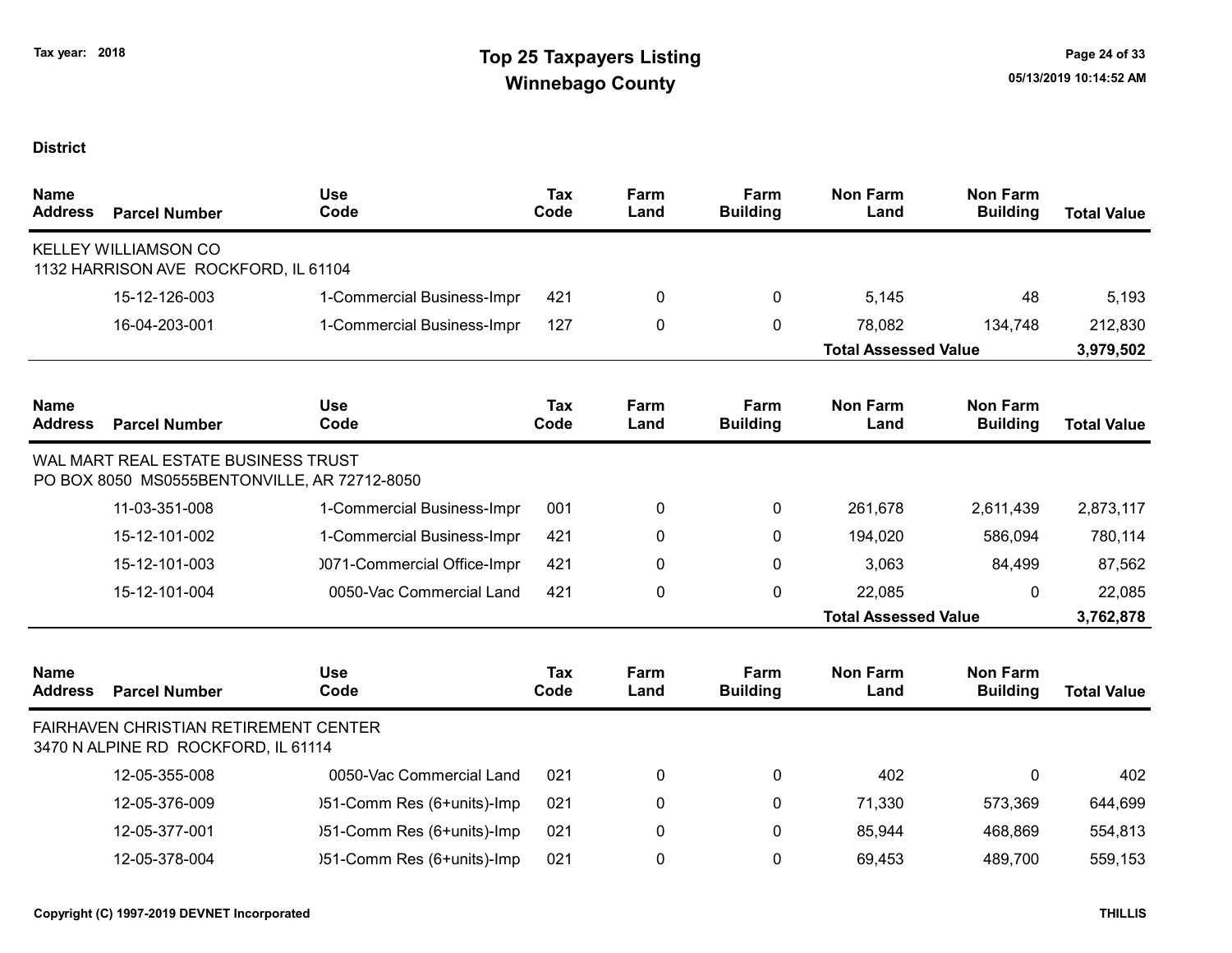| <b>Name</b><br><b>Address</b> | <b>Parcel Number</b>                                                         | <b>Use</b><br>Code          | Tax<br>Code | Farm<br>Land | Farm<br><b>Building</b> | <b>Non Farm</b><br>Land     | <b>Non Farm</b><br><b>Building</b> | <b>Total Value</b> |
|-------------------------------|------------------------------------------------------------------------------|-----------------------------|-------------|--------------|-------------------------|-----------------------------|------------------------------------|--------------------|
|                               | FAIRHAVEN CHRISTIAN RETIREMENT CENTER<br>3470 N ALPINE RD ROCKFORD, IL 61114 |                             |             |              |                         |                             |                                    |                    |
|                               | 12-08-126-031                                                                | )51-Comm Res (6+units)-Imp  | 001         | 0            | $\mathbf 0$             | 276,226                     | 1,717,520                          | 1,993,746          |
|                               |                                                                              |                             |             |              |                         | <b>Total Assessed Value</b> |                                    | 3,752,813          |
| <b>Name</b><br><b>Address</b> | <b>Parcel Number</b>                                                         | <b>Use</b><br>Code          | Tax<br>Code | Farm<br>Land | Farm<br><b>Building</b> | <b>Non Farm</b><br>Land     | <b>Non Farm</b><br><b>Building</b> | <b>Total Value</b> |
| PETRY JEFFREY                 | 5382 SWANSON RD ROSCOE, IL 61073                                             |                             |             |              |                         |                             |                                    |                    |
|                               | 04-04-404-003                                                                | 031-Single Family Residence | 175         | 0            | $\mathbf 0$             | 9,838                       | 38,566                             | 48,404             |
|                               | 04-04-426-012                                                                | 031-Single Family Residence | 175         | 0            | 0                       | 9,838                       | 40,164                             | 50,002             |
|                               | 04-04-451-019                                                                | 031-Single Family Residence | 175         | 0            | $\pmb{0}$               | 9,838                       | 39,649                             | 49,487             |
|                               | 04-18-179-016                                                                | 031-Single Family Residence | 201         | 0            | 0                       | 8,388                       | 27,661                             | 36,049             |
|                               | 07-24-101-002                                                                | 0020-Vacant Farmland - assd | 156         | 3,247        | 0                       | 0                           | 0                                  | 3,247              |
|                               | 07-24-102-001                                                                | -Farm+Improve-assd/w/ H&S   | 156         | 48,883       | 1                       | 0                           | 0                                  | 48,884             |
|                               | 07-24-201-001                                                                | 0020-Vacant Farmland - assd | 156         | 7,007        | 0                       | 0                           | 0                                  | 7,007              |
|                               | 07-36-327-001                                                                | 0081-Ind Land + Improve     | 146         | 0            | 0                       | 157,333                     | 252,066                            | 409,399            |
|                               | 07-36-327-002                                                                | 0080-Vacant Industrial Land | 146         | 0            | 0                       | 58,231                      | 0                                  | 58,231             |
|                               | 07-36-376-001                                                                | 0080-Vacant Industrial Land | 146         | 0            | 0                       | 20,724                      | 0                                  | 20,724             |
|                               | 08-15-126-002                                                                | 031-Single Family Residence | 109         | 0            | 0                       | 7,384                       | 43,541                             | 50,925             |
|                               | 08-15-126-003                                                                | 031-Single Family Residence | 109         | 0            | 0                       | 7,384                       | 43,541                             | 50,925             |
|                               | 08-15-126-004                                                                | 031-Single Family Residence | 109         | 0            | 0                       | 7,384                       | 41,451                             | 48,835             |
|                               | 08-15-126-011                                                                | 031-Single Family Residence | 109         | 0            | 0                       | 7,384                       | 35,095                             | 42,479             |
|                               | 08-15-175-003                                                                | 030-Vacant Residential Land | 109         | 0            | 0                       | 3,244                       | 0                                  | 3,244              |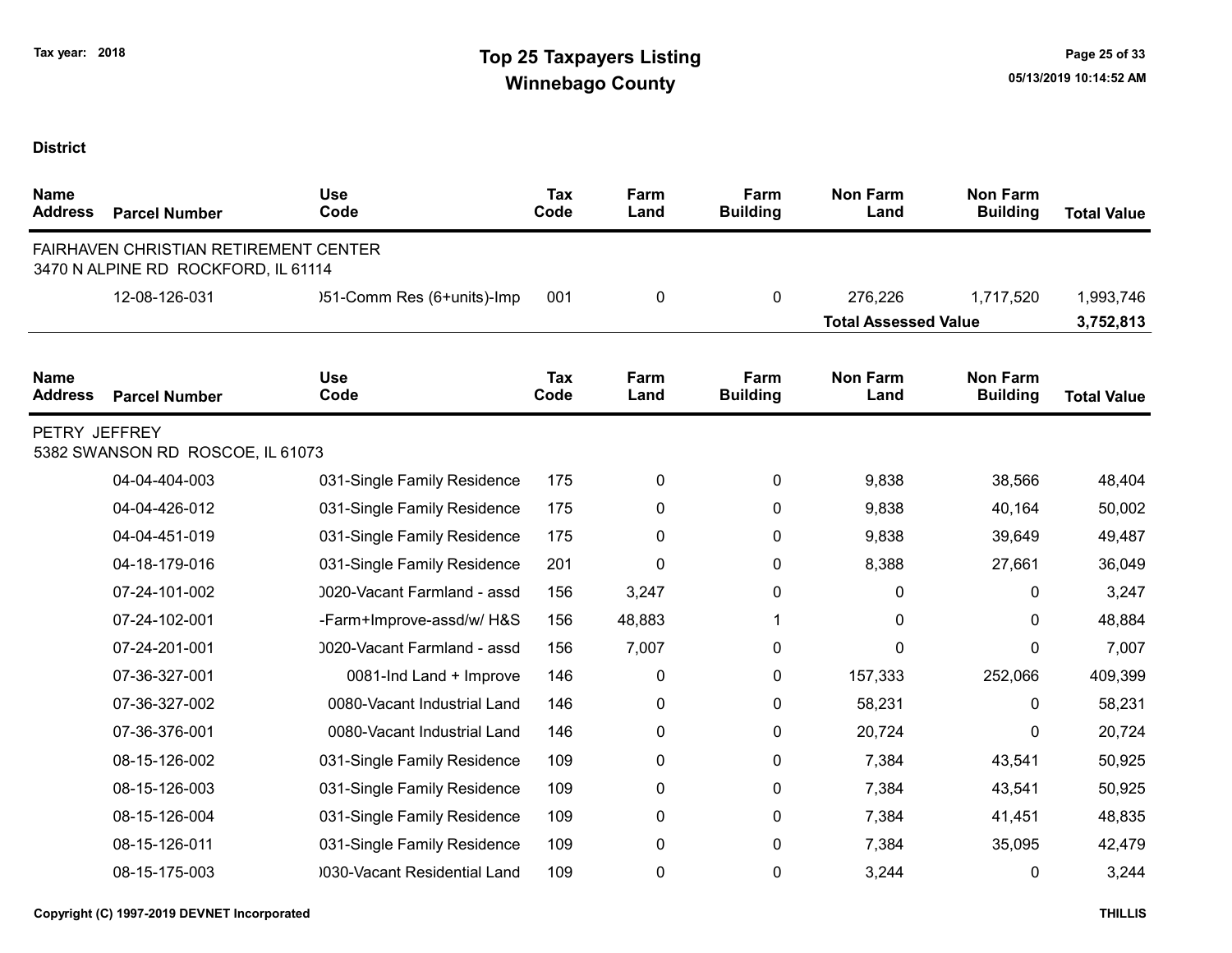| <b>Name</b><br><b>Address</b> | <b>Parcel Number</b>             | <b>Use</b><br>Code           | Tax<br>Code | Farm<br>Land | Farm<br><b>Building</b> | <b>Non Farm</b><br>Land | <b>Non Farm</b><br><b>Building</b> | <b>Total Value</b> |
|-------------------------------|----------------------------------|------------------------------|-------------|--------------|-------------------------|-------------------------|------------------------------------|--------------------|
| PETRY JEFFREY                 | 5382 SWANSON RD ROSCOE, IL 61073 |                              |             |              |                         |                         |                                    |                    |
|                               | 08-15-175-004                    | 0030-Vacant Residential Land | 109         | 0            | 0                       | 3,244                   | 0                                  | 3,244              |
|                               | 08-15-175-009                    | 0030-Vacant Residential Land | 109         | 0            | 0                       | 3,244                   | 0                                  | 3,244              |
|                               | 08-15-175-012                    | 0030-Vacant Residential Land | 109         | 0            | 0                       | 3,244                   | 0                                  | 3,244              |
|                               | 08-15-178-002                    | 0030-Vacant Residential Land | 109         | 0            | 0                       | 3,244                   | 0                                  | 3,244              |
|                               | 08-15-201-005                    | 031-Single Family Residence  | 109         | 0            | 0                       | 7,384                   | 40,209                             | 47,593             |
|                               | 08-15-201-007                    | 031-Single Family Residence  | 109         | 0            | 0                       | 7,384                   | 40,993                             | 48,377             |
|                               | 08-15-201-008                    | 031-Single Family Residence  | 109         | 0            | 0                       | 7,384                   | 40,476                             | 47,860             |
|                               | 08-15-251-012                    | 031-Single Family Residence  | 109         | 0            | 0                       | 7,384                   | 43,258                             | 50,642             |
|                               | 08-15-251-018                    | 031-Single Family Residence  | 109         | 0            | 0                       | 7,384                   | 39,034                             | 46,418             |
|                               | 08-15-251-020                    | 031-Single Family Residence  | 109         | 0            | 0                       | 7,384                   | 40,154                             | 47,538             |
|                               | 08-15-251-024                    | 031-Single Family Residence  | 109         | 0            | 0                       | 7,384                   | 41,272                             | 48,656             |
|                               | 08-15-251-026                    | 031-Single Family Residence  | 109         | 0            | 0                       | 7,384                   | 35,735                             | 43,119             |
|                               | 08-15-251-027                    | 031-Single Family Residence  | 109         | 0            | 0                       | 7,384                   | 41,299                             | 48,683             |
|                               | 08-15-251-028                    | 031-Single Family Residence  | 109         | 0            | 0                       | 7,384                   | 41,298                             | 48,682             |
|                               | 08-15-251-030                    | 031-Single Family Residence  | 109         | 0            | 0                       | 7,384                   | 44,131                             | 51,515             |
|                               | 08-15-251-031                    | 031-Single Family Residence  | 109         | 0            | 0                       | 7,384                   | 47,785                             | 55,169             |
|                               | 08-15-251-032                    | 031-Single Family Residence  | 109         | 0            | 0                       | 7,384                   | 41,398                             | 48,782             |
|                               | 08-15-251-033                    | 031-Single Family Residence  | 109         | 0            | 0                       | 7,384                   | 40,918                             | 48,302             |
|                               | 08-15-251-034                    | 031-Single Family Residence  | 109         | 0            | 0                       | 7,384                   | 41,143                             | 48,527             |
|                               | 08-15-251-035                    | 031-Single Family Residence  | 109         | 0            | 0                       | 7,384                   | 41,143                             | 48,527             |
|                               | 08-15-251-036                    | 031-Single Family Residence  | 109         | 0            | 0                       | 7,384                   | 41,398                             | 48,782             |
|                               | 08-15-251-037                    | 031-Single Family Residence  | 109         | 0            | 0                       | 7,384                   | 40,288                             | 47,672             |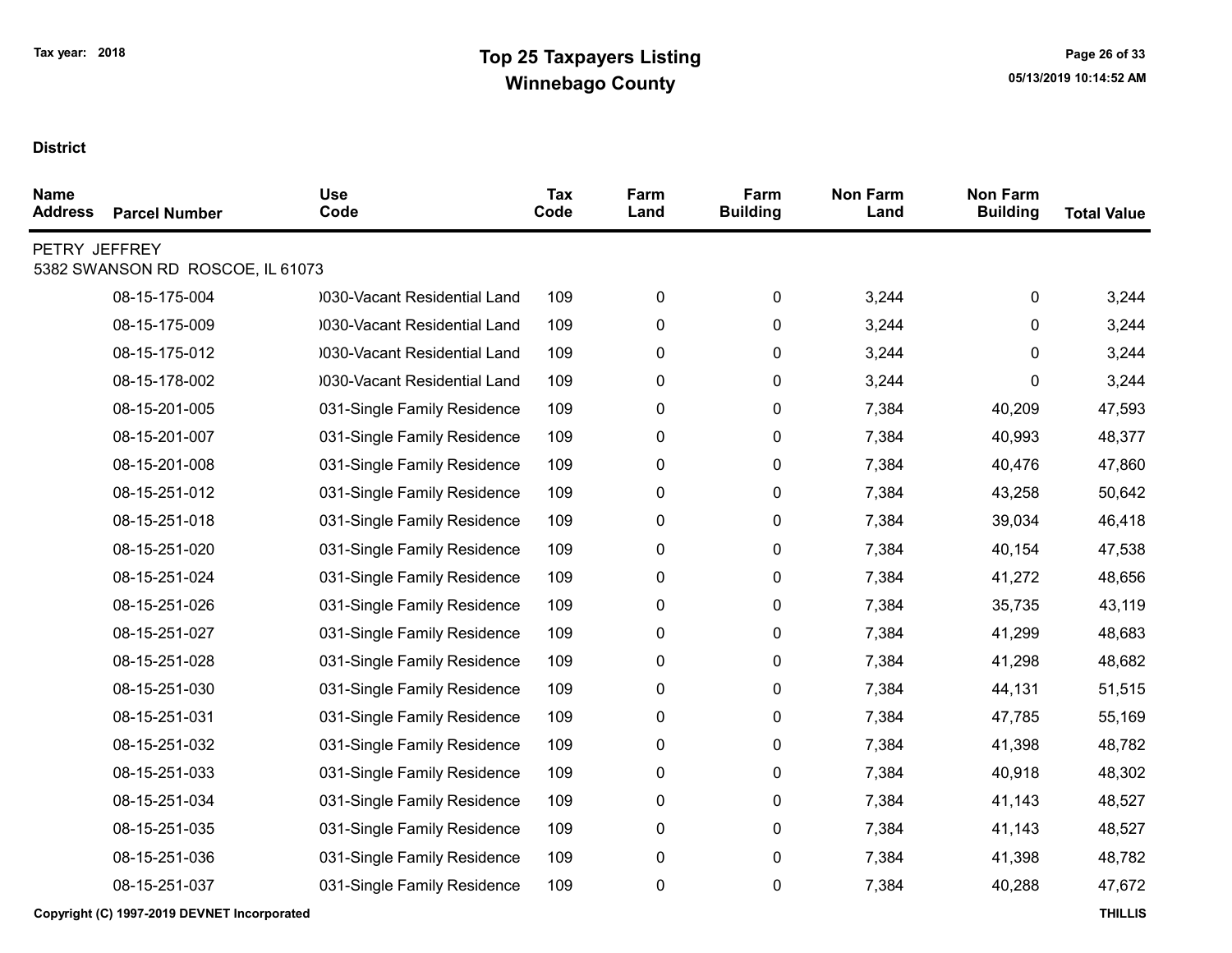| <b>Name</b><br><b>Address</b> | <b>Parcel Number</b>             | <b>Use</b><br>Code           | <b>Tax</b><br>Code | Farm<br>Land | Farm<br><b>Building</b> | <b>Non Farm</b><br>Land | <b>Non Farm</b><br><b>Building</b> | <b>Total Value</b> |
|-------------------------------|----------------------------------|------------------------------|--------------------|--------------|-------------------------|-------------------------|------------------------------------|--------------------|
| PETRY JEFFREY                 | 5382 SWANSON RD ROSCOE, IL 61073 |                              |                    |              |                         |                         |                                    |                    |
|                               | 08-15-251-039                    | 031-Single Family Residence  | 109                | 0            | 0                       | 7,384                   | 41,143                             | 48,527             |
|                               | 08-15-251-043                    | 0030-Vacant Residential Land | 109                | 0            | 0                       | 3,244                   | 0                                  | 3,244              |
|                               | 08-15-252-001                    | 031-Single Family Residence  | 109                | 0            | 0                       | 7,384                   | 26,140                             | 33,524             |
|                               | 08-15-252-002                    | 031-Single Family Residence  | 109                | 0            | 0                       | 7,384                   | 26,140                             | 33,524             |
|                               | 08-15-252-003                    | 031-Single Family Residence  | 109                | 0            | 0                       | 7,384                   | 26,140                             | 33,524             |
|                               | 08-15-252-005                    | 031-Single Family Residence  | 109                | 0            | 0                       | 7,384                   | 26,140                             | 33,524             |
|                               | 08-15-252-006                    | 031-Single Family Residence  | 109                | 0            | 0                       | 7,384                   | 26,312                             | 33,696             |
|                               | 08-15-252-008                    | 031-Single Family Residence  | 109                | 0            | 0                       | 7,384                   | 26,140                             | 33,524             |
|                               | 08-15-252-009                    | 031-Single Family Residence  | 109                | 0            | 0                       | 7,384                   | 26,140                             | 33,524             |
|                               | 08-15-252-011                    | 031-Single Family Residence  | 109                | 0            | 0                       | 7,384                   | 26,140                             | 33,524             |
|                               | 08-15-252-014                    | 031-Single Family Residence  | 109                | 0            | 0                       | 7,384                   | 26,314                             | 33,698             |
|                               | 08-15-252-018                    | 0030-Vacant Residential Land | 109                | 0            | 0                       | 3,244                   | 0                                  | 3,244              |
|                               | 08-15-252-021                    | 0030-Vacant Residential Land | 109                | 0            | 0                       | 3,244                   | 0                                  | 3,244              |
|                               | 08-15-252-022                    | 0030-Vacant Residential Land | 109                | 0            | 0                       | 3,244                   | 0                                  | 3,244              |
|                               | 08-15-252-023                    | 0030-Vacant Residential Land | 109                | 0            | 0                       | 3,244                   | 0                                  | 3,244              |
|                               | 08-15-252-024                    | 0030-Vacant Residential Land | 109                | 0            | 0                       | 3,244                   | 0                                  | 3,244              |
|                               | 08-15-252-025                    | 0030-Vacant Residential Land | 109                | 0            | 0                       | 3,244                   | 0                                  | 3,244              |
|                               | 08-15-252-026                    | 0030-Vacant Residential Land | 109                | 0            | 0                       | 3,244                   | 0                                  | 3,244              |
|                               | 08-15-252-027                    | 0030-Vacant Residential Land | 109                | 0            | 0                       | 3,244                   | 0                                  | 3,244              |
|                               | 08-15-301-001                    | 0030-Vacant Residential Land | 109                | 0            | 0                       | 3,244                   | 0                                  | 3,244              |
|                               | 08-15-301-002                    | 0030-Vacant Residential Land | 109                | 0            | 0                       | 3,244                   | 0                                  | 3,244              |
|                               | 08-15-301-003                    | 0030-Vacant Residential Land | 109                | 0            | 0                       | 3,244                   | 0                                  | 3,244              |
|                               |                                  |                              |                    |              |                         |                         |                                    |                    |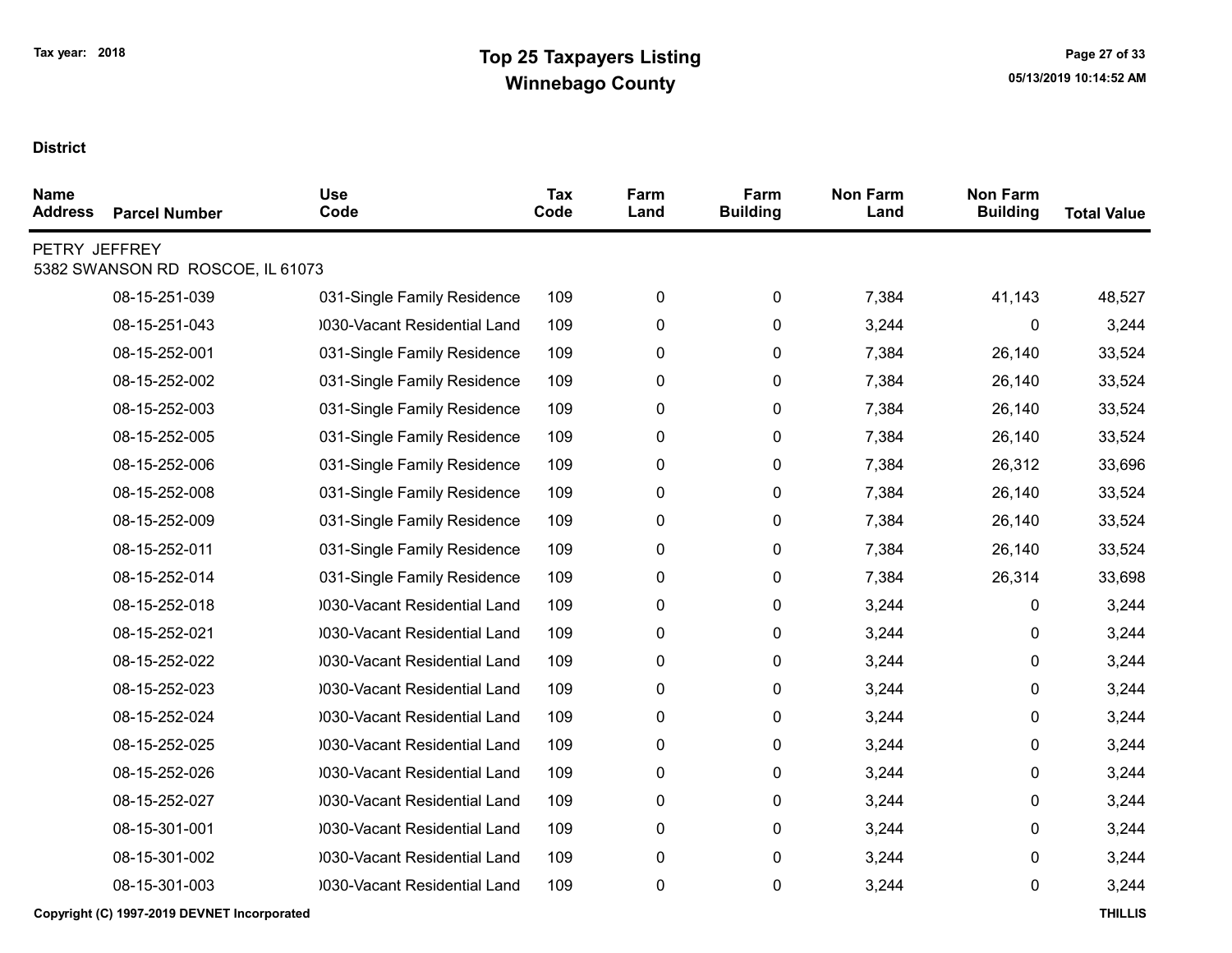| <b>Name</b><br><b>Address</b> | <b>Parcel Number</b>             | <b>Use</b><br>Code           | Tax<br>Code | Farm<br>Land | Farm<br><b>Building</b> | <b>Non Farm</b><br>Land | <b>Non Farm</b><br><b>Building</b> | <b>Total Value</b> |
|-------------------------------|----------------------------------|------------------------------|-------------|--------------|-------------------------|-------------------------|------------------------------------|--------------------|
| PETRY JEFFREY                 | 5382 SWANSON RD ROSCOE, IL 61073 |                              |             |              |                         |                         |                                    |                    |
|                               | 08-15-302-012                    | 0030-Vacant Residential Land | 109         | 0            | 0                       | 3,244                   | 0                                  | 3,244              |
|                               | 08-15-326-011                    | 031-Single Family Residence  | 109         | 0            | 0                       | 7,384                   | 36,854                             | 44,238             |
|                               | 08-15-326-012                    | 031-Single Family Residence  | 109         | 0            | 0                       | 7,384                   | 31,661                             | 39,045             |
|                               | 08-15-326-015                    | 031-Single Family Residence  | 109         | 0            | 0                       | 7,384                   | 36,854                             | 44,238             |
|                               | 08-15-326-022                    | 031-Single Family Residence  | 109         | 0            | 0                       | 7,384                   | 36,854                             | 44,238             |
|                               | 08-15-327-002                    | 031-Single Family Residence  | 109         | 0            | 0                       | 7,384                   | 36,854                             | 44,238             |
|                               | 08-15-327-008                    | 031-Single Family Residence  | 109         | 0            | 0                       | 7,384                   | 36,854                             | 44,238             |
|                               | 08-15-329-014                    | 031-Single Family Residence  | 109         | 0            | 0                       | 7,384                   | 32,210                             | 39,594             |
|                               | 08-15-329-015                    | 031-Single Family Residence  | 109         | 0            | 0                       | 7,384                   | 32,210                             | 39,594             |
|                               | 08-15-329-019                    | 031-Single Family Residence  | 109         | 0            | 0                       | 7,384                   | 32,210                             | 39,594             |
|                               | 08-15-331-001                    | 031-Single Family Residence  | 109         | 0            | 0                       | 7,384                   | 32,210                             | 39,594             |
|                               | 08-15-331-003                    | 031-Single Family Residence  | 109         | 0            | 0                       | 7,384                   | 32,210                             | 39,594             |
|                               | 08-15-351-002                    | 0030-Vacant Residential Land | 109         | 0            | 0                       | 3,244                   | 0                                  | 3,244              |
|                               | 08-15-351-003                    | 030-Vacant Residential Land  | 109         | 0            | 0                       | 3,244                   | 0                                  | 3,244              |
|                               | 08-15-356-001                    | 0030-Vacant Residential Land | 109         | 0            | 0                       | 3,244                   | 0                                  | 3,244              |
|                               | 08-15-356-018                    | 030-Vacant Residential Land  | 109         | 0            | 0                       | 3,244                   | 0                                  | 3,244              |
|                               | 08-15-356-019                    | 0030-Vacant Residential Land | 109         | 0            | 0                       | 3,244                   | 0                                  | 3,244              |
|                               | 08-15-356-020                    | 0030-Vacant Residential Land | 109         | 0            | 0                       | 3,244                   | 0                                  | 3,244              |
|                               | 08-15-356-021                    | 0030-Vacant Residential Land | 109         | 0            | 0                       | 3,244                   | 0                                  | 3,244              |
|                               | 08-15-356-022                    | 0030-Vacant Residential Land | 109         | 0            | 0                       | 3,244                   | 0                                  | 3,244              |
|                               | 08-15-356-023                    | 0030-Vacant Residential Land | 109         | 0            | 0                       | 3,244                   | 0                                  | 3,244              |
|                               | 08-15-356-024                    | 0030-Vacant Residential Land | 109         | 0            | 0                       | 3,244                   | 0                                  | 3,244              |
|                               |                                  |                              |             |              |                         |                         |                                    |                    |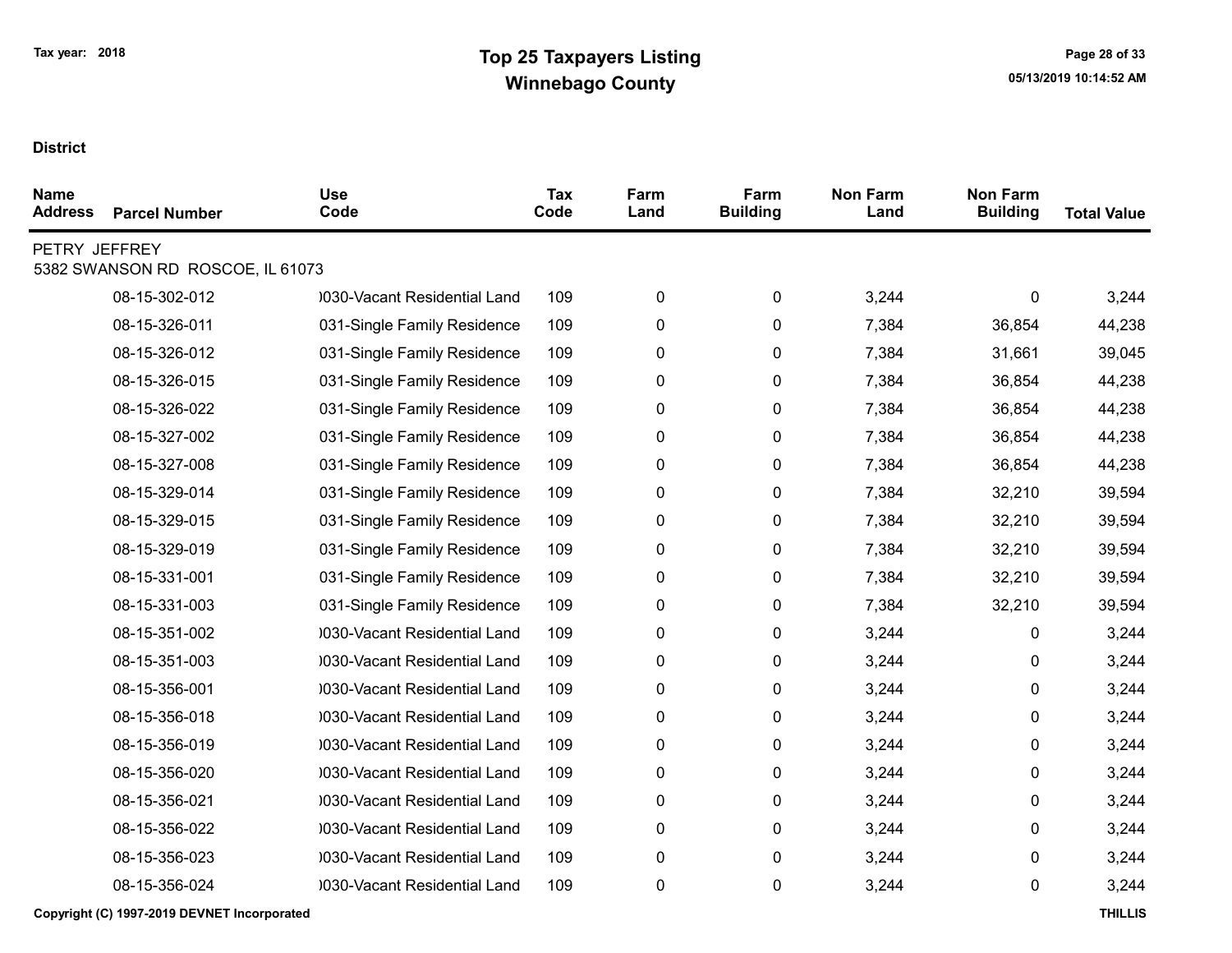| <b>Name</b><br><b>Address</b> | <b>Parcel Number</b>             | <b>Use</b><br>Code           | <b>Tax</b><br>Code | Farm<br>Land | Farm<br><b>Building</b> | <b>Non Farm</b><br>Land | <b>Non Farm</b><br><b>Building</b> | <b>Total Value</b> |
|-------------------------------|----------------------------------|------------------------------|--------------------|--------------|-------------------------|-------------------------|------------------------------------|--------------------|
| PETRY JEFFREY                 | 5382 SWANSON RD ROSCOE, IL 61073 |                              |                    |              |                         |                         |                                    |                    |
|                               | 08-15-356-025                    | 0030-Vacant Residential Land | 109                | $\pmb{0}$    | $\pmb{0}$               | 3,244                   | 0                                  | 3,244              |
|                               | 08-15-356-026                    | 0030-Vacant Residential Land | 109                | $\pmb{0}$    | 0                       | 3,244                   | 0                                  | 3,244              |
|                               | 08-15-356-027                    | 0030-Vacant Residential Land | 109                | $\pmb{0}$    | 0                       | 3,244                   | 0                                  | 3,244              |
|                               | 08-15-356-029                    | 0030-Vacant Residential Land | 109                | 0            | 0                       | 3,244                   | 0                                  | 3,244              |
|                               | 08-15-356-030                    | 0030-Vacant Residential Land | 109                | $\pmb{0}$    | $\pmb{0}$               | 3,244                   | 0                                  | 3,244              |
|                               | 08-15-356-031                    | 0030-Vacant Residential Land | 109                | 0            | 0                       | 3,244                   | 0                                  | 3,244              |
|                               | 08-15-356-032                    | 0030-Vacant Residential Land | 109                | $\pmb{0}$    | 0                       | 3,244                   | 0                                  | 3,244              |
|                               | 08-15-356-033                    | 0030-Vacant Residential Land | 109                | 0            | 0                       | 3,244                   | 0                                  | 3,244              |
|                               | 08-15-356-034                    | 0030-Vacant Residential Land | 109                | 0            | 0                       | 3,244                   | 0                                  | 3,244              |
|                               | 08-15-356-035                    | 0030-Vacant Residential Land | 109                | 0            | 0                       | 3,244                   | 0                                  | 3,244              |
|                               | 08-15-376-005                    | 031-Single Family Residence  | 109                | $\pmb{0}$    | 0                       | 7,384                   | 32,210                             | 39,594             |
|                               | 08-15-376-017                    | 031-Single Family Residence  | 109                | $\pmb{0}$    | $\pmb{0}$               | 7,384                   | 32,210                             | 39,594             |
|                               | 08-15-376-018                    | 031-Single Family Residence  | 109                | $\pmb{0}$    | $\pmb{0}$               | 7,384                   | 32,210                             | 39,594             |
|                               | 08-15-376-020                    | 031-Single Family Residence  | 109                | $\pmb{0}$    | 0                       | 7,384                   | 32,210                             | 39,594             |
|                               | 08-15-376-022                    | 031-Single Family Residence  | 109                | 0            | 0                       | 7,384                   | 32,210                             | 39,594             |
|                               | 08-15-376-023                    | 031-Single Family Residence  | 109                | $\pmb{0}$    | $\pmb{0}$               | 7,384                   | 35,888                             | 43,272             |
|                               | 08-15-376-024                    | 031-Single Family Residence  | 109                | 0            | 0                       | 7,384                   | 32,210                             | 39,594             |
|                               | 08-15-376-025                    | 031-Single Family Residence  | 109                | $\pmb{0}$    | 0                       | 7,384                   | 32,210                             | 39,594             |
|                               | 08-15-377-005                    | 031-Single Family Residence  | 109                | 0            | 0                       | 7,384                   | 26,923                             | 34,307             |
|                               | 08-15-377-006                    | 031-Single Family Residence  | 109                | $\pmb{0}$    | 0                       | 7,384                   | 32,210                             | 39,594             |
|                               | 08-15-377-007                    | 031-Single Family Residence  | 109                | $\pmb{0}$    | 0                       | 7,384                   | 32,210                             | 39,594             |
|                               | 08-15-377-008                    | 031-Single Family Residence  | 109                | $\pmb{0}$    | 0                       | 7,384                   | 32,210                             | 39,594             |
|                               |                                  |                              |                    |              |                         |                         |                                    |                    |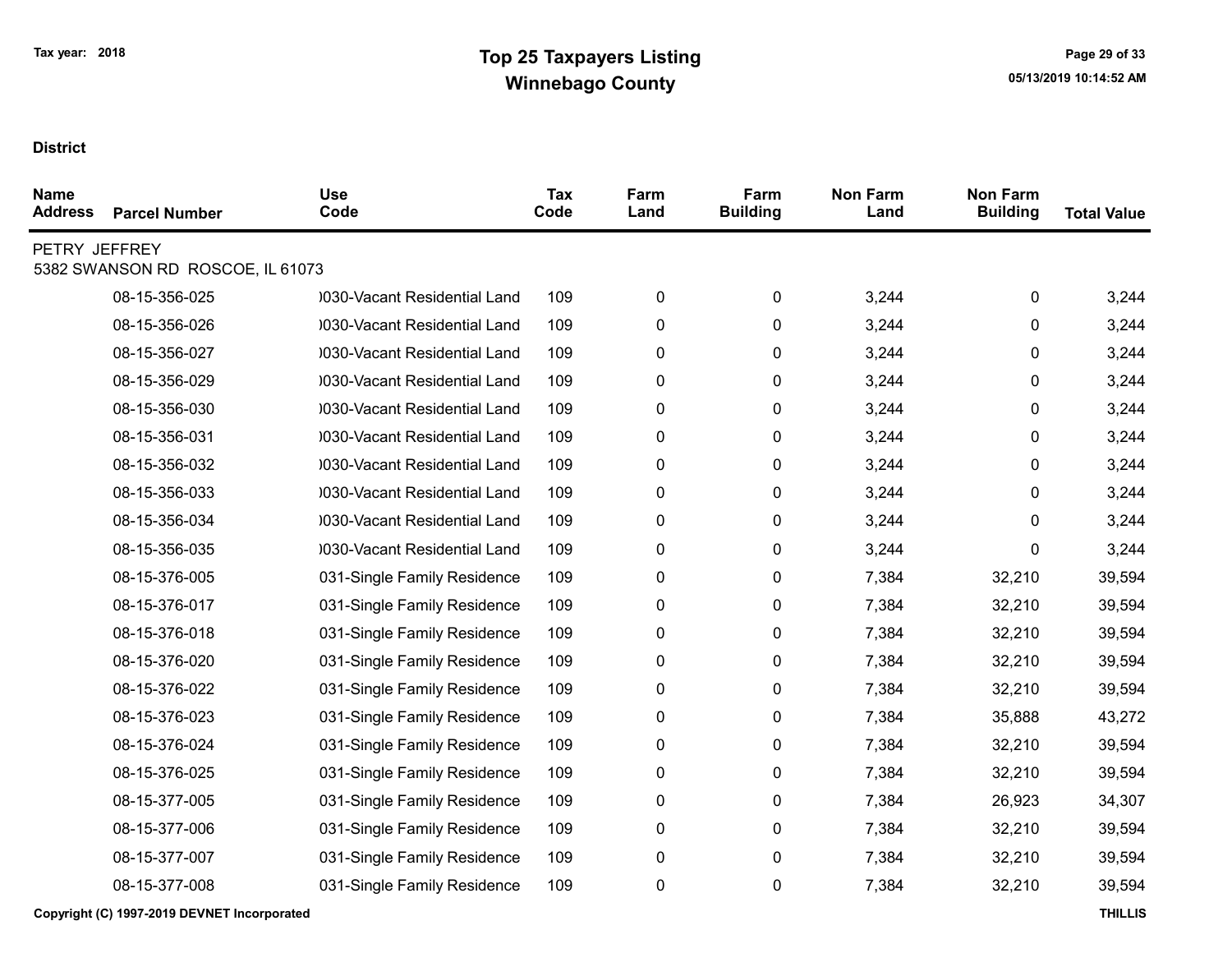| <b>Name</b><br><b>Address</b> | <b>Parcel Number</b>             | <b>Use</b><br>Code           | Tax<br>Code | Farm<br>Land | Farm<br><b>Building</b> | <b>Non Farm</b><br>Land | <b>Non Farm</b><br><b>Building</b> | <b>Total Value</b> |
|-------------------------------|----------------------------------|------------------------------|-------------|--------------|-------------------------|-------------------------|------------------------------------|--------------------|
| PETRY JEFFREY                 | 5382 SWANSON RD ROSCOE, IL 61073 |                              |             |              |                         |                         |                                    |                    |
|                               | 08-15-377-010                    | 031-Single Family Residence  | 109         | 0            | 0                       | 7,384                   | 32,210                             | 39,594             |
|                               | 08-15-380-015                    | 031-Single Family Residence  | 109         | 0            | 0                       | 7,384                   | 32,798                             | 40,182             |
|                               | 08-15-380-017                    | 031-Single Family Residence  | 109         | 0            | 0                       | 7,384                   | 31,562                             | 38,946             |
|                               | 08-15-380-020                    | 031-Single Family Residence  | 109         | 0            | 0                       | 7,384                   | 32,798                             | 40,182             |
|                               | 08-15-381-003                    | 031-Single Family Residence  | 109         | 0            | 0                       | 7,384                   | 29,398                             | 36,782             |
|                               | 08-15-381-004                    | 031-Single Family Residence  | 109         | 0            | 0                       | 7,384                   | 30,140                             | 37,524             |
|                               | 08-15-381-006                    | 031-Single Family Residence  | 109         | 0            | 0                       | 7,384                   | 30,240                             | 37,624             |
|                               | 08-15-383-013                    | 031-Single Family Residence  | 109         | 0            | 0                       | 7,384                   | 34,034                             | 41,418             |
|                               | 08-15-383-015                    | 031-Single Family Residence  | 109         | 0            | 0                       | 7,384                   | 34,034                             | 41,418             |
|                               | 08-15-383-016                    | 031-Single Family Residence  | 109         | 0            | 0                       | 7,384                   | 32,210                             | 39,594             |
|                               | 08-16-476-030                    | 0030-Vacant Residential Land | 133         | 0            | 0                       | 3,244                   | 0                                  | 3,244              |
|                               | 08-16-476-031                    | 0030-Vacant Residential Land | 133         | 0            | 0                       | 3,244                   | 0                                  | 3,244              |
|                               | 11-17-402-003                    | 39-Pref Asd Res(not1/3)10-30 | 048         | 0            | 0                       | 325                     | 0                                  | 325                |
|                               | 11-17-402-004                    | 39-Pref Asd Res(not1/3)10-30 | 048         | 0            | 0                       | 325                     | 0                                  | 325                |
|                               | 11-17-402-006                    | 39-Pref Asd Res(not1/3)10-30 | 048         | 0            | 0                       | 325                     | 0                                  | 325                |
|                               | 11-17-402-007                    | 39-Pref Asd Res(not1/3)10-30 | 048         | 0            | 0                       | 325                     | 0                                  | 325                |
|                               | 11-17-402-008                    | 39-Pref Asd Res(not1/3)10-30 | 048         | 0            | 0                       | 325                     | 0                                  | 325                |
|                               | 11-17-402-009                    | 39-Pref Asd Res(not1/3)10-30 | 048         | 0            | 0                       | 325                     | 0                                  | 325                |
|                               | 11-17-402-010                    | 39-Pref Asd Res(not1/3)10-30 | 048         | 0            | 0                       | 325                     | 0                                  | 325                |
|                               | 11-17-403-001                    | 39-Pref Asd Res(not1/3)10-30 | 048         | 0            | 0                       | 325                     | 0                                  | 325                |
|                               | 11-17-403-002                    | 39-Pref Asd Res(not1/3)10-30 | 048         | 0            | 0                       | 325                     | 0                                  | 325                |
|                               | 11-17-403-003                    | 39-Pref Asd Res(not1/3)10-30 | 048         | 0            | 0                       | 325                     | 0                                  | 325                |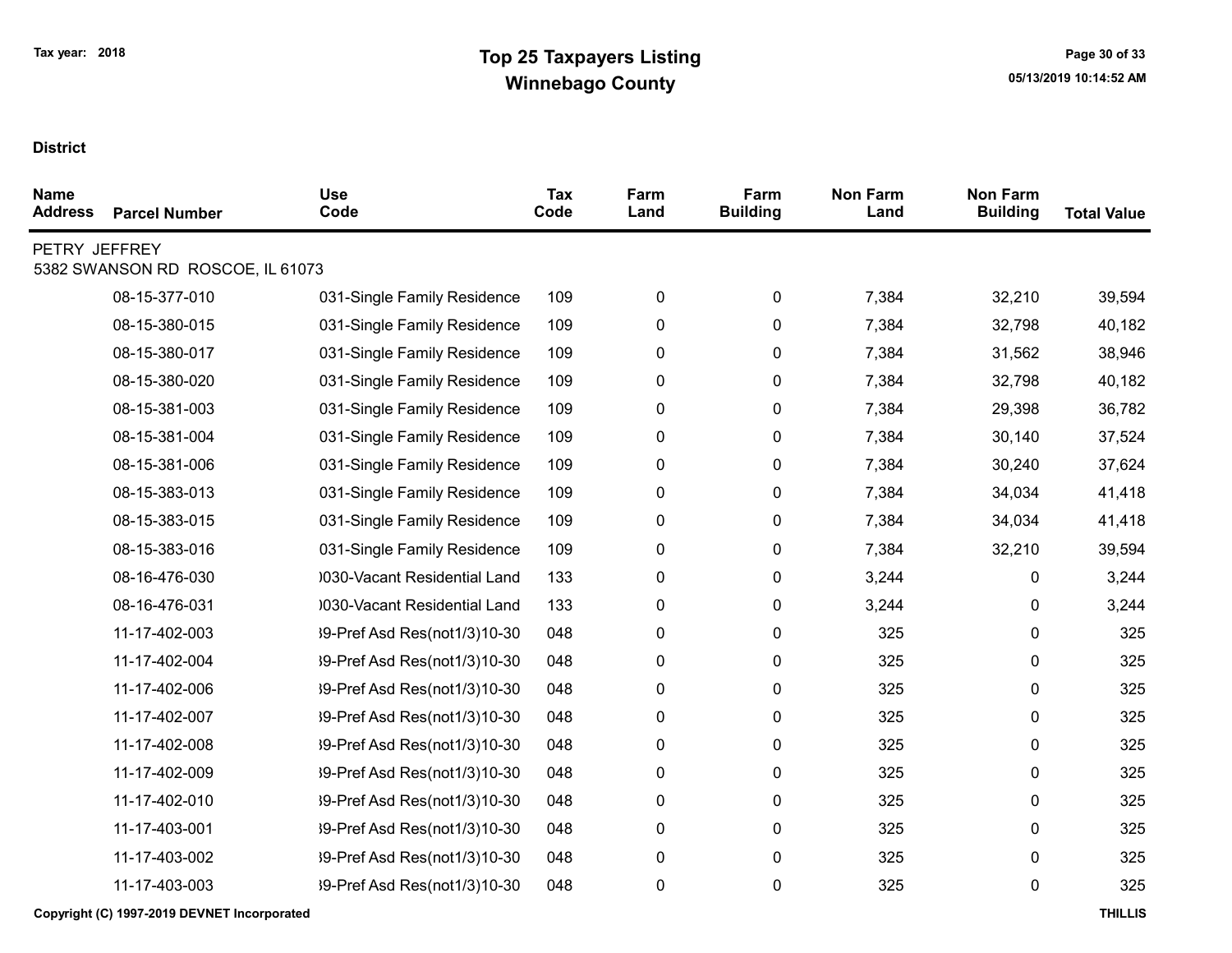| <b>Name</b><br><b>Address</b> | <b>Parcel Number</b>             | <b>Use</b><br>Code           | Tax<br>Code | Farm<br>Land | Farm<br><b>Building</b> | <b>Non Farm</b><br>Land | <b>Non Farm</b><br><b>Building</b> | <b>Total Value</b> |
|-------------------------------|----------------------------------|------------------------------|-------------|--------------|-------------------------|-------------------------|------------------------------------|--------------------|
| PETRY JEFFREY                 | 5382 SWANSON RD ROSCOE, IL 61073 |                              |             |              |                         |                         |                                    |                    |
|                               |                                  |                              |             |              |                         |                         |                                    |                    |
|                               | 11-17-403-004                    | 39-Pref Asd Res(not1/3)10-30 | 048         | 0            | 0                       | 325                     | 0                                  | 325                |
|                               | 11-17-403-005                    | 39-Pref Asd Res(not1/3)10-30 | 048         | 0            | 0                       | 325                     | 0                                  | 325                |
|                               | 11-17-403-006                    | 39-Pref Asd Res(not1/3)10-30 | 048         | 0            | 0                       | 325                     | 0                                  | 325                |
|                               | 11-17-403-007                    | 39-Pref Asd Res(not1/3)10-30 | 048         | 0            | 0                       | 325                     | 0                                  | 325                |
|                               | 11-17-403-008                    | 39-Pref Asd Res(not1/3)10-30 | 048         | 0            | 0                       | 325                     | 0                                  | 325                |
|                               | 11-17-404-002                    | 39-Pref Asd Res(not1/3)10-30 | 048         | 0            | 0                       | 325                     | 0                                  | 325                |
|                               | 11-17-404-003                    | 39-Pref Asd Res(not1/3)10-30 | 048         | 0            | 0                       | 325                     | 0                                  | 325                |
|                               | 11-17-404-005                    | 39-Pref Asd Res(not1/3)10-30 | 048         | 0            | 0                       | 325                     | 0                                  | 325                |
|                               | 11-17-404-008                    | 39-Pref Asd Res(not1/3)10-30 | 048         | 0            | 0                       | 325                     | 0                                  | 325                |
|                               | 11-17-404-010                    | 39-Pref Asd Res(not1/3)10-30 | 048         | 0            | 0                       | 325                     | 0                                  | 325                |
|                               | 11-17-404-011                    | 39-Pref Asd Res(not1/3)10-30 | 048         | 0            | 0                       | 325                     | 0                                  | 325                |
|                               | 11-17-404-012                    | 39-Pref Asd Res(not1/3)10-30 | 048         | 0            | 0                       | 325                     | 0                                  | 325                |
|                               | 11-17-404-015                    | 39-Pref Asd Res(not1/3)10-30 | 048         | 0            | 0                       | 325                     | 0                                  | 325                |
|                               | 11-17-404-016                    | 39-Pref Asd Res(not1/3)10-30 | 048         | 0            | 0                       | 325                     | 0                                  | 325                |
|                               | 11-17-404-017                    | 39-Pref Asd Res(not1/3)10-30 | 048         | 0            | 0                       | 325                     | 0                                  | 325                |
|                               | 11-17-455-006                    | 39-Pref Asd Res(not1/3)10-30 | 048         | 0            | 0                       | 325                     | 0                                  | 325                |
|                               | 11-17-455-007                    | 39-Pref Asd Res(not1/3)10-30 | 048         | 0            | 0                       | 325                     | 0                                  | 325                |
|                               | 11-17-455-008                    | 39-Pref Asd Res(not1/3)10-30 | 048         | 0            | 0                       | 325                     | 0                                  | 325                |
|                               | 11-17-455-009                    | 39-Pref Asd Res(not1/3)10-30 | 048         | 0            | 0                       | 325                     | 0                                  | 325                |
|                               | 11-17-455-010                    | 39-Pref Asd Res(not1/3)10-30 | 048         | 0            | 0                       | 325                     | 0                                  | 325                |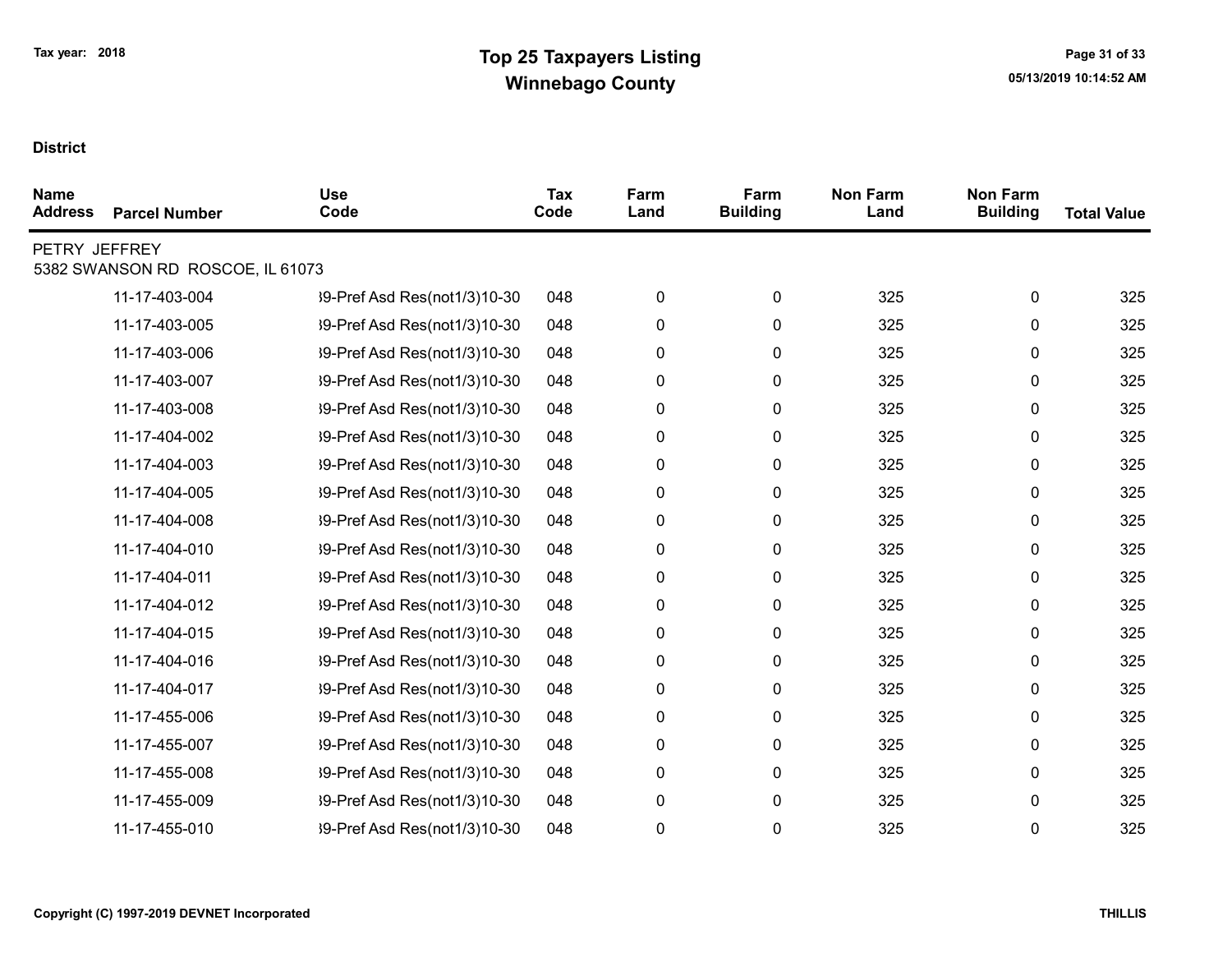## Tax year: 2018 **Tax 1988 Tax Decision Contract Contract Contract Contract Contract Contract Contract Contract Contract Contract Contract Contract Contract Contract Contract Contract Contract Contract Contract Contract Cont** Winnebago County and the County of the County of the County of the County of the County of the County of the County of the County of the County of the County of the County of the County of the County of the County of the C

| <b>Name</b><br><b>Address</b> | <b>Parcel Number</b>                                                          | <b>Use</b><br>Code                                       | Tax<br>Code | Farm<br>Land | Farm<br><b>Building</b> | <b>Non Farm</b><br>Land     | <b>Non Farm</b><br><b>Building</b> | <b>Total Value</b> |
|-------------------------------|-------------------------------------------------------------------------------|----------------------------------------------------------|-------------|--------------|-------------------------|-----------------------------|------------------------------------|--------------------|
| PETRY JEFFREY                 | 5382 SWANSON RD ROSCOE, IL 61073                                              |                                                          |             |              |                         |                             |                                    |                    |
|                               | 11-29-376-001                                                                 | 0020-Vacant Farmland - assd                              | 381         | 10,391       | 0                       | 0                           | $\mathbf{0}$                       | 10,391             |
|                               |                                                                               |                                                          |             |              |                         | <b>Total Assessed Value</b> |                                    | 3,624,920          |
| <b>Name</b><br><b>Address</b> | <b>Parcel Number</b>                                                          | <b>Use</b><br>Code                                       | Tax<br>Code | Farm<br>Land | Farm<br><b>Building</b> | <b>Non Farm</b><br>Land     | <b>Non Farm</b><br><b>Building</b> | <b>Total Value</b> |
|                               | <b>BALLARD PROPERTIES GROUP I LLC</b><br>1670 NO ALPINE RD ROCKFORD, IL 61107 |                                                          |             |              |                         |                             |                                    |                    |
|                               | 08-16-151-010                                                                 | 0081-Ind Land + Improve                                  | 133         | 0            | 0                       | 87,407                      | 873,474                            | 960,881            |
|                               | 08-16-151-012                                                                 | 0081-Ind Land + Improve                                  | 133         | 0            | 0                       | 109,947                     | 716,796                            | 826,743            |
|                               | 08-29-477-005                                                                 | 0080-Vacant Industrial Land                              | 006         | 0            | 0                       | 5,695                       | 0                                  | 5,695              |
|                               | 08-29-477-006                                                                 | 0081-Ind Land + Improve                                  | 006         | 0            | 0                       | 5,695                       | 29,306                             | 35,001             |
|                               | 08-29-477-008                                                                 | 0081-Ind Land + Improve                                  | 006         | 0            | $\Omega$                | 5,694                       | 19,062                             | 24,756             |
|                               | 08-29-477-013                                                                 | 0081-Ind Land + Improve                                  | 006         | 0            | $\Omega$                | 202,042                     | 647,705                            | 849,747            |
|                               | 08-32-351-001                                                                 | 0081-Ind Land + Improve                                  | 006         | 0            | $\Omega$                | 70,004                      | 160,214                            | 230,218            |
|                               | 16-04-102-026                                                                 | 0081-Ind Land + Improve                                  | 127         | 0            | 0                       | 33,022                      | 422,622                            | 455,644            |
|                               | 16-08-201-009                                                                 | 0081-Ind Land + Improve                                  | 127         | 0            | 0                       | 22,002                      | 179,897                            | 201,899            |
|                               |                                                                               |                                                          |             |              |                         | <b>Total Assessed Value</b> |                                    | 3,590,584          |
| <b>Name</b><br><b>Address</b> | <b>Parcel Number</b>                                                          | <b>Use</b><br>Code                                       | Tax<br>Code | Farm<br>Land | Farm<br><b>Building</b> | <b>Non Farm</b><br>Land     | <b>Non Farm</b><br><b>Building</b> | <b>Total Value</b> |
|                               | HAMILTON SUNDSTRAND CORPORATION                                               | MS 272-6 4747 HARRISON AVE PO BOX 7002ROCKFORD, IL 61125 |             |              |                         |                             |                                    |                    |
|                               | 11-36-376-010                                                                 | 0081-Ind Land + Improve                                  | 001         | 0            | 0                       | 3,546                       | 3,648                              | 7,194              |
|                               | Copyright (C) 1997-2019 DEVNET Incorporated                                   |                                                          |             |              |                         |                             |                                    | <b>THILLIS</b>     |